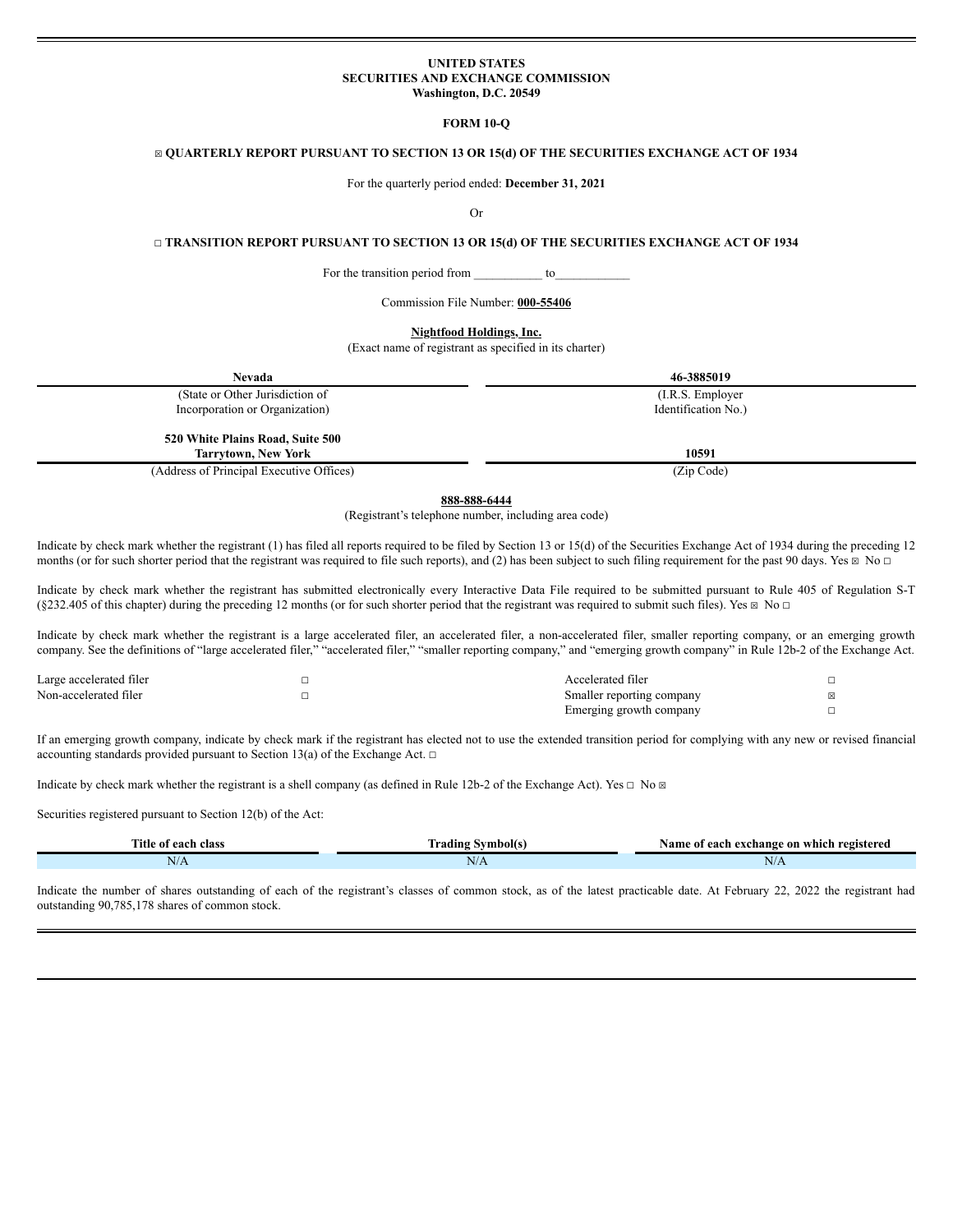# **Table of Contents**

| <b>PART I – FINANCIAL INFORMATION</b> |  |
|---------------------------------------|--|
|---------------------------------------|--|

| Item 1.           | <b>Financial Statements (Unaudited)</b>                                                |                |
|-------------------|----------------------------------------------------------------------------------------|----------------|
|                   |                                                                                        |                |
| Item 2.           | Management's Discussion and Analysis of Financial Condition and Results of Operations. | $\overline{2}$ |
| Item 3.           | Quantitative and Qualitative Disclosures About Market Risk.                            | 11             |
| Item 4.           | <b>Controls and Procedures.</b>                                                        | 11             |
|                   | <b>PART II - OTHER INFORMATION</b>                                                     |                |
| Item 1.           | <b>Legal Proceedings.</b>                                                              | 12             |
|                   |                                                                                        |                |
| Item 1A.          | Risk Factors.                                                                          | 12             |
| Item 2.           | Unregistered Sales of Equity Securities and Use of Proceeds.                           | 12             |
| Item 3.           | Defaults Upon Senior Securities.                                                       | 12             |
| Item 4.           | <b>Mine Safety Disclosures.</b>                                                        | 12             |
| Item 5.           | Other Information.                                                                     | 12             |
| Item 6.           | Exhibits.                                                                              | 13             |
| <b>Signatures</b> |                                                                                        | 14             |
|                   |                                                                                        |                |

i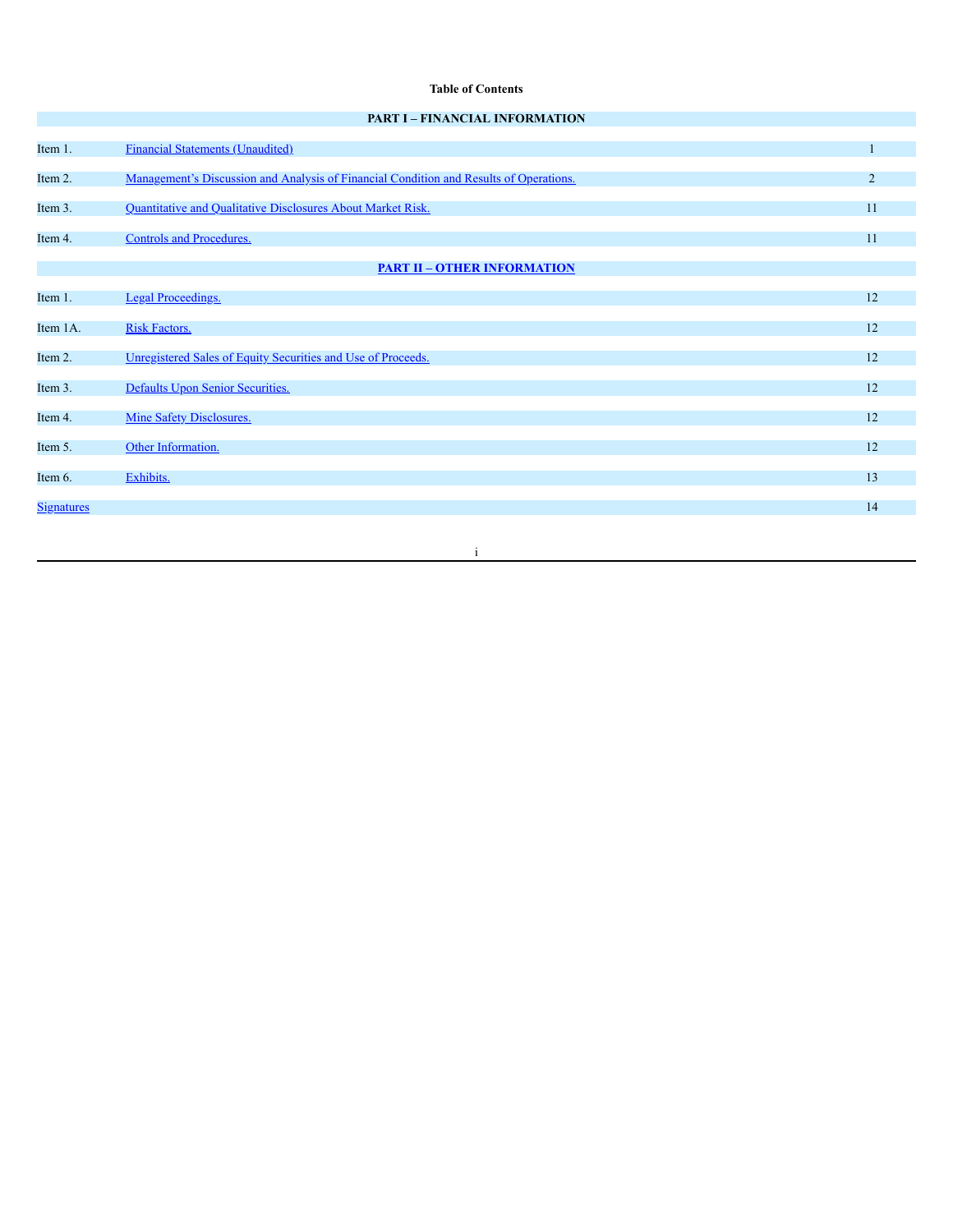

**Financial Statements For the three and six months ended December 31, 2021 and 2020**

# <span id="page-2-0"></span>**Item 1. Financial Statements**

| <b>Financial Statements</b> |  |
|-----------------------------|--|
|                             |  |

| Condensed Consolidated Balance Sheets as of December 31, 2021 (Unaudited) and June 30, 2021                                                 | $F-1$        |
|---------------------------------------------------------------------------------------------------------------------------------------------|--------------|
| Unaudited Condensed Consolidated Statements of Operations for the three months and six months ended December 31, 2021 and 2020              | $F-2$        |
| Unaudited Condensed Consolidated Statements of Changes in Stockholders' Equity (Deficit) for the three months and six months ended December |              |
| 31, 2021 and 2020                                                                                                                           | $F-3$        |
| Unaudited Condensed Consolidated Statements of Cash Flows for the six months ended December 31, 2021 and 2020                               | F-5          |
| <b>Notes to Unaudited Condensed Consolidated Financial Statements</b>                                                                       | $F-6 - F-25$ |
|                                                                                                                                             |              |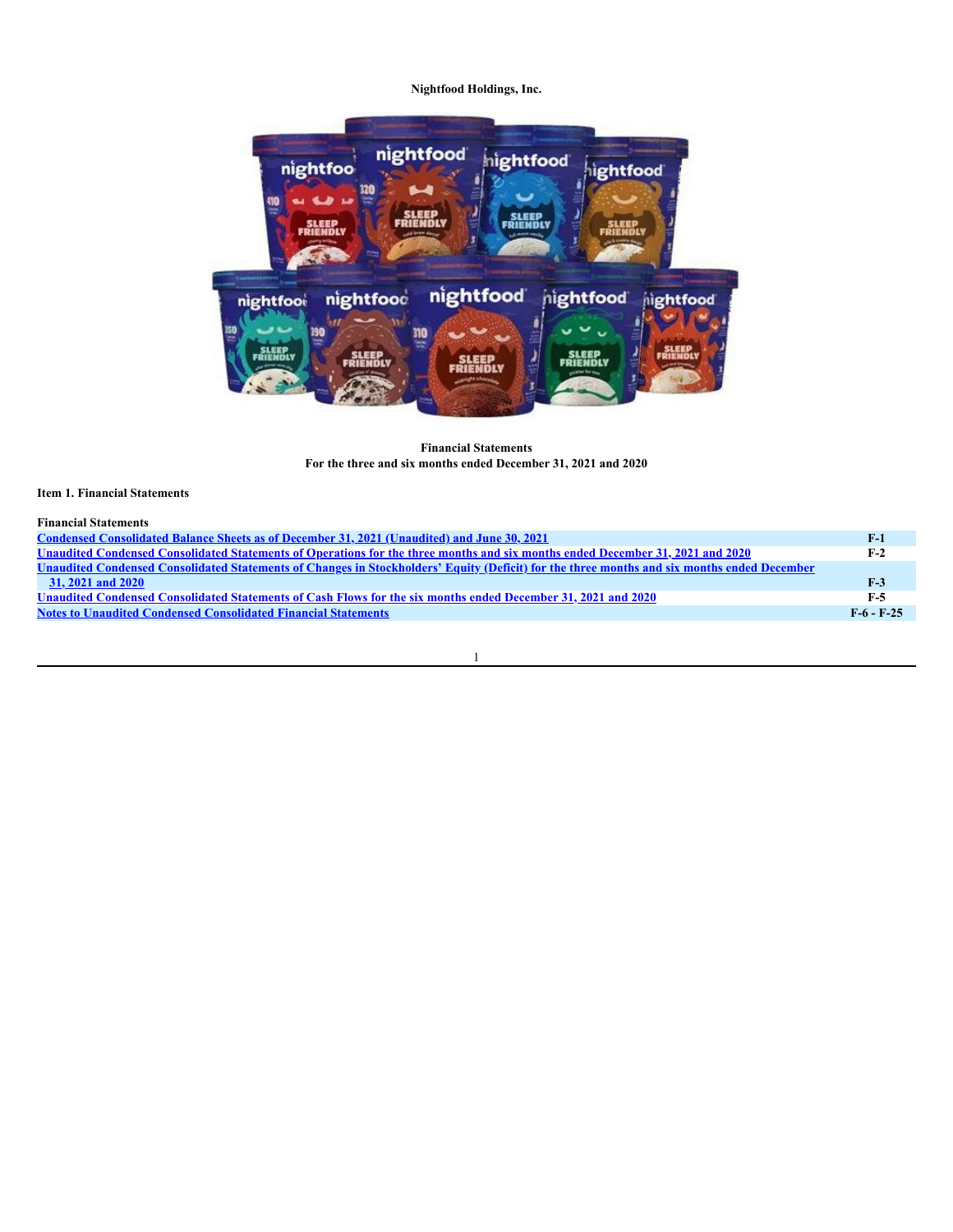# **CONDENSED CONSOLIDATED BALANCE SHEETS**

<span id="page-3-0"></span>

|                                                                                                                                                                                                            |    | December 31,<br>2021<br>(Unaudited) |               | <b>June 30,</b><br>2021 |  |
|------------------------------------------------------------------------------------------------------------------------------------------------------------------------------------------------------------|----|-------------------------------------|---------------|-------------------------|--|
| <b>ASSETS</b>                                                                                                                                                                                              |    |                                     |               |                         |  |
| Current assets:                                                                                                                                                                                            |    |                                     |               |                         |  |
| Cash                                                                                                                                                                                                       | \$ | 794,502                             | <sup>\$</sup> | 1,041,899               |  |
| Accounts receivable – net                                                                                                                                                                                  |    | 60,679                              |               | 109,589                 |  |
| Inventories                                                                                                                                                                                                |    | 425,331                             |               | 387,736                 |  |
| Other current assets                                                                                                                                                                                       |    | 119,093                             |               | 33,480                  |  |
| Total current assets                                                                                                                                                                                       |    | 1,399,605                           |               | 1,572,704               |  |
| <b>Total</b> assets                                                                                                                                                                                        | S. | 1,399,605                           | S             | 1,572,704               |  |
| <b>LIABILITIES AND STOCKHOLDERS' EQUITY</b>                                                                                                                                                                |    |                                     |               |                         |  |
| Current liabilities:                                                                                                                                                                                       |    |                                     |               |                         |  |
| Accounts payable                                                                                                                                                                                           |    | 257,802                             |               | 459,703                 |  |
| Accrued expense-related party                                                                                                                                                                              |    |                                     |               | 3,000                   |  |
| Convertible notes payable - net of discount                                                                                                                                                                |    | 80,946                              |               |                         |  |
| Total current liabilities                                                                                                                                                                                  | \$ | 338,748                             |               | 462,703                 |  |
| Commitments and contingencies                                                                                                                                                                              |    |                                     |               |                         |  |
| Stockholders' equity:                                                                                                                                                                                      |    |                                     |               |                         |  |
| Series A Stock, (\$0.001 par value, 1,000,000 shares authorized, and 1,000 issued and outstanding as of December 31, 2021 and June<br>$30, 2021$ , respectively)                                           |    |                                     |               |                         |  |
| Series B Stock, (\$0.001 par value, 5,000 shares authorized, and 3,835 and 4,665 issued and outstanding as of December 31, 2021 and<br>June 30, 2021, respectively)                                        |    | 4                                   |               | 5                       |  |
| Common stock, (\$0.001 par value, 200,000,000 shares authorized, and 87,060,178 issued and outstanding as of December 31, 2021<br>and 80,707,467 issued and outstanding as of June 30, 2021, respectively) |    | 87,060                              |               | 80,707                  |  |
| Additional paid in capital                                                                                                                                                                                 |    | 28,143,914                          |               | 26,226,159              |  |
| Accumulated deficit                                                                                                                                                                                        |    | (27, 170, 122)                      |               | (25, 196, 871)          |  |
| Total stockholders' equity                                                                                                                                                                                 |    | 1,060,857                           |               | 1,110,001               |  |
| Total liabilities and stockholders' equity                                                                                                                                                                 |    | 1,399,605                           |               | 1,572,704               |  |

The accompanying notes are an integral part of these unaudited condensed consolidated financial statements.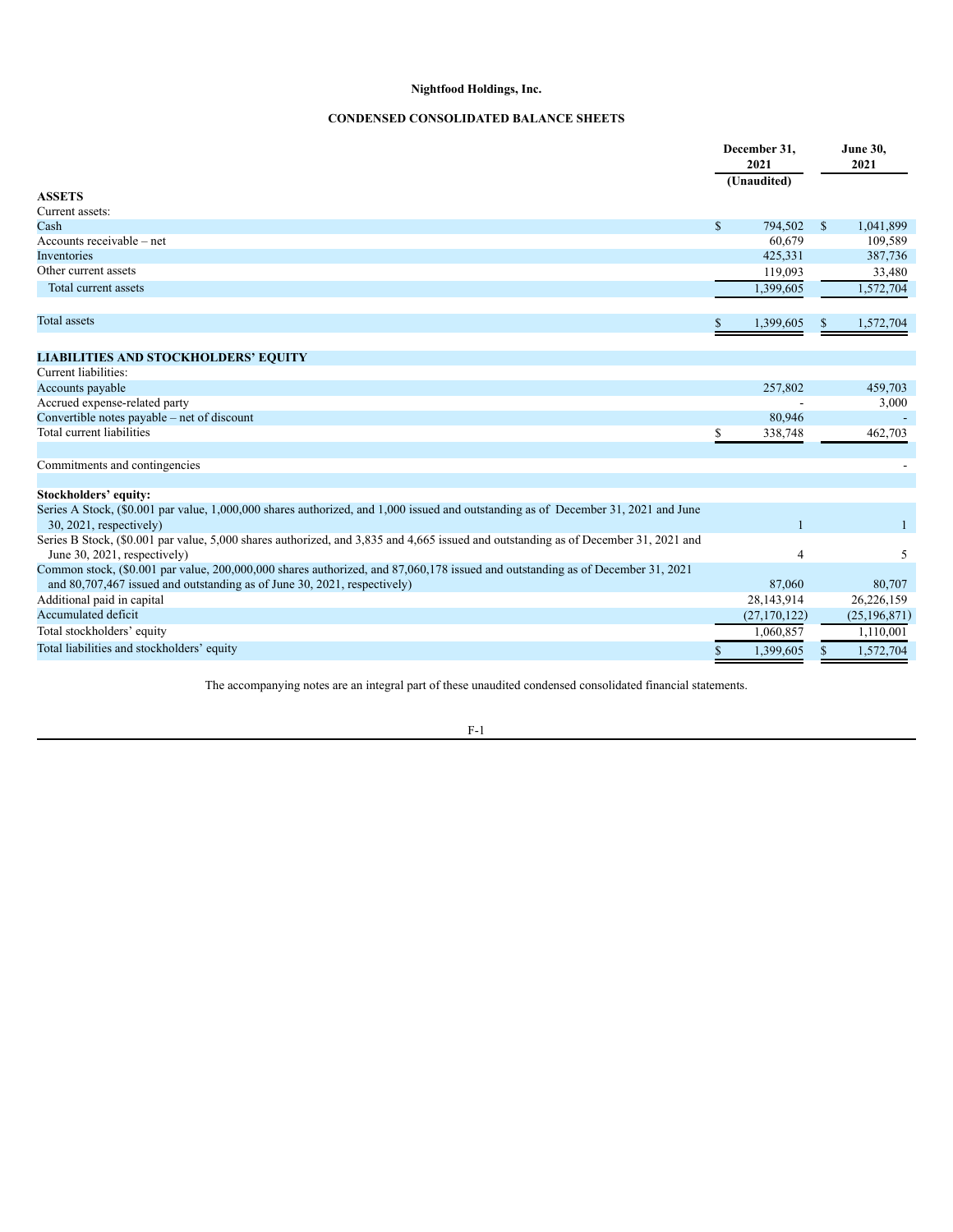# **UNAUDITED CONDENSED CONSOLIDATED STATEMENTS OF OPERATIONS**

<span id="page-4-0"></span>

|                                                                    | For the three<br>months ended<br>December 31,<br>2021 | For the three<br>months ended<br>December 31,<br>2020 | For the six<br>months ended<br>December 31,<br>2021 | For the six<br>months ended<br>December 31,<br>2020 |
|--------------------------------------------------------------------|-------------------------------------------------------|-------------------------------------------------------|-----------------------------------------------------|-----------------------------------------------------|
| Revenues                                                           | 79,374                                                | 47,210                                                | 193,827                                             | 174,193                                             |
| Operating expenses                                                 |                                                       |                                                       |                                                     |                                                     |
| Cost of product sold                                               | 88,105                                                | 110,465                                               | 212,979                                             | 340,161                                             |
| Selling, general and administrative expense                        | 469,659                                               | 398,964                                               | 1,292,913                                           | 832,293                                             |
| Total operating expenses                                           | 557,764                                               | 509,429                                               | 1,505,892                                           | 1,172,454                                           |
|                                                                    |                                                       |                                                       |                                                     |                                                     |
| Loss from operations                                               | (478,390)                                             | (462, 219)                                            | (1,312,065)                                         | (998, 261)                                          |
|                                                                    |                                                       |                                                       |                                                     |                                                     |
| Interest expense - bank debt                                       |                                                       | 338                                                   |                                                     | 675                                                 |
| Interest expense - debt                                            | 4,909                                                 | 125,575                                               | 4,909                                               | 209,530                                             |
| Interest expense – financing cost<br>Amortization of debt discount | 270,210                                               |                                                       | 270,210                                             |                                                     |
| (Gain)/loss on extinguishment of debt upon notes conversion        | 12,218                                                | 254,048<br>(186, 181)                                 | 12,218                                              | 576,787<br>2,216                                    |
| Change in derivative liability                                     |                                                       | (57, 294)                                             |                                                     | (264, 818)                                          |
| Other expense- non cash                                            | 15,192                                                |                                                       | 15,192                                              | 19,877                                              |
| Total other expense                                                | 302,529                                               | 136,486                                               | 302,529                                             | 544,267                                             |
|                                                                    |                                                       |                                                       |                                                     |                                                     |
| Provision for income tax                                           |                                                       |                                                       |                                                     |                                                     |
|                                                                    |                                                       |                                                       |                                                     |                                                     |
| Net Loss                                                           | (780, 919)                                            | (598, 705)                                            | (1,614,594)                                         | (1,542,528)                                         |
|                                                                    |                                                       |                                                       |                                                     |                                                     |
| Deemed dividend on Series B Stock                                  | 68,722                                                |                                                       | 358,657                                             |                                                     |
|                                                                    |                                                       |                                                       |                                                     |                                                     |
| Net loss attributable to common shareholders                       | (849, 641)                                            | (598, 705)                                            | (1,973,251)                                         | (1,542,528)                                         |
| Basic and diluted net loss per common share                        | (0.01)                                                | (0.01)                                                | (0.02)                                              | (0.03)                                              |
|                                                                    |                                                       |                                                       |                                                     |                                                     |
| Weighted average shares of capital outstanding – basic and diluted | 86,407,410                                            | 66,744,545                                            | 84,400,978                                          | 65,093,781                                          |

The accompanying notes are an integral part of these unaudited condensed consolidated financial statements.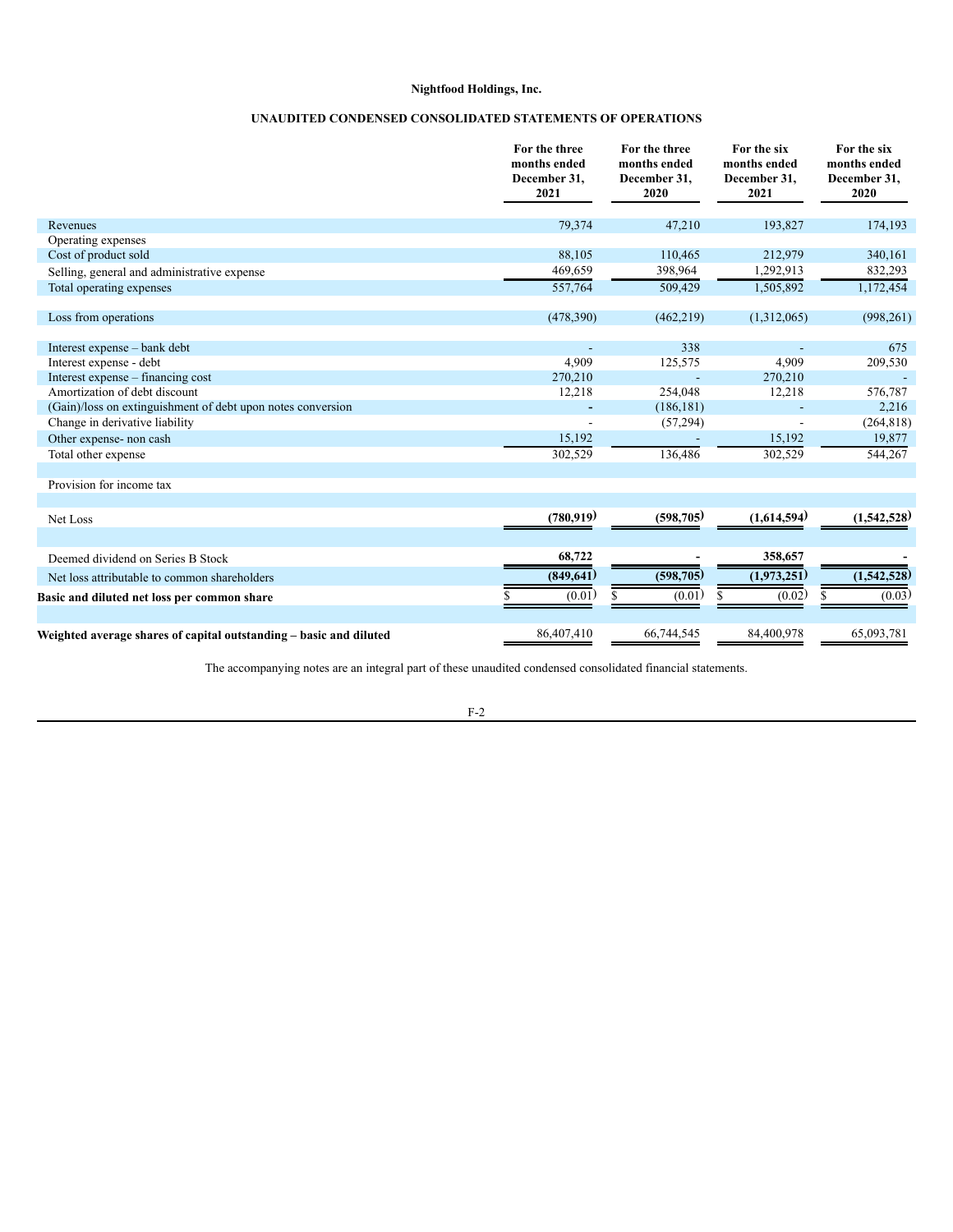#### **UNAUDITED CONDENSED CONSOLIDATED STATEMENTS OF CHANGES IN STOCKHOLDERS' DEFICIT For the three and six months ended December 31, 2021 and 2020**

<span id="page-5-0"></span>

|                                                                                            | <b>Common Stock</b> |           |        |               | Preferred<br><b>Stock A</b> |  |               | Preferred<br><b>Stock B</b> |                  | <b>Additional</b>  |                               | <b>Total</b><br>Stockholders' |                            |  |
|--------------------------------------------------------------------------------------------|---------------------|-----------|--------|---------------|-----------------------------|--|---------------|-----------------------------|------------------|--------------------|-------------------------------|-------------------------------|----------------------------|--|
|                                                                                            | <b>Shares</b>       | Par Value |        | <b>Shares</b> | <b>Par Value</b>            |  | <b>Shares</b> |                             | <b>Par Value</b> | Paid in<br>Capital | Accumulated<br><b>Deficit</b> |                               | <b>Equity</b><br>(Deficit) |  |
| Balance, June 30, 2021                                                                     | 80,707,467          | S         | 80,708 | 1,000         | S                           |  | 4,665         | S.                          | 5                | \$26,226,159       | \$(25,196,871)                |                               | 1,110,001                  |  |
| Common stock issued for<br>services                                                        | 518,519             |           | 519    |               |                             |  |               |                             |                  | 139,481            |                               |                               | 140,000                    |  |
| Common stock from<br>conversion                                                            | 3,865,000           |           | 3,865  |               |                             |  | (773)         |                             | (1)              | (3,864)            |                               |                               |                            |  |
| Preferred B issued from private<br>placement                                               |                     |           |        |               |                             |  | 335           |                             | $\sim$           | 335,000            |                               |                               | 335,000                    |  |
| Preferred B issued from private<br>placement-financing cost<br>Deemed dividends associated |                     |           |        |               |                             |  |               |                             |                  | (26, 800)          |                               |                               | (26, 800)                  |  |
| with Preferred B                                                                           |                     |           |        |               |                             |  |               |                             |                  | 289,935            | (289, 935)                    |                               |                            |  |
| Net loss                                                                                   |                     |           |        |               |                             |  |               |                             |                  |                    | (833, 675)                    |                               | (833, 675)                 |  |
| Balance, September 30, 2021                                                                | 85,090,986          | -S        | 85,091 | 1,000         | S                           |  | 4,227         | \$.                         | $\overline{4}$   | \$26,959,911       | \$ (26,320,481)               | S.                            | 724,526                    |  |
| Common stock issued for<br>services                                                        | 50,500              |           | 50     |               |                             |  |               |                             |                  | 15,718             |                               |                               | 15,768                     |  |
| Common stock from<br>conversion                                                            | 1,960,000           |           | 1,960  |               |                             |  | (392)         |                             |                  | (1,960)            |                               |                               |                            |  |
| Unissued shares previously<br>allocated for services                                       | (41,308)            |           | (41)   |               |                             |  |               |                             |                  | 41                 |                               |                               |                            |  |
| Discount on issuance of<br>convertible notes                                               |                     |           |        |               |                             |  |               |                             |                  | 931,272            |                               |                               | 931,272                    |  |
| Warrants issued as financing<br>cost                                                       |                     |           |        |               |                             |  |               |                             |                  | 170,210            |                               |                               | 170,210                    |  |
| Deemed dividends associated<br>with warrants related<br>dilutive adjustments               |                     |           |        |               |                             |  |               |                             |                  | 68,722             | (68, 722)                     |                               |                            |  |
| Net loss                                                                                   |                     |           |        |               |                             |  |               |                             |                  |                    | (780, 919)                    |                               | (780, 919)                 |  |
| Balance, December 31, 2021                                                                 | 87,060,178          | S.        | 87,060 | 1,000         | S                           |  | 3,835         |                             | 4                | \$28,143,914       | \$(27,170,122)                | S                             | 1,060,857                  |  |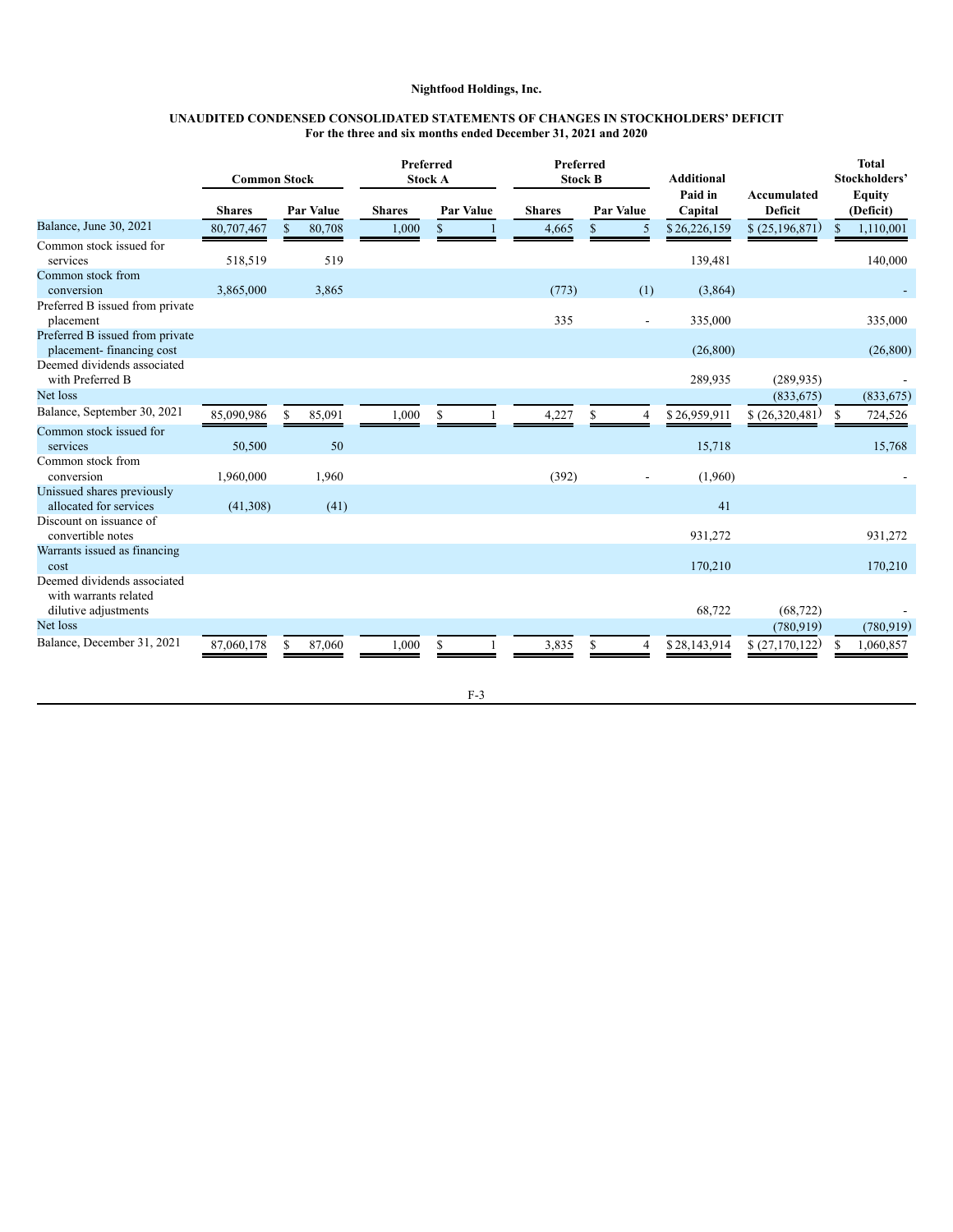|                                                                | <b>Common Stock</b> |              |                  |              | <b>Preferred Stock</b> |              |  |   | <b>Additional</b><br>Paid-in | Accumulated |    |                          | <b>Total</b><br>Stockholders' |             |         |  |  |         |
|----------------------------------------------------------------|---------------------|--------------|------------------|--------------|------------------------|--------------|--|---|------------------------------|-------------|----|--------------------------|-------------------------------|-------------|---------|--|--|---------|
|                                                                | <b>Shares</b>       |              | <b>Par Value</b> |              | <b>Shares</b>          |              |  |   | <b>Par Value</b><br>Capital  |             |    |                          |                               |             | Deficit |  |  | Deficit |
| <b>Balance, June 30, 2020</b>                                  | 61,796,680          | S            | 61,797           |              | 1,000                  | S            |  |   | S.                           | 13,088,177  | S. | (17,631,122)             | $\mathbf{s}$                  | (4,481,147) |         |  |  |         |
| Common stock issued for<br>interest                            | 312,938             |              | 313              |              |                        |              |  |   |                              | 36,165      |    | $\overline{\phantom{0}}$ |                               | 36,478      |         |  |  |         |
| Issuance of common stock<br>for debt conversion                | 2,975,979           |              | 2,976            |              |                        |              |  |   |                              | 344,024     |    | $\blacksquare$           |                               | 347,000     |         |  |  |         |
| Issuance of warrants                                           |                     |              |                  |              |                        |              |  |   |                              | 65,711      |    |                          |                               | 65,711      |         |  |  |         |
| Loss on fair value of shares<br>issued upon debt               |                     |              |                  |              |                        |              |  |   |                              |             |    |                          |                               |             |         |  |  |         |
| conversion                                                     |                     |              |                  |              |                        |              |  |   |                              | 397,532     |    |                          |                               | 397,532     |         |  |  |         |
| Net loss                                                       |                     |              |                  |              |                        |              |  |   |                              |             |    | (943, 824)               |                               | (943, 824)  |         |  |  |         |
| <b>Balance, September 30,</b>                                  |                     |              |                  |              |                        |              |  |   |                              |             |    |                          |                               |             |         |  |  |         |
| 2020                                                           | 65,085,597          | $\mathbf{s}$ | 65,086           | $\mathbf{s}$ | 1,000                  | $\mathbf{s}$ |  | 1 | $\mathbf{s}$                 | 13,931,609  |    | (18,574,946)             | -SS                           | (4,578,250) |         |  |  |         |
| Common stock issued for<br>services                            | 583,914             |              | 584              |              |                        |              |  |   |                              | 88,089      |    |                          |                               | 88,673      |         |  |  |         |
| Common stock issued for<br>interest                            | 336,132             |              | 336              |              |                        |              |  |   |                              | 24,672      |    |                          |                               | 25,008      |         |  |  |         |
| Issuance of common stock<br>for debt conversion                | 2,881,220           |              | 2,881            |              |                        |              |  |   |                              | 212,119     |    |                          |                               | 215,000     |         |  |  |         |
| Loss on fair value of shares<br>issued upon debt<br>conversion |                     |              |                  |              |                        |              |  |   |                              | (39,065)    |    |                          |                               | (39,065)    |         |  |  |         |
| Net loss                                                       |                     |              |                  |              |                        |              |  |   |                              |             |    | (598, 705)               |                               | (598, 705)  |         |  |  |         |
| <b>Balance, December 31,</b><br>2020                           | 68,886,863          | $\mathbf{s}$ | 68,887           | $\mathbf{s}$ | 1,000                  | \$           |  |   | S.                           | 14,217,423  | S  | (19, 173, 651)           | \$                            | (4,887,339) |         |  |  |         |

The accompanying notes are an integral part of these unaudited condensed consolidated financial statements.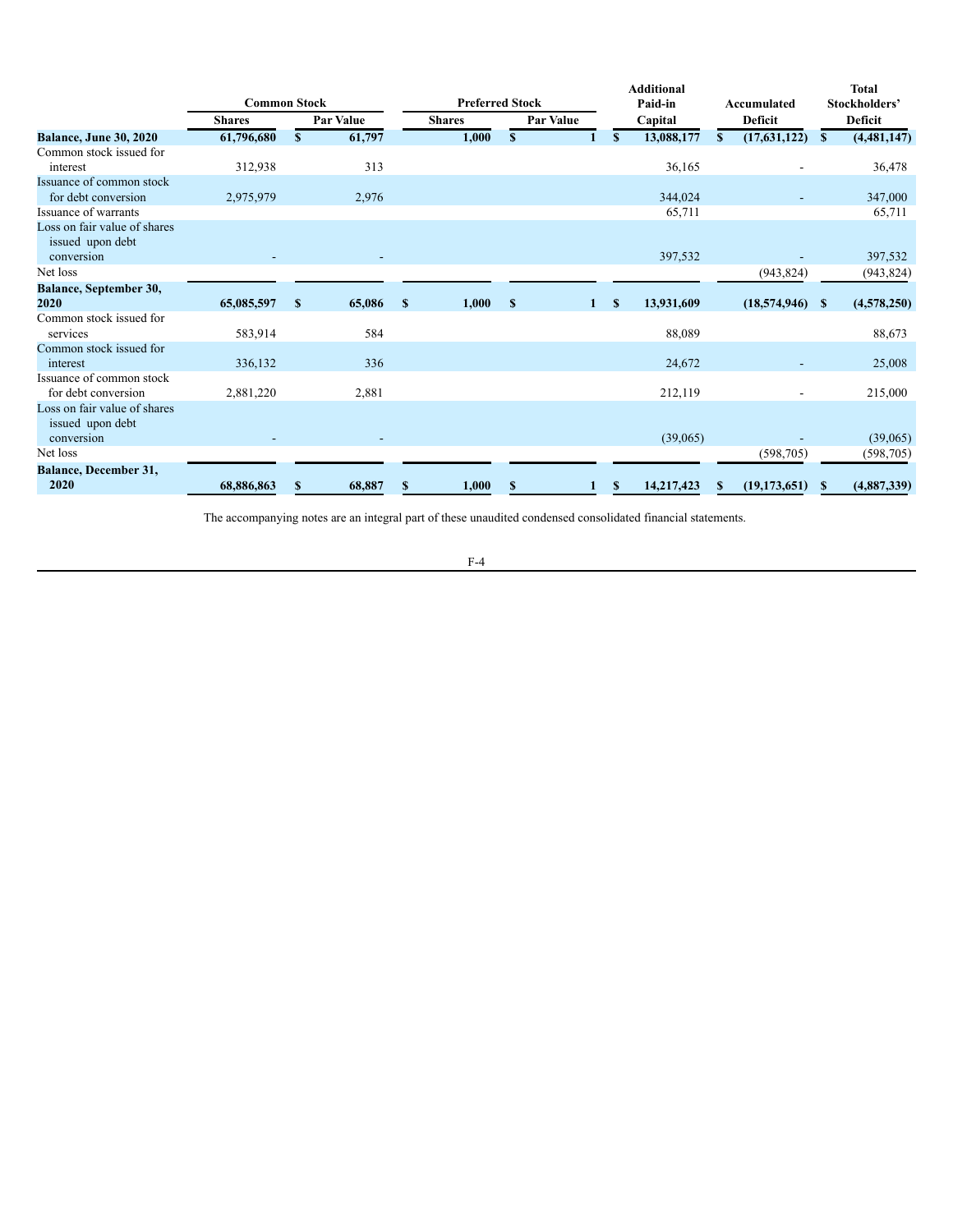# **UNAUDITED CONDENSED CONSOLIDATED STATEMENTS OF CASH FLOWS**

<span id="page-7-0"></span>

|                                                                                        | Six months<br>ended<br>December 31,<br>2021 |                |               | Six months<br>ended<br>December 31,<br>2020 |
|----------------------------------------------------------------------------------------|---------------------------------------------|----------------|---------------|---------------------------------------------|
| <b>CASH FLOWS FROM OPERATING ACTIVITIES:</b>                                           |                                             |                |               |                                             |
| Net loss                                                                               | $\mathbb{S}$<br>(1,614,594)                 | - \$           |               | (1,542,528)                                 |
| Adjustments to reconcile net loss to net cash used in operations activities:           |                                             |                |               |                                             |
| Warrants issued for services                                                           |                                             |                |               | 65,711                                      |
| Warrants issued for financing cost                                                     | 170,210                                     |                |               |                                             |
| Stock issued for services                                                              | 155,768                                     |                |               | 88,673                                      |
| Amortization of debt discount                                                          | 12,218                                      |                |               | 576,787                                     |
| Deferred financing cost and debt issuance cost                                         | 100,000                                     |                |               | 112,604                                     |
| Change in derivative liability                                                         |                                             |                |               | (264, 818)                                  |
| Loss on extinguishment of debt upon notes conversion                                   |                                             |                |               | 2,216                                       |
| Non cash expenses                                                                      | 15,167                                      |                |               |                                             |
| Change in operating assets and liabilities                                             |                                             |                |               |                                             |
| Change in accounts receivable                                                          | 48,910                                      |                |               | 19,723                                      |
| Change in inventory                                                                    | (37, 595)                                   |                |               | 109,564                                     |
| Change in other current assets                                                         |                                             |                |               | 185,859                                     |
|                                                                                        | (85,614)<br>(201,901)                       |                |               |                                             |
| Change in accounts payable                                                             |                                             |                |               | (145, 947)                                  |
| Change in accrued expenses                                                             | (3,000)                                     |                |               | 174,277                                     |
| Net cash used in operating activities                                                  | (1,440,431)                                 |                |               | (617, 879)                                  |
| <b>CASH FLOWS FROM FINANCING ACTIVITIES:</b>                                           |                                             |                |               |                                             |
| Proceeds from issuance of Series B Preferred Stock                                     | 308,200                                     |                |               |                                             |
| Proceeds from the issuance of debt-net                                                 | 884,834                                     |                |               | 540,000                                     |
| Borrowings on line of credit                                                           |                                             |                |               | 2,205                                       |
|                                                                                        |                                             |                |               |                                             |
| Net cash provided by financing activities                                              | 1,193,034                                   |                |               | 537,795                                     |
| NET (DECREASE) IN CASH AND CASH EQUIVALENTS                                            | (247, 397)                                  |                |               | (80,084)                                    |
| Cash and cash equivalents, beginning of period                                         | 1,041,899                                   |                |               | 197,622                                     |
| Cash and cash equivalents, end of period                                               | 794,502<br>\$                               |                | \$            | 117,538                                     |
|                                                                                        |                                             |                |               |                                             |
| <b>Supplemental Disclosure of Cash Flow Information:</b>                               |                                             |                |               |                                             |
| Cash Paid For:                                                                         |                                             |                |               |                                             |
| Interest                                                                               | $\mathbb{S}$                                | $\omega$       | $\mathcal{S}$ | 675                                         |
| Income taxes                                                                           | \$                                          | $\overline{a}$ | \$            | $\sim$                                      |
| <b>Summary of Non-Cash Investing and Financing Information:</b>                        |                                             |                |               |                                             |
| Initial derivative liability and debt discount accounted                               | \$                                          |                | \$            | 373,612                                     |
| Derivative liability reclassed to loss on extinguishment of debt upon notes conversion | \$                                          |                | $\mathsf{\$}$ | 320,746                                     |
| Stock issued for conversion of debt                                                    | \$                                          |                | \$            | 562,000                                     |
| <b>Stock Issued for Interest</b>                                                       | \$                                          |                | $\mathbb{S}$  | 61,486                                      |
| True-up adjustment in debt discount and derivative liability                           | \$                                          | $\overline{a}$ | \$            | 37,360                                      |
| Common stock issued for preferred stock conversion                                     | \$<br>5,825                                 |                | \$            |                                             |
| Deemed dividend associated with preferred stock B and warrants dilutive adjustment     | \$<br>358,657                               |                | \$            |                                             |
| Debt and warrants discount accounted on convertible notes                              | \$<br>931,272                               |                | $\mathbf S$   |                                             |
|                                                                                        |                                             |                |               |                                             |

The accompanying notes are an integral part of these unaudited condensed consolidated financial statements.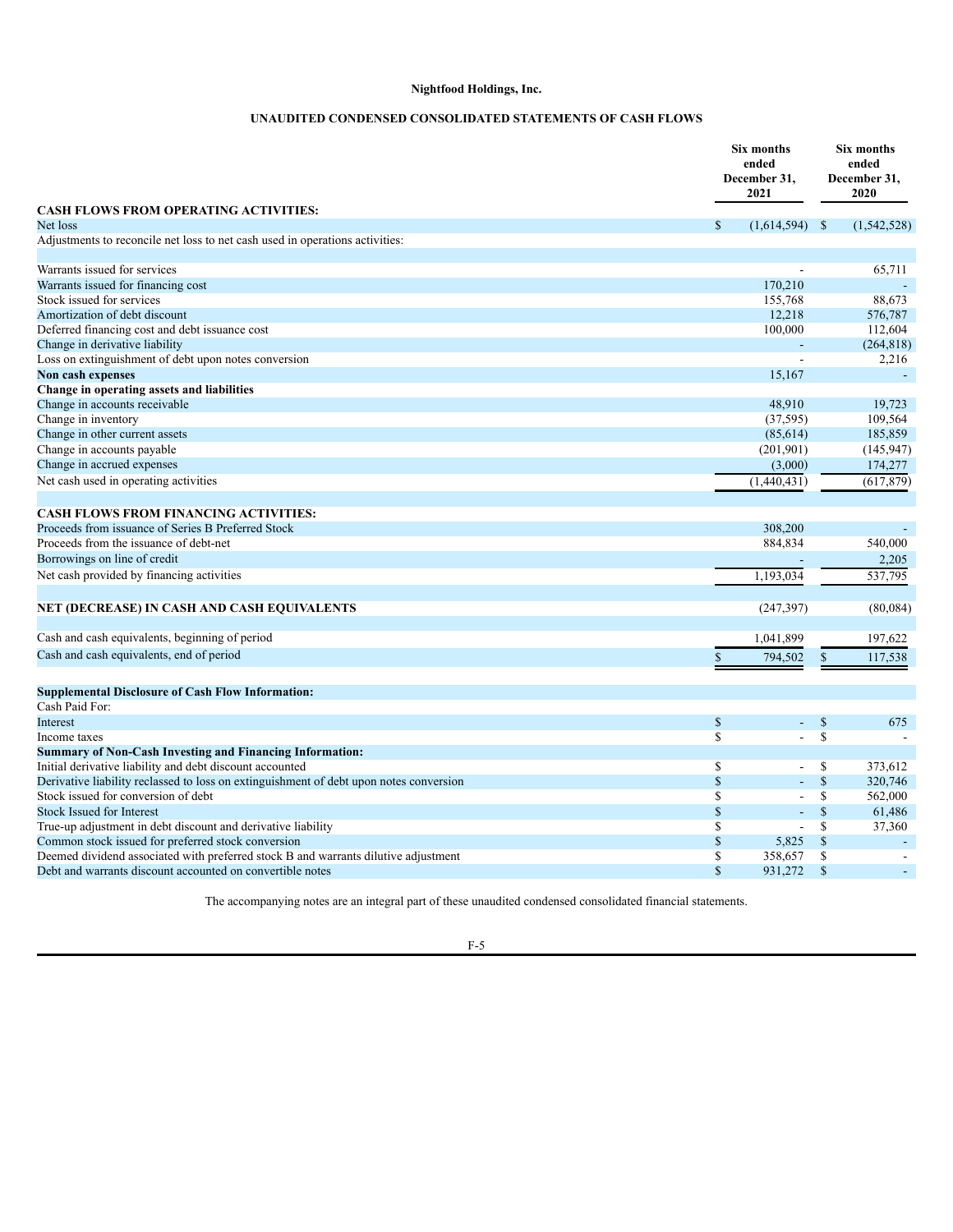#### **NOTES TO UNAUDITED CONDENSED CONSOLIDATED FINANCIAL STATEMENTS**

<span id="page-8-0"></span>1. **Description of Business** Nightfood Holdings, Inc. ("we", "us" "the Company" or "Nightfood") is a Nevada corporation organized on October 16, 2013 to acquire all of the issued and outstanding shares of Nightfood, Inc., a New York corporation from its sole shareholder, Sean Folkson. All of our operations are conducted by our Subsidiaries (Nightfood, Inc. and MJ Munchies, Inc.) Our corporate address is 520 White Plains Road – Suite 500, Tarrytown, New York 10591 and our telephone number is 888-888- 6444. We maintain a web site at www.nightfood.com, along with several additional web properties. Any information that may appear on our web site should not be deemed to be a part of this report. The Company's fiscal year end is June 30. **2. Summary of Significant Accounting Policies** Management is responsible for the fair presentation of the Company's financial statements, prepared in accordance with U.S. generally accepted accounting principles (GAAP). **Interim Financial Statements** These unaudited condensed consolidated financial statements for the three and six months ended December 31, 2021 and 2020, respectively, reflect all adjustments including normal recurring adjustments, which, in the opinion of management, are necessary to present fairly the financial position, results of operations and cash flows for the periods presented in accordance with the accounting principles generally accepted in the United States of America. These interim unaudited condensed consolidated financial statements should be read in conjunction with the Company's consolidated financial statements and notes thereto for the fiscal years ended June 30, 2021 and 2020, respectively, which are included in the Company's June 30, 2021 Annual Report on Form 10-K filed with the United States Securities and Exchange Commission on October 13, 2021. The Company assumes that the users of the interim financial information herein have read, or have access to, the audited consolidated financial statements for the preceding period, and that the adequacy of additional disclosure needed for a fair presentation may be determined in that context. The results of operations for the three and six months ended December 31, 2021, are not necessarily indicative of results for the entire fiscal year ending June 30, 2022. We made certain reclassifications to prior period amounts to conform with the current year's presentation. These reclassifications did not have a material effect on our condensed consolidated statement of financial position, results of operations or cash flows. **Use of Estimates** The preparation of financial statements in conformity with generally accepted accounting principles requires management to make estimates and assumptions that affect the reported amounts of assets and liabilities and disclosure of contingent assets and liabilities at the date of the financial statements and the reported amounts of revenues and expenses during the reporting period. Actual results could differ from those estimates. Estimates are used in the determination of depreciation and amortization, the valuation for noncash issuances of common stock, and the website, income taxes and contingencies, valuing convertible notes for BCF (as defined below) and derivative liability, among others.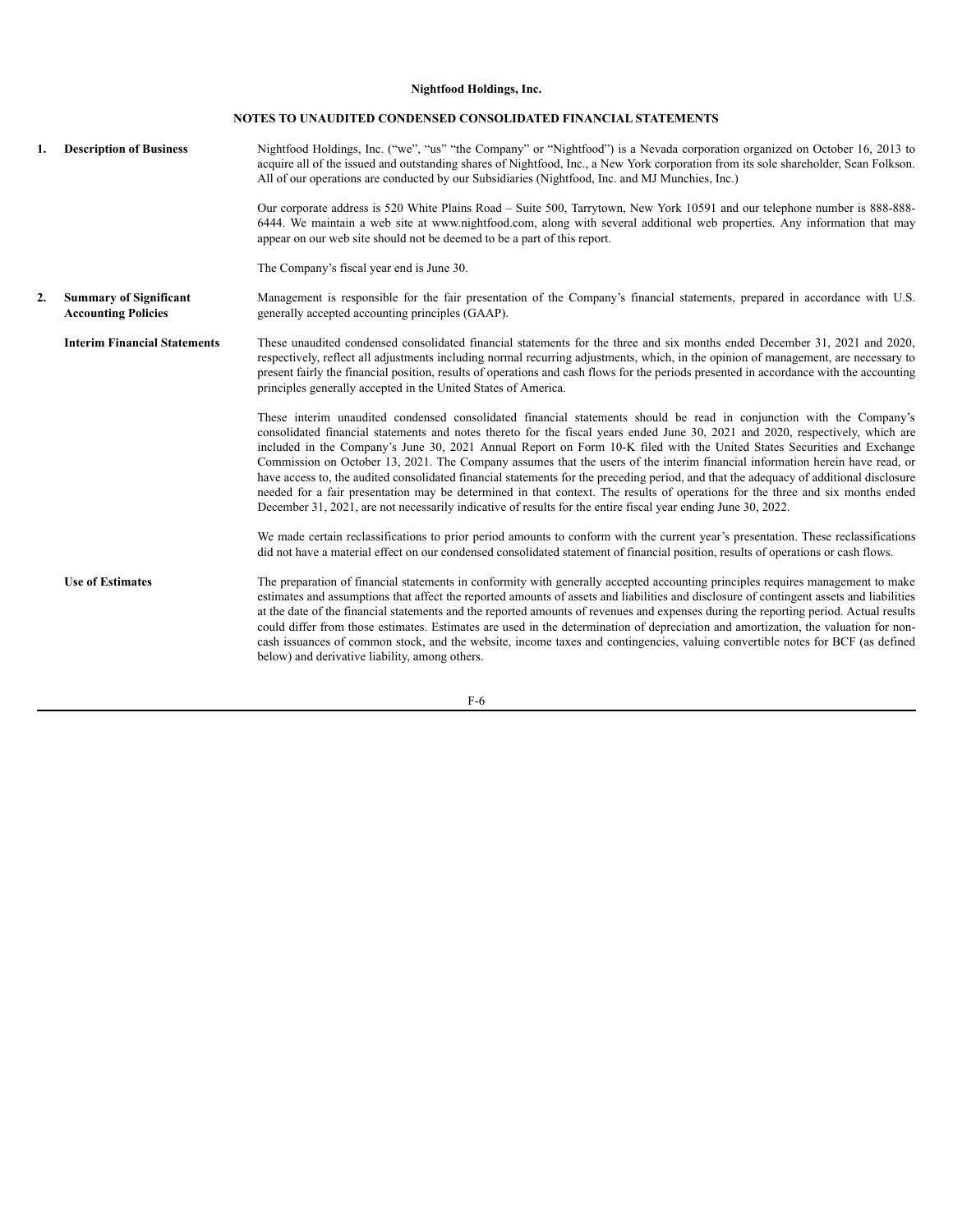| <b>Cash and Cash Equivalents</b>                     | The Company classifies as cash and cash equivalents amounts on deposit in the banks and cash temporarily in various instruments<br>with original maturities of three months or less at the time of purchase. The Company places its cash and cash equivalents on<br>deposit with financial institutions in the United States. The Federal Deposit Insurance Corporation ("FDIC") covers \$250,000 for<br>substantially all depository accounts. The Company from time to time may have amounts on deposit in excess of the insured limits.                                                                                                                                                                                                                                                                                                                                                                                                                                                                                         |
|------------------------------------------------------|------------------------------------------------------------------------------------------------------------------------------------------------------------------------------------------------------------------------------------------------------------------------------------------------------------------------------------------------------------------------------------------------------------------------------------------------------------------------------------------------------------------------------------------------------------------------------------------------------------------------------------------------------------------------------------------------------------------------------------------------------------------------------------------------------------------------------------------------------------------------------------------------------------------------------------------------------------------------------------------------------------------------------------|
| <b>Fair Value of Financial</b><br><b>Instruments</b> | Statement of financial accounting standard FASB Topic 820, Disclosures about Fair Value of Financial Instruments, requires that<br>the Company disclose estimated fair values of financial instruments. The carrying amounts reported in the statements of financial<br>position for assets and liabilities qualifying as financial instruments are a reasonable estimate of fair value.                                                                                                                                                                                                                                                                                                                                                                                                                                                                                                                                                                                                                                           |
| <b>Inventories</b>                                   | Inventories consisting of packaged food items and supplies are stated at the lower of cost (FIFO) or net realizable value, including<br>provisions for spoilage commensurate with known or estimated exposures which are recorded as a charge to cost of sales during the<br>period spoilage is incurred. The Company has no minimum purchase commitments with its vendors.                                                                                                                                                                                                                                                                                                                                                                                                                                                                                                                                                                                                                                                        |
| <b>Advertising Costs</b>                             | Advertising costs are expensed when incurred and are included in advertising and promotional expense in the accompanying<br>statements of operations. Although not traditionally thought of by many as "advertising costs", the Company includes expenses<br>related to graphic design work, package design, website design, domain names, and product samples in the category of "advertising<br>costs". The Company recorded advertising costs of \$465,791 and \$252,325 for the six months ended December 31, 2021 and 2020,<br>respectively. The Company recorded advertising costs of \$158,040 and \$67,036 for the three months ended December 31, 2021<br>and 2020, respectively.                                                                                                                                                                                                                                                                                                                                         |
| <b>Income Taxes</b>                                  | The Company has not generated any taxable income, and, therefore, no provision for income taxes has been provided.                                                                                                                                                                                                                                                                                                                                                                                                                                                                                                                                                                                                                                                                                                                                                                                                                                                                                                                 |
|                                                      | Deferred income taxes are reported for timing differences between items of income or expense reported in the financial statements<br>and those reported for income tax purposes in accordance with FASB Topic 740, "Accounting for Income Taxes", which requires<br>the use of the asset/liability method of accounting for income taxes. Deferred income taxes and tax benefits are recognized for the<br>future tax consequences attributable to differences between the financial statement carrying amounts of existing assets and<br>liabilities and their respective tax bases, and for tax loss and credit carry-forwards. Deferred tax assets and liabilities are measured<br>using enacted tax rates expected to apply to taxable income in the years in which those temporary differences are expected to be<br>recovered or settled. The Company provides for deferred taxes for the estimated future tax effects attributable to temporary<br>differences and carry-forwards when realization is more likely than not. |
|                                                      | A valuation allowance has been recorded to fully offset the deferred tax asset even though the Company believes it is more likely<br>than not that the assets will be utilized.                                                                                                                                                                                                                                                                                                                                                                                                                                                                                                                                                                                                                                                                                                                                                                                                                                                    |
|                                                      | The Company's effective tax rate differs from the statutory rates associated with taxing jurisdictions because of permanent and<br>temporary timing differences as well as a valuation allowance.                                                                                                                                                                                                                                                                                                                                                                                                                                                                                                                                                                                                                                                                                                                                                                                                                                  |
| <b>Revenue Recognition</b>                           | The Company generates its revenue by selling its products wholesale to retailers and wholesalers.                                                                                                                                                                                                                                                                                                                                                                                                                                                                                                                                                                                                                                                                                                                                                                                                                                                                                                                                  |
|                                                      | All sources of revenue are recorded pursuant to FASB Topic 606 Revenue Recognition, to depict the transfer of promised goods or<br>services to customers in an amount that reflects the consideration to which the entity expects to be entitled in exchange for those<br>goods or services. This includes a five-step framework that requires an entity to: (i) identify the contract(s) with a customer, (ii)<br>identify the performance obligations in the contract, (iii) determine the transaction price, (iv) allocate the transaction price to the<br>performance obligations in the contract, and (v) recognize revenue when the entity satisfies a performance obligation. In addition,<br>this revenue generation requires disclosure of the nature, amount, timing, and uncertainty of revenue and cash flows arising from<br>contracts with customers.                                                                                                                                                                |
|                                                      | The Company frequently offers sales discounts and promotions to supermarket customers through various programs such as<br>rebates, temporary price reductions, product coupons, and other trade activities. This is standard practice for consumer products in<br>the competitive and price-sensitive supermarket space. The Company records these activities as a reduction of gross sales as part of<br>the calculation to arrive at reported net revenue.                                                                                                                                                                                                                                                                                                                                                                                                                                                                                                                                                                       |

F-7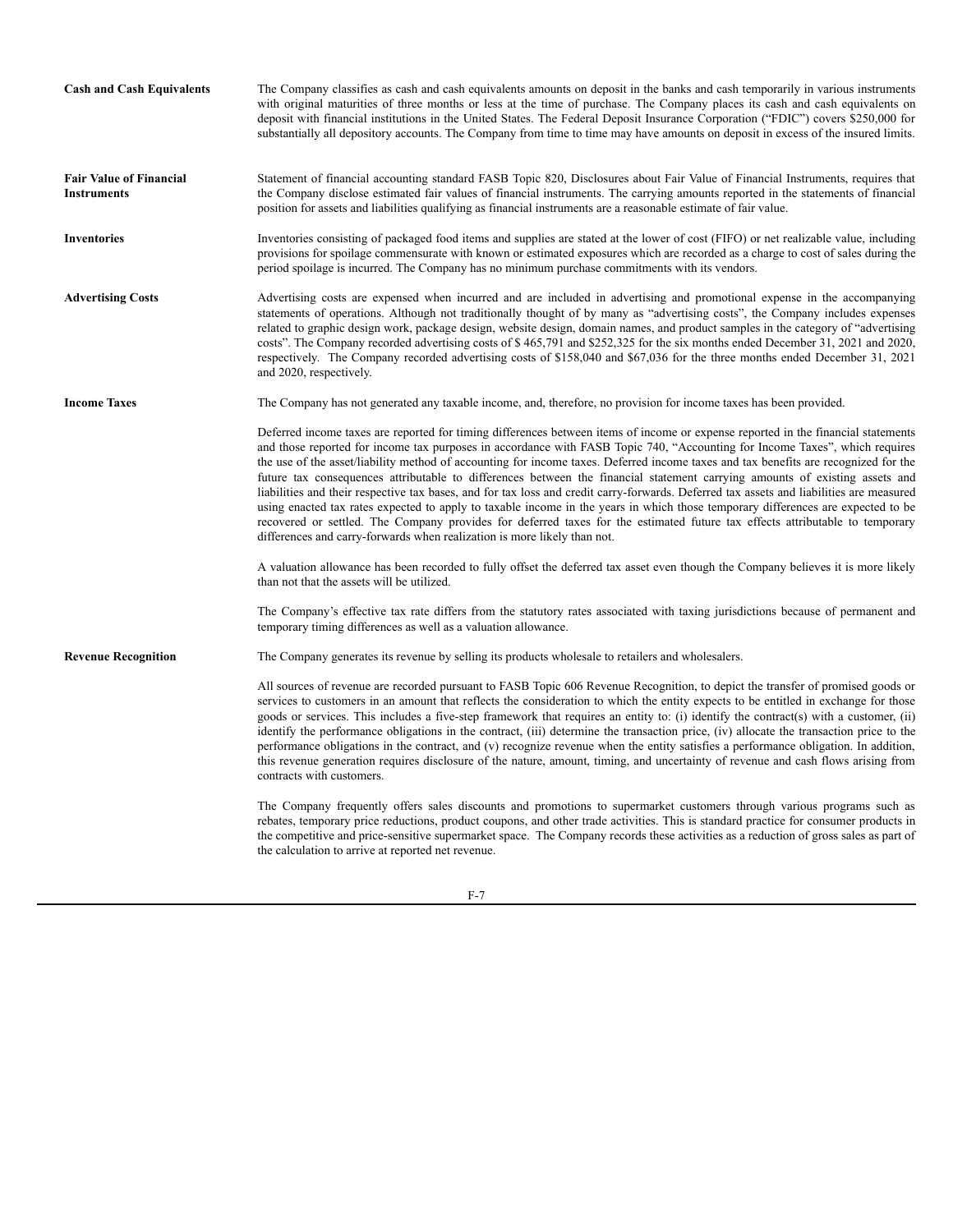The Company incurs costs associated with product distribution, such as freight and handling costs. The Company has elected to treat these costs as fulfillment activities and recognizes these costs at the same time that it recognizes the underlying product revenue. As this policy election is in line with the Company's previous accounting practices, the treatment of shipping and handling activities under FASB Topic 606 did not have any impact on the Company's results of operations, financial condition and/or financial statement disclosures.

The adoption of ASC 606 did not result in a change to the accounting for any of the Company's revenue streams that are within the scope of the amendments. The Company's services that fall within the scope of ASC 606 are recognized as revenue as the Company satisfies its obligation to the customer.

In May 2014, the FASB issued ASU 2014-09, Revenue from Contracts with Customers, which updates revenue recognition guidance relating to contracts with customers. This standard states that an entity should recognize revenue to depict the transfer of promised goods or services to customers in an amount that reflects the consideration to which the entity expects to be entitled in exchange for those goods or services. This standard is effective for annual reporting periods, and interim periods therein, beginning after July 1, 2018. The Company adopted ASU 2014-09 and its related amendments (collectively known as "ASC 606") during the first quarter of fiscal 2019 using the full retrospective method.

Management reviewed ASC 606-10-32-25 which states *"Consideration payable to a customer includes cash amounts that an entity* pays, or expects to pay, to the customer (or to other parties that purchase the entity's goods or services from the customer). Consideration payable to a customer also includes credit or other items (for example, a coupon or voucher) that can be applied against amounts owed to the entity (or to other parties that purchase the entity's goods or services from the customer). An entity shall account for consideration payable to a customer as a reduction of the transaction price and, therefore, of revenue unless the payment to the customer is in exchange for a distinct good or service (as described in paragraphs 606-10-25-18 through 25-22) that the customer transfers to the entity. If the consideration payable to a customer includes a variable amount, an entity shall estimate the transaction price (including assessing whether the estimate of variable consideration is constrained) in accordance *with paragraphs 606-10-32-5 through 32-13."*

If the consideration payable to a customer is a payment for a distinct good service, then in accordance with ASC 606-10-32-26, the entity should account for it the same way that it accounts for other purchases from suppliers (expense). Further, *"if the amount of* consideration payable to the customer exceeds the fair value of the distinct good or service that the entity receives from the customer, then the entity shall account for such an excess as a reduction of the transaction price. If the entity cannot reasonably estimate the fair value of the good or service received from the customer, it shall account for all of the consideration payable to the *customer as a reduction of the transaction price."*

Under ASC 606-10-32-27, if the consideration payable to a customer is accounted for as a reduction of the transaction price, *"an* entity shall recognize the reduction of revenue when (or as) the later of either of the following events occurs:

- *a) The entity recognizes revenue for the transfer of the related goods or services to the customer.*
- b) The entity pays or promises to pay the consideration (even if the payment is conditional on a future event). That promise *might be implied by the entity's customary business practices."*

Management reviewed each arrangement to determine if each fee paid is for a distinct good or service and should be expensed as incurred or if the Company should recognize the payment as a reduction of revenue.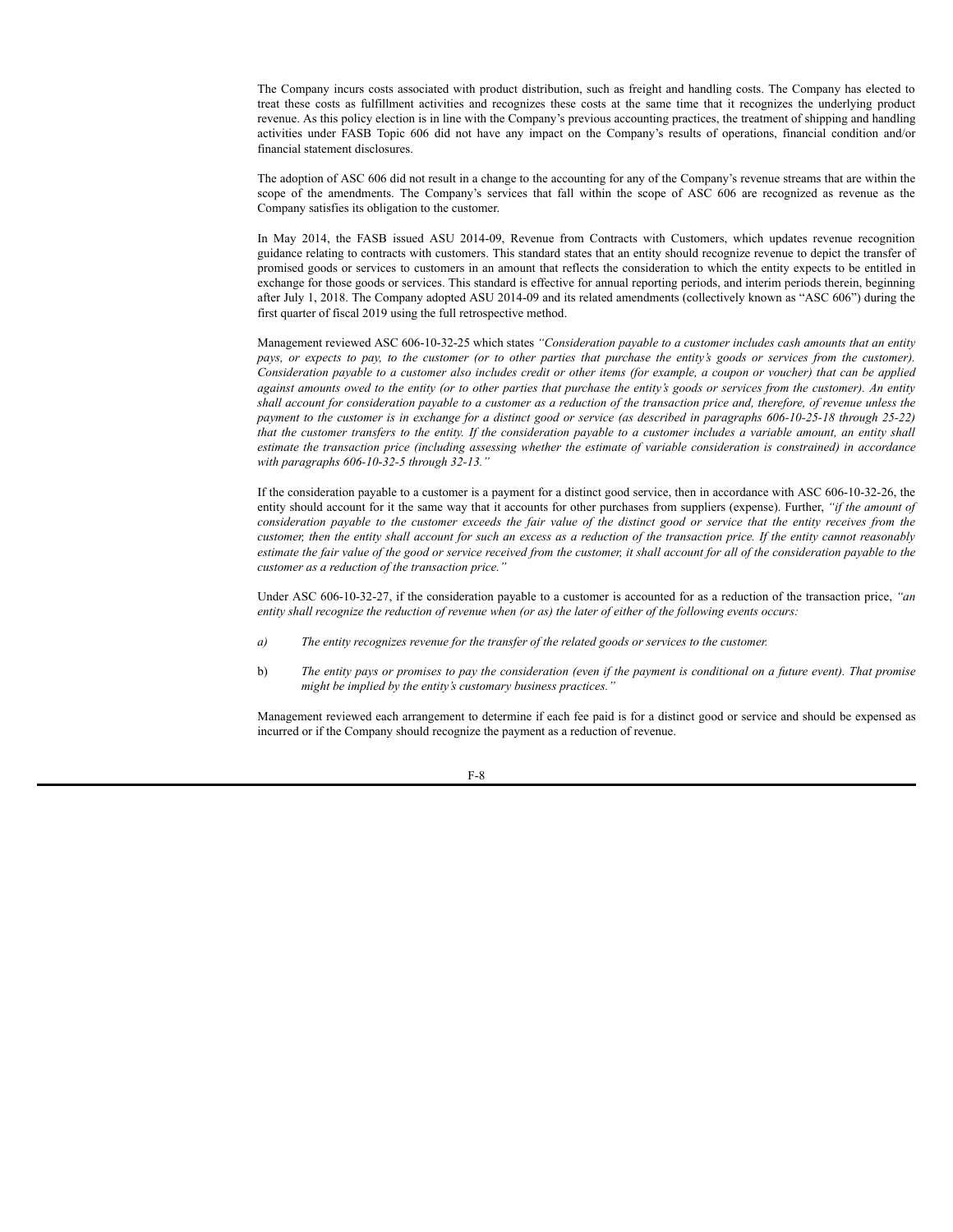The Company recognizes revenue upon shipment based on meeting the transfer of control criteria. The Company has made a policy election to treat shipping and handling as costs to fulfill the contract, and as a result, any fees received from customers are included in the transaction price allocated to the performance obligation of providing goods with a corresponding amount accrued within cost of sales for amounts paid to applicable carriers. **Concentration of Credit Risk** Financial instruments that potentially subject the Company to concentrations of credit risk consist principally of cash deposits at financial institutions. At various times during the year, the Company may exceed the federally insured limits. To mitigate this risk, the Company places its cash deposits only with high credit quality institutions. Management believes the risk of loss is minimal. At December 31, 2021 and June 30, 2021, the Company did not have any uninsured cash deposits. **Beneficial Conversion Feature** For conventional convertible debt where the rate of conversion is below market value, the Company records any "beneficial conversion feature" ("BCF") intrinsic value as additional paid in capital and related debt discount. When the Company records a BCF, the relative fair value of the BCF is recorded as a debt discount against the face amount of the respective debt instrument. The discount is amortized over the life of the debt. If a conversion of the underlying debt occurs, a proportionate share of the unamortized amounts is immediately expensed. **Debt Issue Costs** The Company may pay debt issue costs in connection with raising funds through the issuance of debt whether convertible or not or with other consideration. These costs are recorded as debt discounts and are amortized over the life of the debt to the statement of operations as amortization of debt discount. The debt issuance costs paid to the third party consultant was directly expensed as incurred. **Original Issue Discount** If debt is issued with an original issue discount, the original issue discount is recorded to debt discount, reducing the face amount of the note and is amortized over the life of the debt to the statement of operations as amortization of debt discount. If a conversion of the underlying debt occurs, a proportionate share of the unamortized amounts is immediately expensed. **Valuation of Derivative Instruments** ASC 815 "Derivatives and Hedging" requires that embedded derivative instruments be bifurcated and assessed, along with freestanding derivative instruments such as warrants, on their issuance date and measured at their fair value for accounting purposes. In determining the appropriate fair value, the Company uses the Trinomial Tree option pricing formula. Upon conversion of a note where the embedded conversion option has been bifurcated and accounted for as a derivative liability, the Company records the shares at fair value, relieves all related notes, derivatives and debt discounts and recognizes a net gain or loss on derivative liability under the line item "change in derivative liability". **Derivative Financial Instruments** The Company does not use derivative instruments to hedge exposures to cash flow, market or foreign currency risks. The Company evaluates all of its financial instruments to determine if such instruments are derivatives or contain features that qualify as embedded derivatives. For derivative financial instruments that are accounted for as liabilities, the derivative instrument is initially recorded at its fair value and then is revalued at each reporting date, with changes in fair value reported in the consolidated statement of operations. For stock based derivative financial instruments, Fair value accounting requires bifurcation of embedded derivative instruments such as conversion features in convertible debt or equity instruments, and measurement of their fair value for accounting purposes. In determining the appropriate fair value, the Company uses the Trinomial Tree option-pricing model. In assessing the convertible debt instruments, management determines if the convertible debt host instrument is conventional convertible debt and further if there is a beneficial conversion feature requiring measurement. If the instrument is not considered conventional convertible debt, the Company will continue its evaluation process of these instruments as derivative financial instruments. Once determined, derivative liabilities are adjusted to reflect fair value at the end of each reporting period. Any increase or decrease in the fair value from inception is made quarterly and appears in results of operations as a change in fair market value of derivative liabilities. The Company has adopted ASU 2017-11, Earnings per share (Topic 260), provided that when determining whether certain financial instruments should be classified as liability or equity instruments, a down round feature no longer precludes equity classification when assessing whether the instrument is indexed to an entity's own stock. If a down round feature on the conversion option embedded in the note is triggered, the Company will evaluate whether a beneficial conversion feature exists, the Company will record the amount as a debt discount and will amortize it over the remaining term of the debt. If the down round feature in the warrants that are classified as equity is triggered, the Company will recognize the effect of the down round as a deemed dividend. While the Company currently has no plans to attempt to pay dividends for the foreseeable future to any stockholders, such a deemed dividend would reduce the income available to common stockholders in the hypothetical scenario where a dividend were to be contemplated.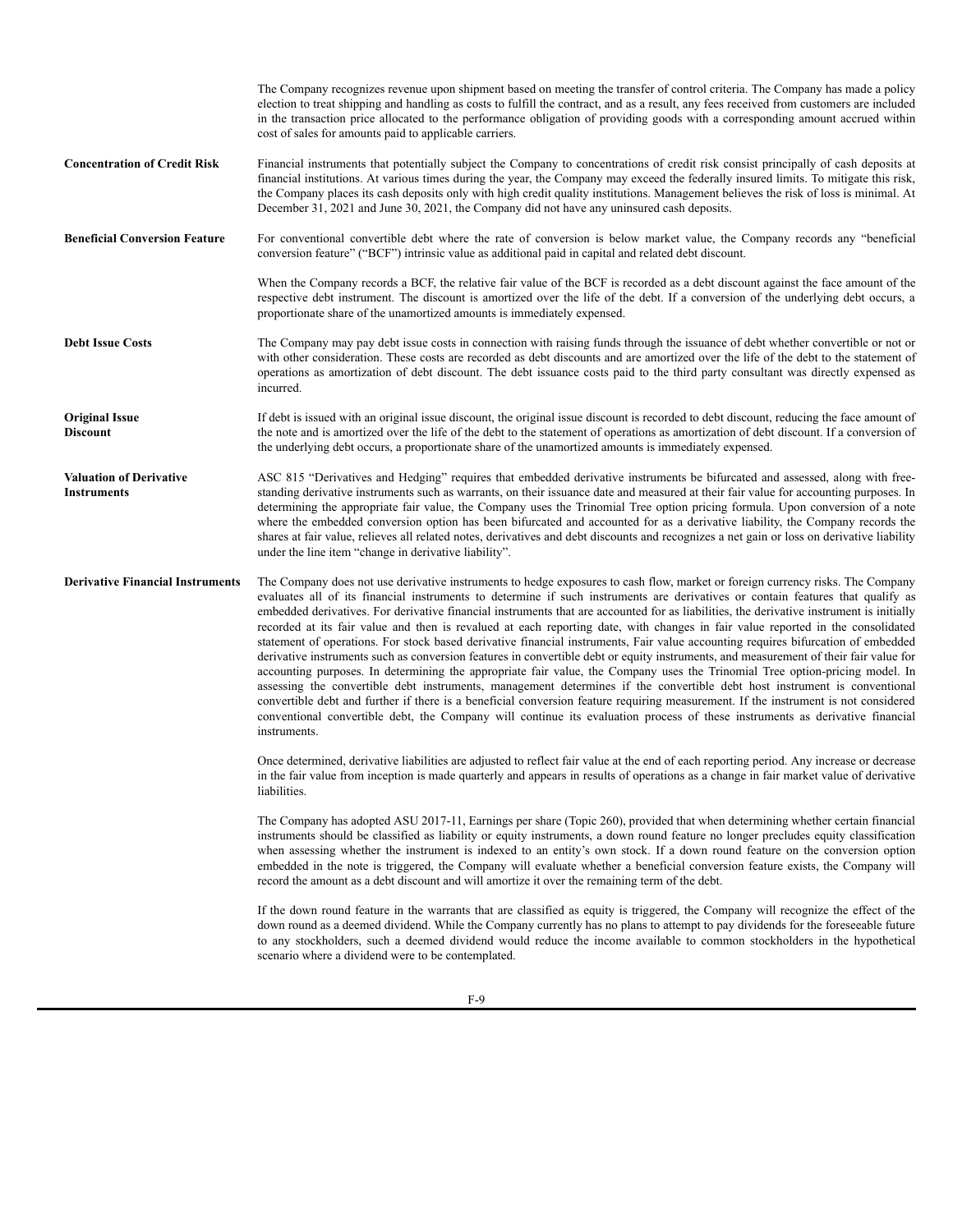| <b>Stock-Based Compensation</b>        | The Company accounts for share-based awards issued to employees in accordance with FASB ASC 718. Accordingly, employee<br>share-based payment compensation is measured at the grant date, based on the fair value of the award, and is recognized as an<br>expense over the requisite service period. Additionally, share-based awards to non-employees are expensed over the period in<br>which the related services are rendered at their fair value. The Company applies ASC 718, "Equity Based Payments to Non-<br>Employees", with respect to options and warrants issued to non-employees.                                                                                                                                                                                                                                                                                                                                                                                                                              |
|----------------------------------------|-------------------------------------------------------------------------------------------------------------------------------------------------------------------------------------------------------------------------------------------------------------------------------------------------------------------------------------------------------------------------------------------------------------------------------------------------------------------------------------------------------------------------------------------------------------------------------------------------------------------------------------------------------------------------------------------------------------------------------------------------------------------------------------------------------------------------------------------------------------------------------------------------------------------------------------------------------------------------------------------------------------------------------|
| <b>Customer Concentration</b>          | During the six months ended December 31, 2021, the Company had one customer account for 26% of the gross sales. One other<br>customer accounted for 18% of the gross sales and two other customers each account for more than 10% of the gross sales. During<br>the six months ended December 31, 2020, the Company had one customer account for approximately 33% of the gross sales, one<br>customer accounted for approximately 19% of gross sales, and one customer accounted for over 10% of gross sales.                                                                                                                                                                                                                                                                                                                                                                                                                                                                                                                |
|                                        | During the three months ended December 31, 2021, the Company had one customer account for 36% of the gross sales. One other<br>customer accounted for 22% of the gross sales. During the three months ended December 31, 2020, the Company had one customer<br>account for approximately 25% of the gross sales. One other customer accounted for approximately 20% of gross sales, and two<br>other customers accounted for over 10% of gross sales.                                                                                                                                                                                                                                                                                                                                                                                                                                                                                                                                                                         |
| <b>Vendor Concentration</b>            | During the three and six-month periods ended December 31, 2021, no vendors accounted for more than 10% of the Company's<br>operating expenses                                                                                                                                                                                                                                                                                                                                                                                                                                                                                                                                                                                                                                                                                                                                                                                                                                                                                 |
|                                        | During the three-month period ended December 31, 2020, no vendors accounted for more than 10% of the Company's operating<br>expenses. During the six-month period ended December 31, 2020, one vendor accounted for more than 10% of the Company's<br>operating expenses.                                                                                                                                                                                                                                                                                                                                                                                                                                                                                                                                                                                                                                                                                                                                                     |
| <b>Receivables Concentration</b>       | As of December 31, 2021, the Company had receivables due from eight customers, of which one customer accounted for 42% of<br>the total balance, one customer accounted for 27% of the total balance, one customer accounted for 14% of the total balance and<br>two customers each accounted for 10% of the total balance. As of June 30, 2021, the Company had receivables due from five<br>customers, of which one customer accounted for over 73% of the total balance (this customer operates 42 distribution centers), and<br>one of the remaining four accounted for 11.5% of the total balance.                                                                                                                                                                                                                                                                                                                                                                                                                        |
| <b>Income/Loss Per Share</b>           | Net income/loss per share data for both the three and six-month periods ending December 31, 2021 and 2020, are based on net<br>income/loss available to common shareholders divided by the weighted average of the number of common shares outstanding. The<br>Company does not present a diluted Earnings per share as the convertible debt and interest that is convertible into shares of the<br>Company's common stock would not be included in this computation, as the Company is generating a loss and therefore these<br>shares would be antidilutive.                                                                                                                                                                                                                                                                                                                                                                                                                                                                |
| <b>Impairment of Long-lived Assets</b> | The Company accounts for long-lived assets in accordance with the provisions of FASB Topic 360, Accounting for the Impairment<br>of Long-Lived Assets. This statement requires that long-lived assets and certain identifiable intangibles be reviewed for impairment<br>whenever events or changes in circumstances indicate that the carrying amount of an asset may not be recoverable. Recoverability<br>of assets to be held and used is measured by a comparison of the carrying amount of an asset to future net cash flows expected to be<br>generated by the asset. If such assets are considered to be impaired, the impairment to be recognized is measured by the amount by<br>which the carrying amount of the assets exceeds the fair value of the assets. Assets to be disposed of are reported at the lower of the<br>carrying amount or fair value less costs to sell. Fair values are determined based on quoted market value, discounted cash flows or<br>internal and external appraisals, as applicable. |
|                                        | During the three and six month periods ended December 31, 2021 and 2020, there were no impairments on intangible assets.                                                                                                                                                                                                                                                                                                                                                                                                                                                                                                                                                                                                                                                                                                                                                                                                                                                                                                      |
| <b>Reclassification</b>                | The Company may make certain reclassifications to prior period amounts to conform with the current year's presentation. These<br>reclassifications did not have a material effect on its consolidated statement of financial position, results of operations or cash<br>flows.                                                                                                                                                                                                                                                                                                                                                                                                                                                                                                                                                                                                                                                                                                                                                |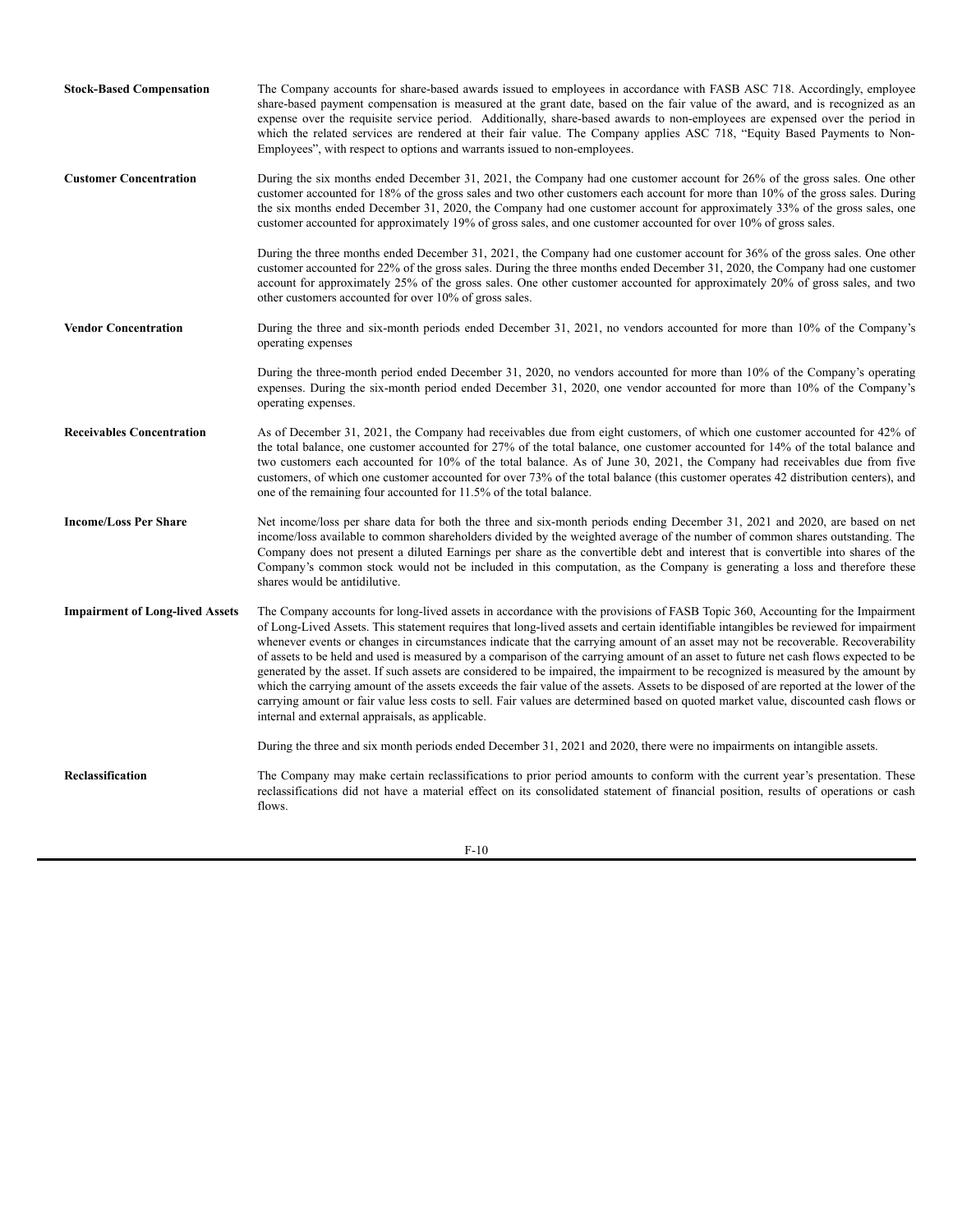**Recent Accounting Pronouncements**

In January 2016, the FASB issued ASU 2016-01, Financial Instruments – Overall (Subtopic 825-10) – Recognition and Measurement of Financial Assets and Financial Liabilities, which requires all investments in equity securities with readily determinable fair value to be measured at fair value with changes in the fair value recognized through net income (other than those accounted for under the equity method of accounting or those that result in consolidation of the investee). ASU 2016-01 is intended to enhance the reporting model for financial instruments to provide users of financial statements with more decision-useful information and removes the requirement to disclose the methods and significant assumptions used to estimate the fair value for financial instruments measured at amortized cost on the balance sheet. For public companies, the new standard is effective for annual periods beginning after December 15, 2017, including interim periods within the fiscal year. For all other entities, including emerging growth companies, ASU 2016-01 is effective for annual periods beginning after December 15, 2018, and interim periods within annual periods beginning after December 15, 2019. The Company evaluated the impact on the financial statements and implemented the provisions of ASU 2016-01 for the annual financial statements for the year ended June 30, 2020. This new standard did not have a material impact on our financial statements or related disclosures.

In February 2016, the FASB issued ASU No. 2016-02, Leases (Topic 842) and subsequently amended the guidance relating largely to transition considerations under the standard in January 2017, to increase transparency and comparability among organizations by requiring the recognition of right-of-use ("ROU") assets and lease liabilities on the balance sheet. Most prominent among the changes in the standard is the recognition of ROU assets and lease liabilities by lessees for those leases classified as operating leases under current U.S. GAAP. Under the standard, disclosures are required to meet the objective of enabling users of financial statements to assess the amount, timing, and uncertainty of cash flows arising from leases. We will be required to recognize and measure leases existing at, or entered into after, the beginning of the earliest comparative period presented using a modified retrospective approach, with certain practical expedients available.

The standard became effective for us beginning July 1, 2019. We have reviewed this and have determined that there is no material impact on our financial statements.

In July 2017, the FASB issued ASU No. 2017-11, Earnings Per Share, Distinguishing Liabilities from Equity and Derivatives and Hedging, which changes the accounting and earnings per share for certain instruments with down round features. The amendments in this ASU should be applied using a cumulative-effect adjustment as of the beginning of the fiscal year or retrospective adjustment to each period presented and is effective for annual periods beginning after December 15, 2018, and interim periods within those periods. We adopted this guidance effective July 1, 2019. The adoption of this guidance did not materially impact our financial statements and related disclosures.

In February 2018, the Financial Accounting Standards Board ("FASB") issued ASC Update No 2018-02 (Topic 220) Income Statement – Reporting Comprehensive Income: Reclassification of Certain Tax Effects from Accumulated Other Comprehensive Income. This ASC update allows for a reclassification into retained earnings of the stranded tax effects in accumulated other comprehensive income resulting from the enactment of the Tax Cuts and Jobs Act. The updated guidance is effective for interim and annual periods beginning after December 15, 2018. We adopted this guidance effective July 1, 2019. The adoption of this guidance did not materially impact our financial statements and related disclosures.

In June 2018, the FASB issued ASU 2018-07, Compensation - Stock Compensation (Topic 718): Improvements to Nonemployee Share-Based Payment Accounting, to expand the scope of Topic 718 to include share-based payment transactions for acquiring goods and services from nonemployees and supersedes the guidance in Subtopic 505-50, Equity - Equity-Based Payments to Non-Employees. Under ASU 2018-07, equity-classified nonemployee share-based payment awards are measured at the grant date fair value on the grant date The probability of satisfying performance conditions must be considered for equity-classified nonemployee share-based payment awards with such conditions. ASU 2018-07 is effective for fiscal years beginning after December 15, 2018, with early adoption permitted. We adopted this guidance effective July 1, 2019. The adoption of this guidance did not materially impact our financial statements and related disclosures.

In July 2018, the FASB issued ASU 2018-09 to provide clarification and correction of errors to the Codification. The amendments in this update cover multiple Accounting Standards Updates. Some topics in the update may require transition guidance with effective dates for annual periods beginning after December 15, 2018. We adopted this guidance effective July 1, 2019. The adoption of this guidance did not materially impact our financial statements and related disclosures.

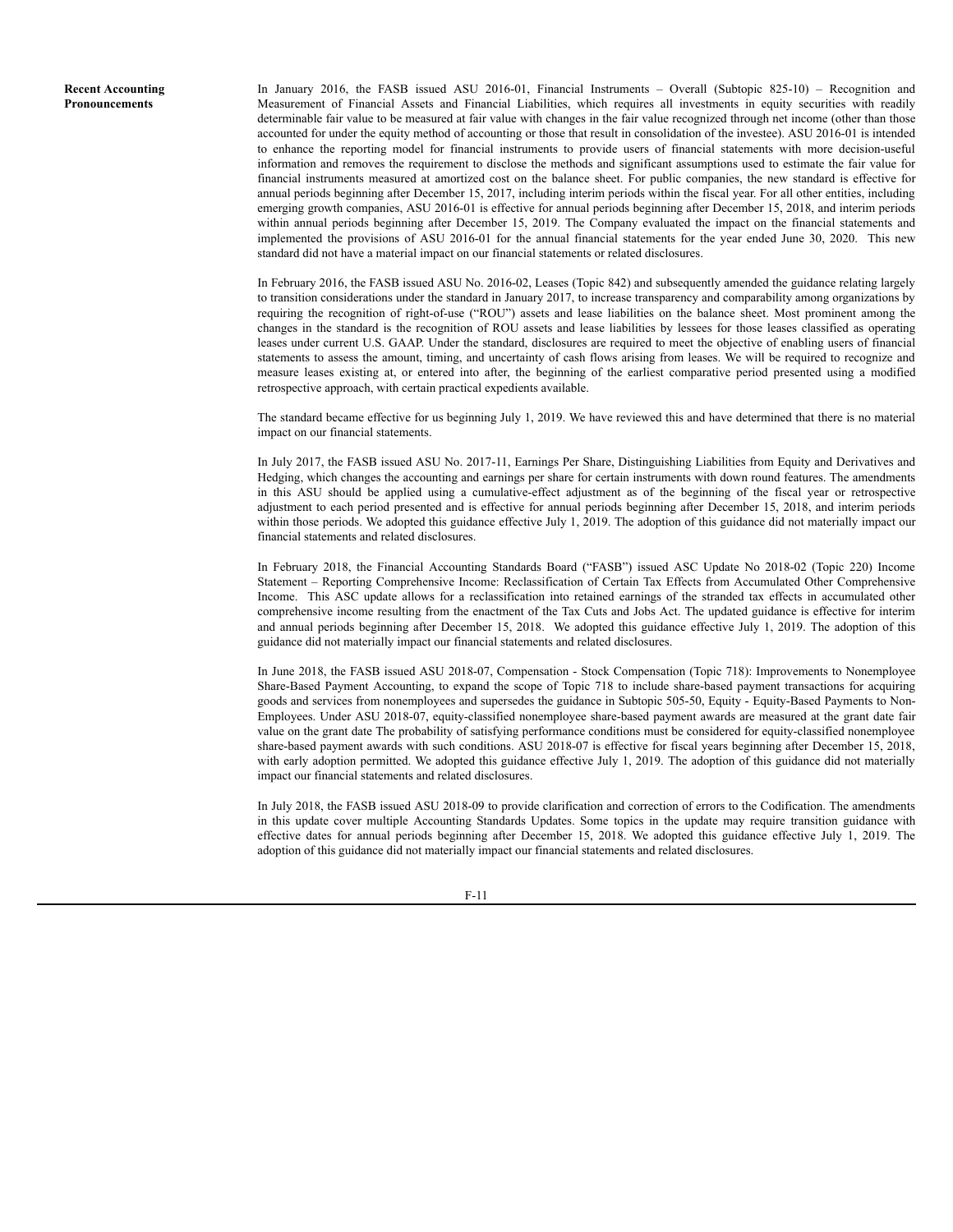In August 2020, the FASB issued ASU 2020-06 to simplify the current guidance for convertible instruments and the derivatives scope exception for contracts in an entity's own equity. Additionally, the amendments affect the diluted EPS calculation for instruments that may be settled in cash or shares and for convertible instruments. The update also provides for expanded disclosure requirements to increase transparency. For SEC filers, excluding smaller reporting companies, this update is effective for fiscal years beginning after December 15, 2021 including interim periods within those fiscal years. For all other entities, this update is effective for fiscal years beginning after December 15, 2023, including interim periods therein. The Company believes the adoption of this guidance will not materially impact its financial statements and related disclosures.

The Company will continue to monitor these and other emerging issues to assess any potential future impact on its financial statements.

**3. Going Concern** The Company's financial statements are prepared using generally accepted accounting principles, which contemplate the realization of assets and liquidation of liabilities in the normal course of business. Because the business remains unproven and may not ever attain profitability, no certainty of continuation can be stated.

> The accompanying consolidated financial statements have been prepared assuming the Company will continue as a going concern. For the six months ended December 31, 2021, the Company had a net loss of \$1,614,594, negative cash flow from operations of \$1,440,431 and accumulated deficit of \$27,170,122.

> The Company believes it has sufficient cash on hand to operate into the second half of calendar 2022 at which time it will require additional funds for operating and growth capital. Although internal projections include several realistic scenarios in which the Company could attain profitability in calendar 2022, we must account for the likelihood that our cash on hand will not be adequate to satisfy our long-term working capital needs.

> We believe that our current capitalization structure, combined with anticipated increases in distribution, revenues, and market capitalization, will enable us to successfully secure required financing to continue our growth.

> Because the business has limited operating history and sales, no certainty of continuation can be stated. Management has devoted a significant amount of time in the raising of capital from additional debt and equity financing. However, the Company's ability to continue as a going concern will again be dependent upon raising additional funds through debt and equity financing and generating revenue. There are no assurances the Company will receive the necessary funding or generate revenue necessary to fund operations long-term.

> The Company cannot give any assurance that it will, in the future, be able to achieve a level of profitability from the sale of its products to sustain its operations. These conditions raise substantial doubt about the Company's ability to continue as a going concern for one year from the date the financials are issued. The accompanying financial statements do not include any adjustments to reflect the possible future effects on recoverability and reclassification of assets or the amounts and classification of liabilities that may result from the outcome of this uncertainty.

> There is still potential uncertainty resulting from the outbreak of the novel coronavirus (COVID-19) (the "Pandemic"), including those potentially related to measures to reduce its spread, and the impact on the economy. Rates of unemployment, recession, inflation, and other possible unforeseen factors could also have an impact.

> From both public statements, and conversations between Nightfood management and current and former executives from certain global food and beverage conglomerates, management believes that there is increased strategic interest in the nighttime nutrition space as a potential high-growth opportunity, partially due to ongoing declines in consumer sleep quality and increases in at-home nighttime snacking, both trends believed to be accelerated by COVID.

> The Company has experienced no material issues with supply chain or logistics. Order processing function has been consistent with historical norms, and the Company's major suppliers and manufacturers have represented that their operations are continuing in the ordinary course.

> It is possible that the fallout from the Pandemic could make it more difficult in the future for the Company to access required growth capital, possibly rendering the Company unable to meet certain debts and expenses.

> More directly, the Pandemic has impaired the Company's ability to execute certain in-store and out-of-store marketing initiatives within the normal course of supermarket business. For example, since the inception of the Pandemic, the Company was unable to conduct in-store demonstrations and unable to participate in local pregnancy, baby expos, and health expos that were originally intended to be part of our marketing mix. Furthermore, we have experienced some Pandemic-related delays to our national hotel rollout.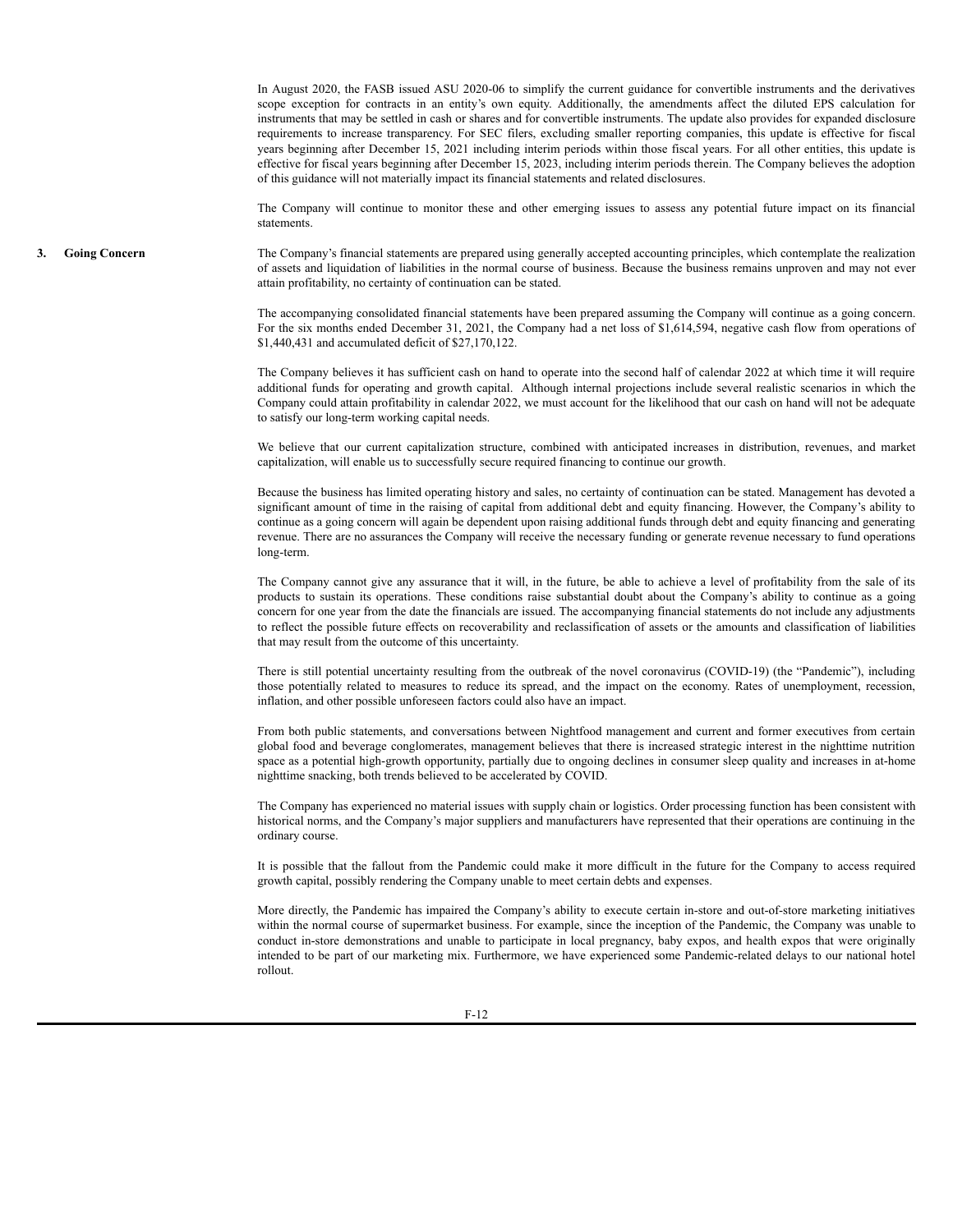Additionally, with more consumers shopping online, both for delivery or at-store pickup, the opportunity for shoppers to learn about new brands at the supermarket shelf has been somewhat diminished. Management is working to identify opportunities to build awareness and drive supermarket trial and growth under these new circumstances, while simultaneously executing a strategic pivot to focus on hotel distribution for immediate growth.

It is impossible to know what the future holds with regard to the Pandemic, both for the Company and in the broader sense. There are many uncertainties regarding the Pandemic, and the Company is closely monitoring the impact of the Pandemic on all aspects of its business, including how it will impact its customers, vendors, and business partners. It is impossible to know what the future holds with regard to the Pandemic, both for the Company and in the broader sense. Emergence of recent variants such as Delta and Omicron have shown us that there remain many uncertainties regarding the Pandemic, and the Company is closely monitoring the impact of the Pandemic on all aspects of its business, including how it will impact its customers, vendors, and business partners.

It is difficult to know if the Pandemic has materially impacted the results of operations of the Company, and it is unable to predict the impact that the Pandemic will have on its financial position and operating results due to numerous uncertainties. The Company expects to continue to assess the evolving impact of the Pandemic and intends to make adjustments accordingly, if necessary.

Accounts receivable The Company's accounts receivable arise primarily from the sale of the Company's snack products. On a periodic basis, the Company evaluates each customer account and based on the days outstanding of the receivable, history of past write-offs, collections, and current credit conditions, writes off accounts it considers uncollectible. With most of our retail and distribution partners, invoices will typically be due in 30 days. The Company does not accrue interest on past due accounts and the Company does not require collateral. Accounts become past due on an account-by-account basis. Determination that an account is uncollectible is made after all reasonable collection efforts have been exhausted. The Company has not provided any accounts receivable allowances for December 31, 2021 and June 30, 2021, respectively.

**5. Inventories** Inventory consists of the following at December 31, 2021 and June 30, 2021,

| December 31,<br>2021         |           |  | <b>June 30,</b><br>2021 |  |
|------------------------------|-----------|--|-------------------------|--|
| Finished goods $-$ ice cream | 345,792   |  | 338,369                 |  |
| $Raw material - ingredients$ | 42,792    |  | 14.760                  |  |
| Packaging                    | 61,149    |  | 59,010                  |  |
| Allowance for unsaleable     | (24, 403) |  | (24, 403)               |  |
| <b>TOTAL</b>                 | 425,331   |  | 387,736                 |  |

Inventories are stated at the lower of cost or net realizable value. The Company periodically reviews the value of items in inventory and provides write-downs or write-offs of inventory based on its assessment of market conditions and the products relative shelf life. Write-downs and write-offs are charged to loss on inventory write down.

**6. Other current assets** Other current assets consist of the following vendor deposits at December 31, 2021 and June 30, 2021. The majority of this amount relates to deposits to third party vendors for inventory and services.

|                           | December 31,<br>2021 | <b>June 30,</b><br>2021 |
|---------------------------|----------------------|-------------------------|
| Vendor deposits $-$ Other | 119,093              | 33,480                  |
| <b>TOTAL</b>              | 119.093              | 33,480                  |

7. **Other Current Liabilities** • Other current liabilities consist of the following at December 31, 2021 and June 30, 2021,

|                                         | December 31,<br>2021 | <b>June 30,</b><br>2021 |
|-----------------------------------------|----------------------|-------------------------|
| Accrued consulting fees – related party | -                    | 3,000                   |
| <b>TOTAL</b>                            |                      | 3,000                   |

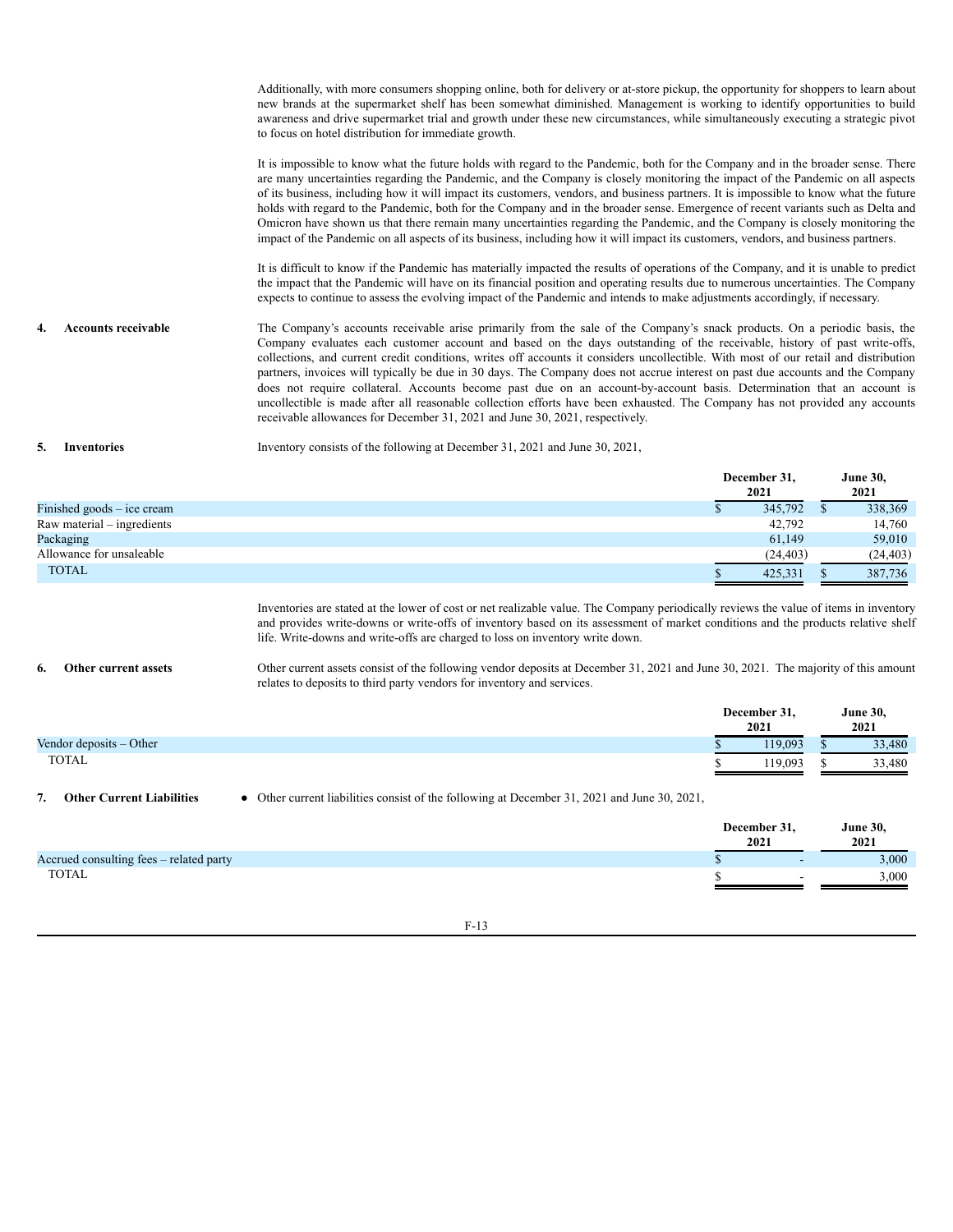8. **Convertible Notes Payable** • Convertible Notes Payable consist of the following at December 31, 2021,

On April 30, 2018, the Company entered into a convertible promissory note and a security purchase agreement dated April 30, 2018, in the amount of \$225,000. The lender was Eagle Equities, LLC. The notes have a maturity of April 30, 2019 and interest rate of 8% per annum and are convertible at a price of 60% of the lowest closing bid price on the primary trading market on which the Company's Common Stock is then listed for the fifteen (15) trading days immediately prior to conversion. The note may be prepaid, but carries a penalty in association with the remittance amount, as there is an accretion component to satisfy the note with cash. The convertible note qualifies for derivative accounting and bifurcation under ASC 815, "Derivatives and Hedging." The fair value of the \$225,000 Notes was calculated using the Black-Scholes pricing model at \$287,174, with the following assumptions: risk-free interest rate of 2.24%, expected life of 1 year, volatility of 202%, and expected dividend yield of zero. Because the fair value of the note exceeded the net proceeds from the \$225k Notes, a charge was recorded to "Financing cost" for the excess of the fair value of the note, for a net charge of \$62,174. This note has been successfully retired via conversions into shares as of June 30, 2021.

On February 14, 2019, the Company entered into a convertible promissory note and a security purchase agreement dated February 14, 2019, in the amount of \$104,000. The lender was Eagle Equities, LLC. The notes have a maturity of February 14, 2020 and interest rate of 8% per annum and are convertible at a price of 70% of the lowest trading price on the primary trading market on which the Company's Common Stock is then listed for the fifteen (15) trading days immediately prior to conversion. The note may be prepaid, but carries a penalty in association with the remittance amount, as there is an accretion component to satisfy the note with cash. The convertible note qualifies for derivative accounting and bifurcation under ASC 815, "Derivatives and Hedging." The fair value of the \$104,000 Notes was calculated using the Black-Scholes pricing model at \$90,567, with the following assumptions: risk-free interest rate of 2.53%, expected life of 1 year, volatility of 136%, and expected dividend yield of zero. Because the fair value of the note did not exceed the net proceeds from the \$104k Notes, no charge was recorded to "Financing cost" for the excess of the fair value of the note. As of September 30, 2020, and June 30, 2020, the debt discount was \$0 and \$0, respectively. \$50,000 of the note has been successfully retired via conversion into shares during the year ended June 30, 2020 and \$54,000 of the note has been successfully retired via conversion into shares during the three months ended September 30, 2020.The Company fair valued the notes as of conversion date and accounted for a loss on conversion of \$4,098 included under line item "Loss on debt extinguishment upon note conversion, net" during 2020 fiscal year and accounted for a loss on conversion of \$36,242.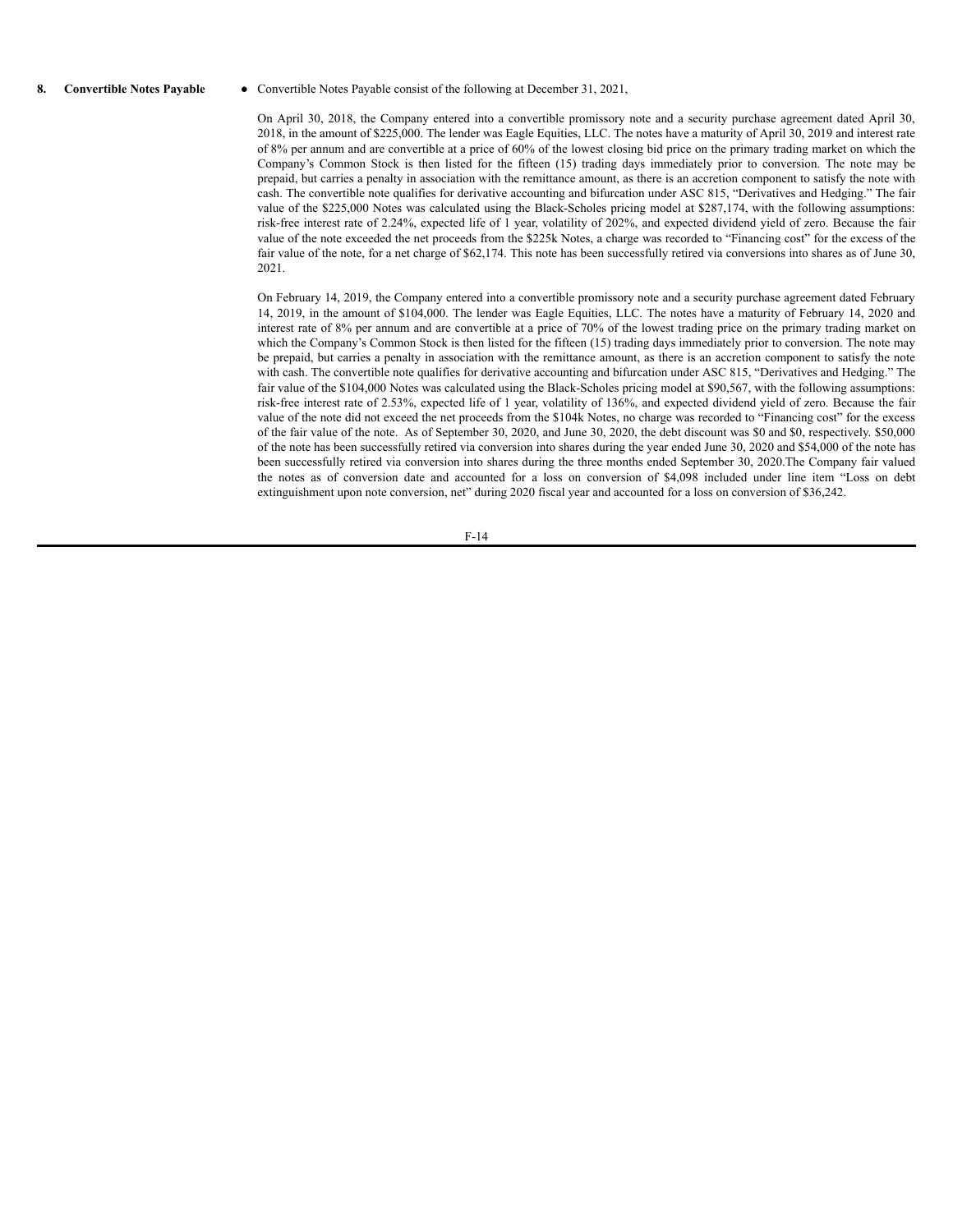On April 29, 2019, the Company entered into a convertible promissory note and a security purchase agreement dated April 29, 2019, in the amount of \$208,000. The lender was Eagle Equities, LLC. The notes have a maturity of April 29, 2020 and interest rate of 8% per annum and are convertible at a price of 70% of the lowest trading price on the primary trading market on which the Company's Common Stock is then listed for the fifteen (15) trading days immediately prior to conversion. The note may be prepaid, but carries a penalty in association with the remittance amount, as there is an accretion component to satisfy the note with cash. The convertible note qualifies for derivative accounting and bifurcation under ASC 815, "Derivatives and Hedging." The fair value of the \$208,000 Notes was calculated using the Black-Scholes pricing model at \$170,098, with the following assumptions: risk-free interest rate of 2.42%, expected life of 1 year, volatility of 118%, and expected dividend yield of zero. Because the fair value of the note did not exceed the net proceeds from the \$208k Notes, no charge was recorded to "Financing cost" for the excess of the fair value of the note. As of September 30, 2020, and June 30, 2020, the debt discount was \$0 and \$0, respectively. \$208,000 of the note has been successfully retired via conversion into shares during the three months ended September 30, 2020. The Company fair valued the notes as of conversion date and accounted for a loss on conversion of \$109,561 included under line item "Loss on debt extinguishment upon note conversion, net".

On June 11, 2019, the Company entered into a convertible promissory note and a security purchase agreement dated June 11, 2019, in the amount of \$300,000. The lender was Eagle Equities, LLC. The notes have a maturity of June 11, 2020 and interest rate of 8% per annum and are convertible at a price of 70% of the lowest trading price on the primary trading market on which the Company's Common Stock is then listed for the fifteen (15) trading days immediately prior to conversion. The note may be prepaid, but carries a penalty in association with the remittance amount, as there is an accretion component to satisfy the note with cash. The convertible note qualifies for derivative accounting and bifurcation under ASC 815, "Derivatives and Hedging." The fair value of the \$300,000 Notes was calculated using the Black-Scholes pricing model at \$240,217, with the following assumptions: risk-free interest rate of 2.05%, expected life of 1 year, volatility of 16%, and expected dividend yield of zero. Because the fair value of the note did not exceed the net proceeds from the \$300,000 Notes, no charge was recorded to "Financing cost" for the excess of the fair value of the note. As of September 30, 2020 and June 30, 2020, the debt discount was \$0 and \$46,726, respectively. The Company fair valued the notes as of conversion date and accounted for a loss on conversion of \$42,595 included under line item "Loss on debt extinguishment upon note conversion, net".

On July 5, 2019, the Company entered into a convertible promissory note and a security purchase agreement dated July 5, 2019, in the amount of \$300,000. The lender was Eagle Equities, LLC. The notes have a maturity of July 5, 2020 and interest rate of 8% per annum and are convertible at a price of 70% of the lowest trading price on the primary trading market on which the Company's Common Stock is then listed for the fifteen (15) trading days immediately prior to conversion. The note may be prepaid, but carries a penalty in association with the remittance amount, as there is an accretion component to satisfy the note with cash. The convertible note qualifies for derivative accounting and bifurcation under ASC 815, "Derivatives and Hedging." The fair value of the \$300,000 Notes was calculated using the Black-Scholes pricing model at \$239,759, with the following assumptions: risk-free interest rate of 1.98%, expected life of 1 year, volatility of 118%, and expected dividend yield of zero. Because the fair value of the note did not exceed the net proceeds from the 300k Notes, no charge was recorded to "Financing cost" for the excess of the fair value of the note. As of June 30, 2021 and June 30, 2020, the debt discount was \$0 and \$2,627, respectively. This note has been successfully retired via conversions into shares as of June 30, 2021.

On August 8, 2019, the Company entered into a convertible promissory note and a security purchase agreement dated August 8, 2019, in the amount of \$300,000. The lender was Eagle Equities, LLC. The notes have a maturity of August 8, 2020 and interest rate of 8% per annum and are convertible at a price of 70% of the lowest trading price on the primary trading market on which the Company's Common Stock is then listed for the fifteen (15) trading days immediately prior to conversion. The note may be prepaid, but carries a penalty in association with the remittance amount, as there is an accretion component to satisfy the note with cash. The convertible note qualifies for derivative accounting and bifurcation under ASC 815, "Derivatives and Hedging." The fair value of the \$300,000 Notes was calculated using the Black-Scholes pricing model at \$254,082, with the following assumptions: risk-free interest rate of 1.79%, expected life of 1 year, volatility of 113%, and expected dividend yield of zero. Because the fair value of the note did not exceed the net proceeds from the \$300k Notes, no charge was recorded to "Financing cost" for the excess of the fair value of the note. As of June 30, 2021, and June 30, 2020 the debt discount was \$0 and \$26,452, respectively. This note has been successfully retired via conversions into shares as of June 30, 2021.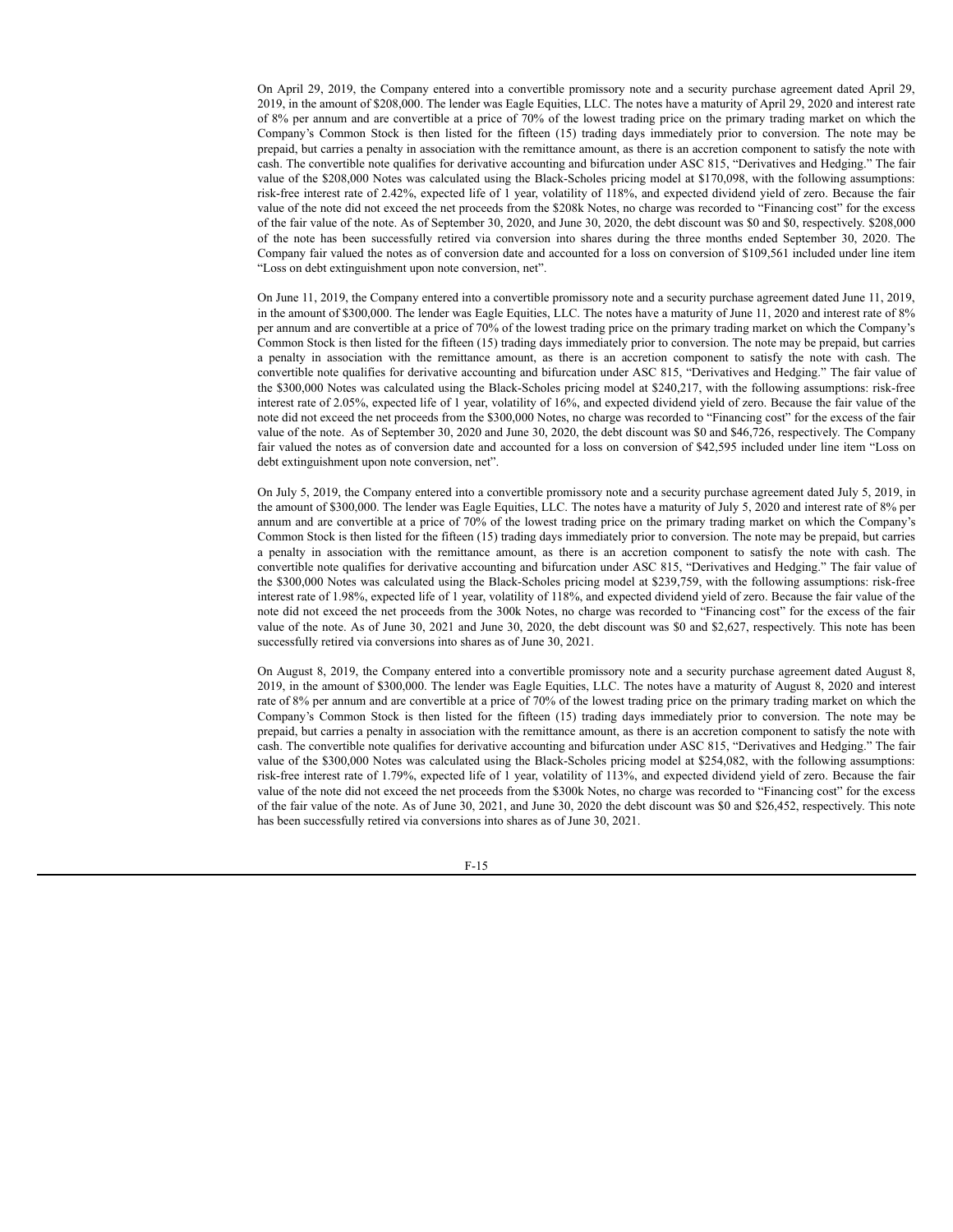On August 29, 2019, the Company entered into a convertible promissory note and a security purchase agreement dated August 29, 2019, in the amount of \$300,000. The lender was Eagle Equities, LLC. The notes have a maturity of August 29, 2020 and interest rate of 8% per annum and are convertible at a price of 70% of the lowest trading price on the primary trading market on which the Company's Common Stock is then listed for the fifteen (15) trading days immediately prior to conversion. The note may be prepaid, but carries a penalty in association with the remittance amount, as there is an accretion component to satisfy the note with cash. The convertible note qualifies for derivative accounting and bifurcation under ASC 815, "Derivatives and Hedging." The fair value of the \$300,000 Notes was calculated using the Black-Scholes pricing model at \$234,052, with the following assumptions: risk-free interest rate of 1.75%, expected life of 1 year, volatility of 113%, and expected dividend yield of zero. Because the fair value of the note did not exceed the net proceeds from the \$300,000 Notes, no charge was recorded to "Financing cost" for the excess of the fair value of the note. As of June 30, 2021, and June 30, 2020 the debt discount was \$0 and \$37,833, respectively. This note has been successfully retired via conversions into shares as of June 30, 2021.

On September 24, 2019, the Company entered into a convertible promissory note and a security purchase agreement dated September 24, 2019, in the amount of \$150,000. The lender was Eagle Equities, LLC. The notes have a maturity of September 24, 2020 and interest rate of 8% per annum and are convertible at a price of 70% of the lowest trading price on the primary trading market on which the Company's Common Stock is then listed for the fifteen (15) trading days immediately prior to conversion. The note may be prepaid, but carries a penalty in association with the remittance amount, as there is an accretion component to satisfy the note with cash. The convertible note qualifies for derivative accounting and bifurcation under ASC 815, "Derivatives and Hedging." The fair value of the \$150,000 Notes was calculated using the Black-Scholes pricing model at \$118,009, with the following assumptions: risk-free interest rate of 1.78%, expected life of 1 year, volatility of 113%, and expected dividend yield of zero. Because the fair value of the note did not exceed the net proceeds from the \$150k Notes, no charge was recorded to "Financing cost" for the excess of the fair value of the note. As of June 30, 2021 and June 30, 2020, the debt discount was \$0 and \$27,482, respectively. This note has been successfully retired via conversions into shares as of June 30, 2021.

On November 7, 2019, the Company entered into a convertible promissory note and a security purchase agreement dated November 7, 2019, in the amount of \$150,000. The lender was Eagle Equities, LLC. The notes have a maturity of November 7, 2020 and interest rate of 8% per annum and are convertible at a price of 70% of the lowest trading price on the primary trading market on which the Company's Common Stock is then listed for the fifteen (15) trading days immediately prior to conversion. The note may be prepaid, but carries a penalty in association with the remittance amount, as there is an accretion component to satisfy the note with cash. The convertible note qualifies for derivative accounting and bifurcation under ASC 815, "Derivatives and Hedging." The fair value of the \$150,000 Notes was calculated using the Black-Scholes pricing model at \$121,875, with the following assumptions: risk-free interest rate of 1.58%, expected life of 1 year, volatility of 122%, and expected dividend yield of zero. Because the fair value of the note did not exceed the net proceeds from the \$150k Notes, no charge was recorded to "Financing cost" for the excess of the fair value of the note. As of June 30, 2021 and June 30, 2020, the debt discount was \$0 and \$43,074, respectively. This note has been successfully retired via conversions into shares as of June 30, 2021.

On December 31, 2019, the Company entered into a convertible promissory note and a security purchase agreement dated December 31, 2019, in the amount of \$150,000. The lender was Eagle Equities, LLC. The notes have a maturity of December 31, 2020 and interest rate of 8% per annum and are convertible at a price of 70% of the lowest trading price on the primary trading market on which the Company's Common Stock is then listed for the fifteen (15) trading days immediately prior to conversion. The note may be prepaid, but carries a penalty in association with the remittance amount, as there is an accretion component to satisfy the note with cash. The convertible note qualifies for derivative accounting and bifurcation under ASC 815, "Derivatives and Hedging." The fair value of the \$150,000 Notes was calculated using the Black-Scholes pricing model at \$189,172, with the following assumptions: risk-free interest rate of 1.59%, expected life of 1 year, volatility of 115%, and expected dividend yield of zero. Because the fair value of the note exceed the net proceeds from the \$150k Notes, \$39,172 was recorded to "Financing cost" for the excess of the fair value of the note. As of June 30, 2021 and June 30, 2020, the debt discount was \$0 and \$75,205, respectively. This note has been successfully retired via conversions into shares as of June 30, 2021.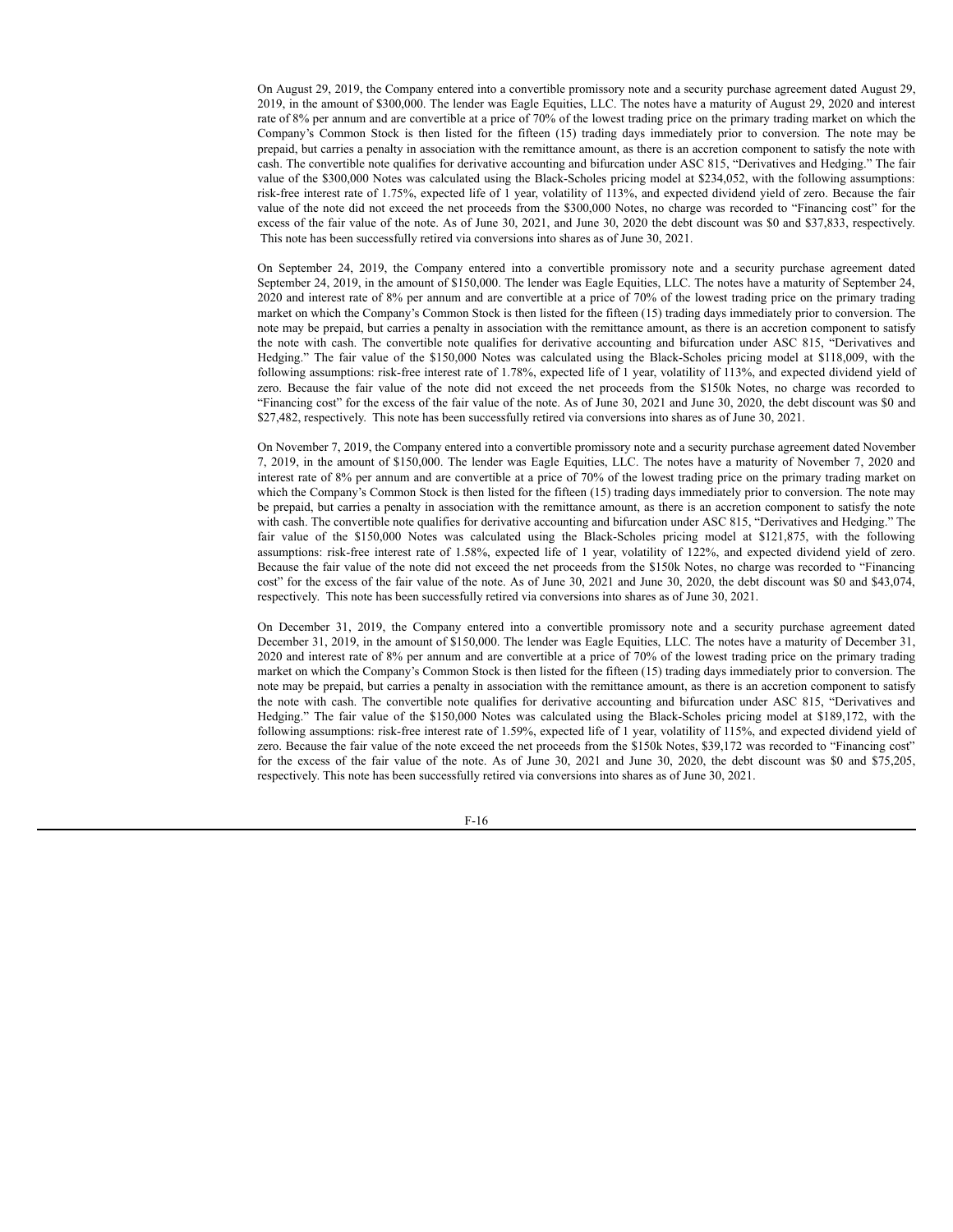On February 6, 2020, the Company entered into a convertible promissory note and a security purchase agreement dated February 6, 2020, in the amount of \$200,000. The lender was Eagle Equities, LLC. The notes have a maturity of February 6, 2021 and interest rate of 8% per annum and are convertible at a price of 70% of the lowest trading price on the primary trading market on which the Company's Common Stock is then listed for the fifteen (15) trading days immediately prior to conversion. The note may be prepaid, but carries a penalty in association with the remittance amount, as there is an accretion component to satisfy the note with cash. The convertible note qualifies for derivative accounting and bifurcation under ASC 815, "Derivatives and Hedging." The fair value of the \$200,000 Notes was calculated using the Black-Scholes pricing model at \$156,061, with the following assumptions: risk-free interest rate of 1.51%, expected life of 1 year, volatility of 113%, and expected dividend yield of zero. As of September 30, 2020 and June 30, 2020, the debt discount was \$54,728 and \$94,064, respectively. On February 26, 2020, the Company entered into a convertible promissory note and a security purchase agreement dated February 26, 2020, in the amount of \$187,000. The lender was Eagle Equities, LLC. The notes have a maturity of February 6, 2021 and interest rate of 8% per annum and are convertible at a price of 70% of the lowest trading price on the primary trading market on which the Company's Common Stock is then listed for the fifteen (15) trading days immediately prior to conversion. The note may be prepaid, but carries a penalty in association with the remittance amount, as there is an accretion component to satisfy the note with cash. The convertible note qualifies for derivative accounting and bifurcation under ASC "Derivatives and Hedging." The fair value of the \$200,000 Notes was calculated using the Black-Scholes pricing model at \$156,061, with the following assumptions: risk-free interest rate of 1.51%, expected life of 1 year, volatility of 113%, and expected dividend yield of zero. As of June 30, 2021 and June 30, 2020, the debt discount was \$0 and \$94,064, respectively. . This note has been successfully retired via conversions into shares as of June 30, 2021.

On April 30, 2020, the Company entered into a convertible promissory note and a security purchase agreement dated April 30, 2020, in the amount of \$205,700. This note carried an Original Discount of 10% or \$18,700 which was included in interest expense at the time of valuation. The lender was Eagle Equities, LLC. The notes have a maturity of April 30, 2021 and interest rate of 8% per annum and are convertible at a price of 78% of the lowest closing bid price on the primary trading market on which the Company's Common Stock is then listed for the twenty (20) trading days immediately prior to conversion. The note may be prepaid, but carries a penalty in association with the remittance amount, as there is an accretion component to satisfy the note with cash. The convertible note qualifies for derivative accounting and bifurcation under ASC 815, "Derivatives and Hedging." The fair value of the \$205,700 Notes was calculated using the Black-Scholes pricing model at \$128,369, with the following assumptions: risk-free interest rate of 0.16%, expected life of 1 year, volatility of 106%, and expected dividend yield of zero. This note was settled as part of a debt settlement with Eagle Equities, LLC in conjunction with the Nightfood Holdings, Inc. financing/refinancing in April 2021.

On June 23, 2020, the Company entered into a convertible promissory note and a security purchase agreement dated June 23, 2020, in the amount of \$205,700. This note carried an Original Discount of 10% or \$18,700 which was included in interest expense at the time of valuation. The lender was Eagle Equities, LLC. The notes have a maturity of June 23, 2021 and interest rate of 8% per annum and are convertible at a price of 78% of the lowest closing bid price on the primary trading market on which the Company's Common Stock is then listed for the twenty (20) trading days immediately prior to conversion. The note may be prepaid, but carries a penalty in association with the remittance amount, as there is an accretion component to satisfy the note with cash. The convertible note qualifies for derivative accounting and bifurcation under ASC 815, "Derivatives and Hedging." The fair value of the \$205,700 Notes was calculated using the Black-Scholes pricing model at \$132,236, with the following assumptions: risk-free interest rate of 0.18%, expected life of 1 year, volatility of 108%, and expected dividend yield of zero. The Company accounted for a loss on refinancing of \$25,722 for unamortized of discount included under line item "Loss on debt extinguishment upon note conversion, net".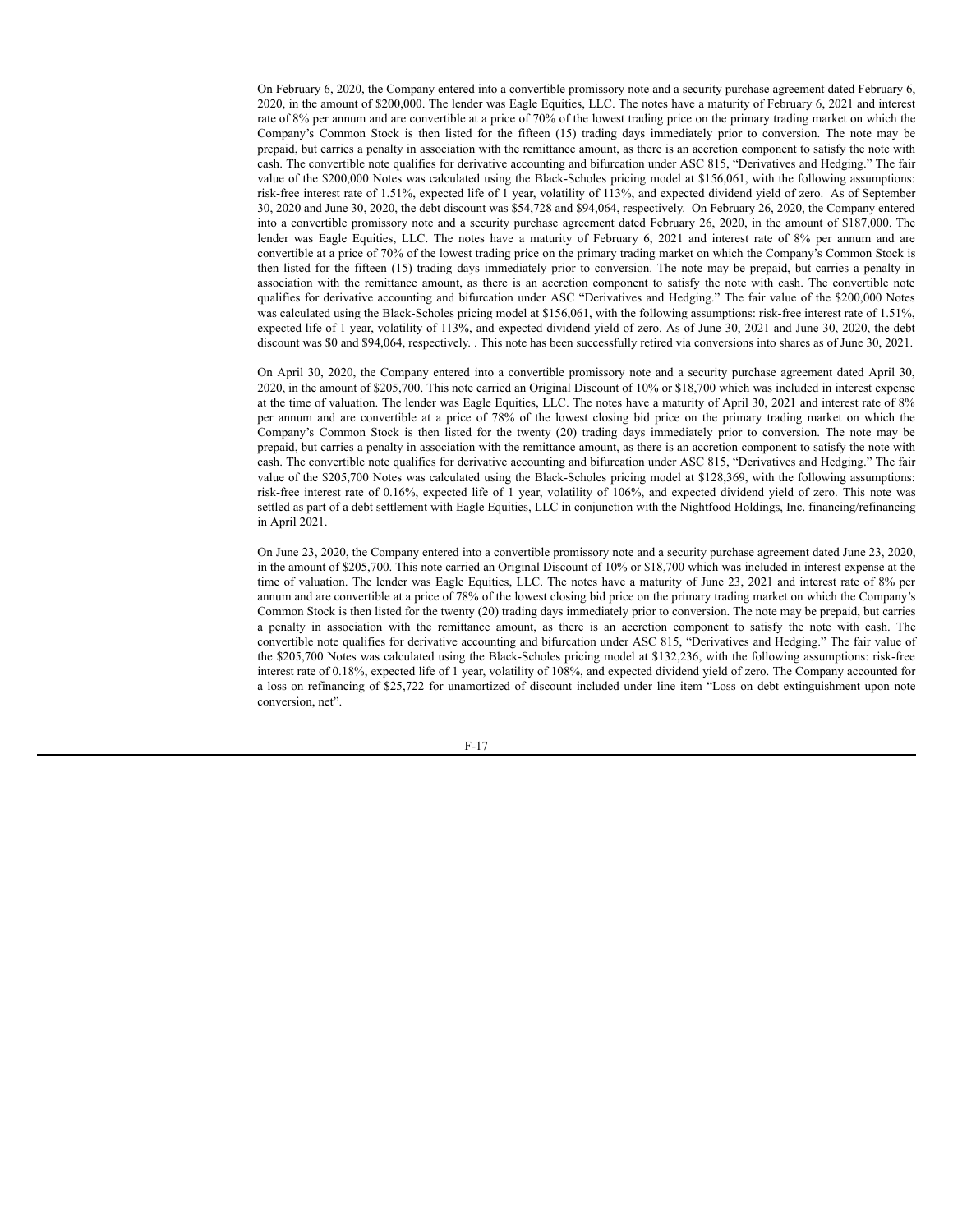This note was settled as part of a debt settlement with Eagle Equities, LLC in conjunction with the Nightfood Holdings, Inc. financing/refinancing in April 2021.

On August 12, 2020, the Company entered into a convertible promissory note and a security purchase agreement dated August 12, 2020, in the amount of \$205,700. This note carried an Original Discount of 10% or \$18,700 which was included in interest expense at the time of valuation. The lender was Eagle Equities, LLC. The notes have a maturity of August 12, 2021 and interest rate of 8% per annum and are convertible at a price of 78% of the lowest closing bid price on the primary trading market on which the Company's Common Stock is then listed for the twenty (20) trading days immediately prior to conversion. The note may be prepaid, but carries a penalty in association with the remittance amount, as there is an accretion component to satisfy the note with cash. The convertible note qualifies for derivative accounting and bifurcation under ASC 815, "Derivatives and Hedging." The fair value of the \$205,700 Notes was calculated using the Black-Scholes pricing model at \$126,029, with the following assumptions: risk-free interest rate of 0.13%, expected life of 1 year, volatility of 101%, and expected dividend yield of zero. This note was settled as part of a debt settlement with Eagle Equities, LLC in conjunction with the Nightfood Holdings, Inc. financing/refinancing in April 2021.

On December 10, 2021, the Company entered into a definitive securities purchase agreement (the "Securities Purchase Agreement or Transaction") with certain accredited and institutional investors (the "Purchasers") for the purchase and sale of an aggregate of: (i)\$1,086,956.52 in principal amount of Original Issue Discount Senior Secured Convertible Notes (the "Notes") for \$1,000,000 (representing a 8% original issue discount) ("Purchase Price") and (ii) warrants to purchase up to 4,000,000 shares of the Company's common stock (the "Warrants") in a private placement (the "Offering"). Each note featured an 8% original issue discount, resulting in net proceeds to the Company of \$500,000 for each of the two notes. The Notes have a maturity of December 10, 2022, an interest rate of 8% per annum, and are convertible at a fixed price of \$.25 per share of Company common stock, with provisions for conversions at a fixed price of \$.20 per share of Company common stock should the closing trading price of our common stock be below \$.20 per share after June 10, 2022, subject to adjustment in the event of (i) stock splits and dividends, (ii) subsequent rights offerings, (iii) pro-rata distributions, and (iv) certain fundamental transactions, including but not limited to the sale of the Company, business combinations, and reorganizations. The Debentures do not have any price protection or price reset provisions with respect to future issuances of securities. These notes are secured by Company assets as well as by a personal stock pledge from CEO Sean Folkson. The Notes have provisions allowing for repayment at any time at 115% of the outstanding principal and interest within the first three months, and 120% of the outstanding principal and interest at any time thereafter.

The Warrants are initially exercisable at 0.25 per share and, are subject to cashless exercise after six months if the shares underlying the Warrants are not subject to an effective resale registration statement. The Warrants are also subject to adjustment in the event of (i) stock splits and dividends, (ii) subsequent rights offerings, (iii) pro-rata distributions, and (iv) certain fundamental transactions, including but not limited to the sale of the Company, business combinations, and reorganizations. The Warrants do not have any price protection or price reset provisions with respect to future issuances of securities.

In connection with Securities Purchase Agreement, the Company will issue to the Placement Agent (as defined below), an aggregate of 878,260 Common Stock purchase warrants ("PA Warrants"). The PA Warrants are substantially similar to the Warrants. The fair value of the PA Warrants at issuance was estimated to be \$170,210 based on a risk-free interest rate of 1.25%, an expected term of 5 years, an expected volatility of 142.53% and a 0% dividend yield.

Spencer Clarke Holdings LLC ("Placement Agent") acted as the placement agent, in connection with the sale of the securities pursuant to the Securities Purchase Agreement. Pursuant to an engagement agreement entered into by and between the Company and the Placement Agent, the Company agreed to pay the Placement Agent a cash commission of \$100,000. Pursuant to the discussion above, the Company also issued an aggregate of 878,260 PA Warrants to the Placement Agent.

The gross proceeds received from the Offering were approximately \$1,000,000. The cash Placement Agent fees of \$100,000 was paid in separately. Also, the Company reimbursed the lead Purchaser \$15,192 for legal fees, which was deducted from the required subscription amount to be paid.

The Company evaluated all of the associated financial instruments in accordance with ASC 815 Derivatives and Hedging. Based on this evaluation, the Company has determined that no provisions required derivative accounting.

In accordance with ASC 470- Debt, the Company first allocated the cash proceeds to the loan and the warrants on a relative fair value basis, secondly, the proceeds were allocated to the beneficial conversion feature.

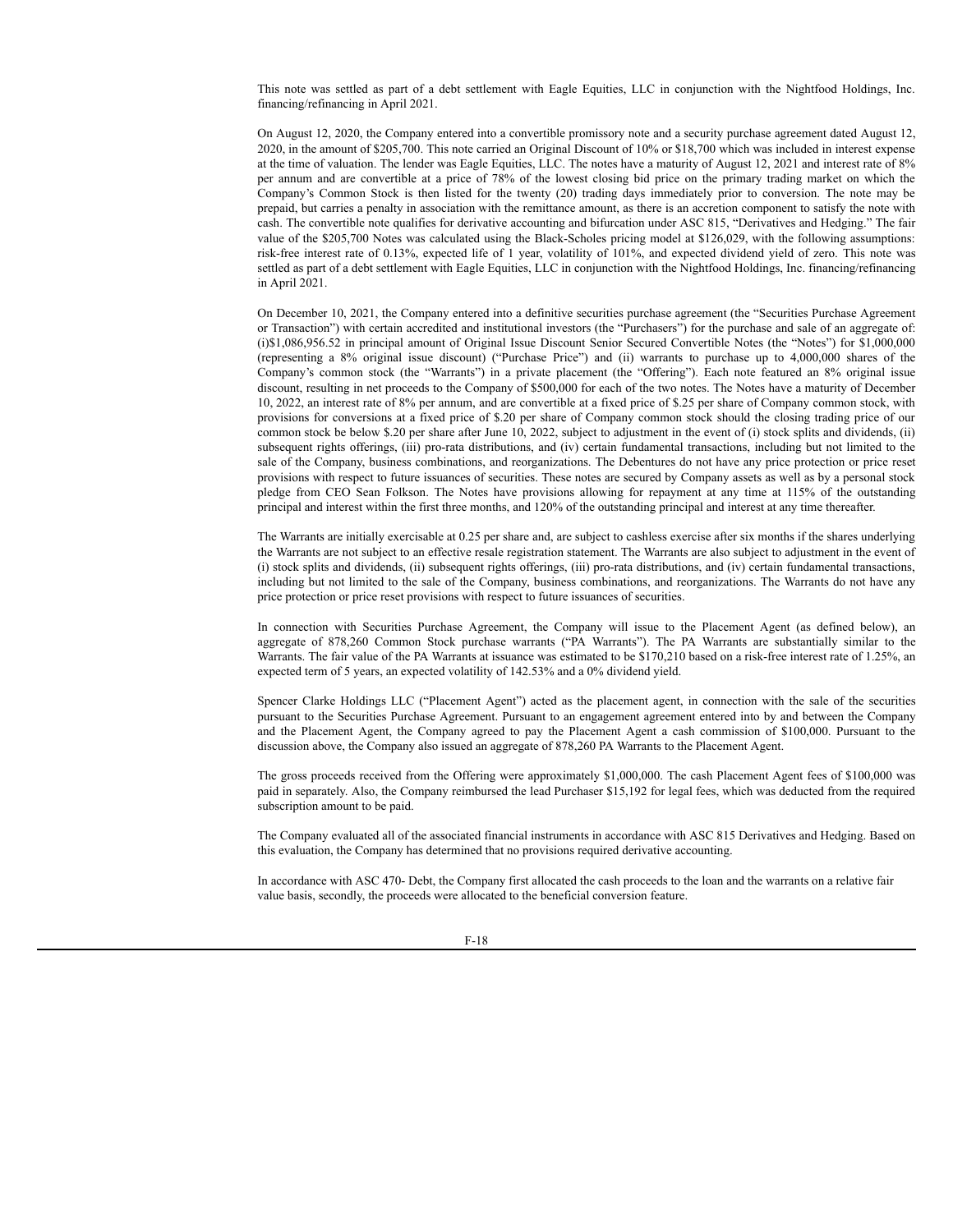● Below is a reconciliation of the convertible notes payable as presented on the Company's balance sheet as of December 31, 2021:

|                                                                            | <b>Principal S</b> | <b>Debt Discount S</b> | <b>Net Value \$</b> |
|----------------------------------------------------------------------------|--------------------|------------------------|---------------------|
| <b>Balance at June 30, 2020</b>                                            | 2,935,400          | (605, 211)             | 2,330,189           |
| Convertible notes payable issued during FISCAL YEAR ENDED June 30, 2021    | 822,800            |                        | 822,800             |
| Notes converted into shares of common stock                                | (1,433,000)        |                        | (1,433,000)         |
| Debt discount associated with new convertible notes                        |                    | (512,993)              | (512,993)           |
| Amortization of debt discount                                              |                    | 814,769                | 814,769             |
| True-up adjustment in debt discount and derivative liability               |                    | (37,360)               | (37,360)            |
| Notes retired due to refinancing                                           | (2,325,200)        | 340,795                | (1,984,405)         |
| <b>Balance at June 30, 2021</b>                                            |                    |                        |                     |
| Convertible notes payable issued during six months ended December 31, 2021 | 1,086,957          |                        | 1,086,957           |
| Debt discount associated with new convertible notes                        |                    | 1.018.229              | 1.018.229           |
| Amortization of debt discount                                              |                    | (12,218)               | (12,218)            |
| <b>Balance at December 31, 2021</b>                                        | 1.086.957          | 1,006,011              | 80,946              |

Amortization related to debt discount expense for the six months ended December 31, 2021 and 2020, totaled \$12,218 and \$576,787, respectively and amortization expense for the three months ended December 31, 2021 and 2020, totaled \$12,218 and \$254,048 respectively.

As of December 31, 2021 and June 30, 2021, the unamortized portion of debt discount was \$1,006,011 and \$0, respectively.

Interest expense for the six months ended December 31, 2021 and 2020, totaled \$4,909 and \$195,530, respectively, and interest expense for the three months ended December 31, 2021 and 2020, totaled \$4,909 and \$111,575, respectively.

As of December 31, 2021 and June 30, 2021, the accrued interest related to convertible notes was \$4,909 and \$0, respectively.

**9. Derivative Liability** Due to the variable conversion price associated with some of these convertible promissory notes disclosed in Note 8 above, the Company has determined that the conversion feature is considered a derivative liability for instruments which are convertible and have not yet been settled. The accounting treatment of derivative financial instruments requires that the Company record the fair value of the derivatives on the date they are deemed to be derivative liabilities.

> Below is a reconciliation of the derivative liability as presented on the Company's balance sheet as of June 30, 2021 and December 31, 2021:

| Derivative liability as of June 30, 2020                                                                          | 1,590,638     |
|-------------------------------------------------------------------------------------------------------------------|---------------|
| Initial derivative liability accounted for convertible notes payable issued during the period ended June 30, 2021 | 512.993       |
| True-up adjustment in debt discount and derivative liability                                                      | 37,360        |
| Change in derivative liability during the period                                                                  | (853,329)     |
| Notes retired due to refinancing                                                                                  | (1, 287, 662) |
| Derivative liability as of June 30, 2021                                                                          |               |
| Change                                                                                                            |               |
| <b>Balance at December 31, 2021</b>                                                                               |               |
|                                                                                                                   |               |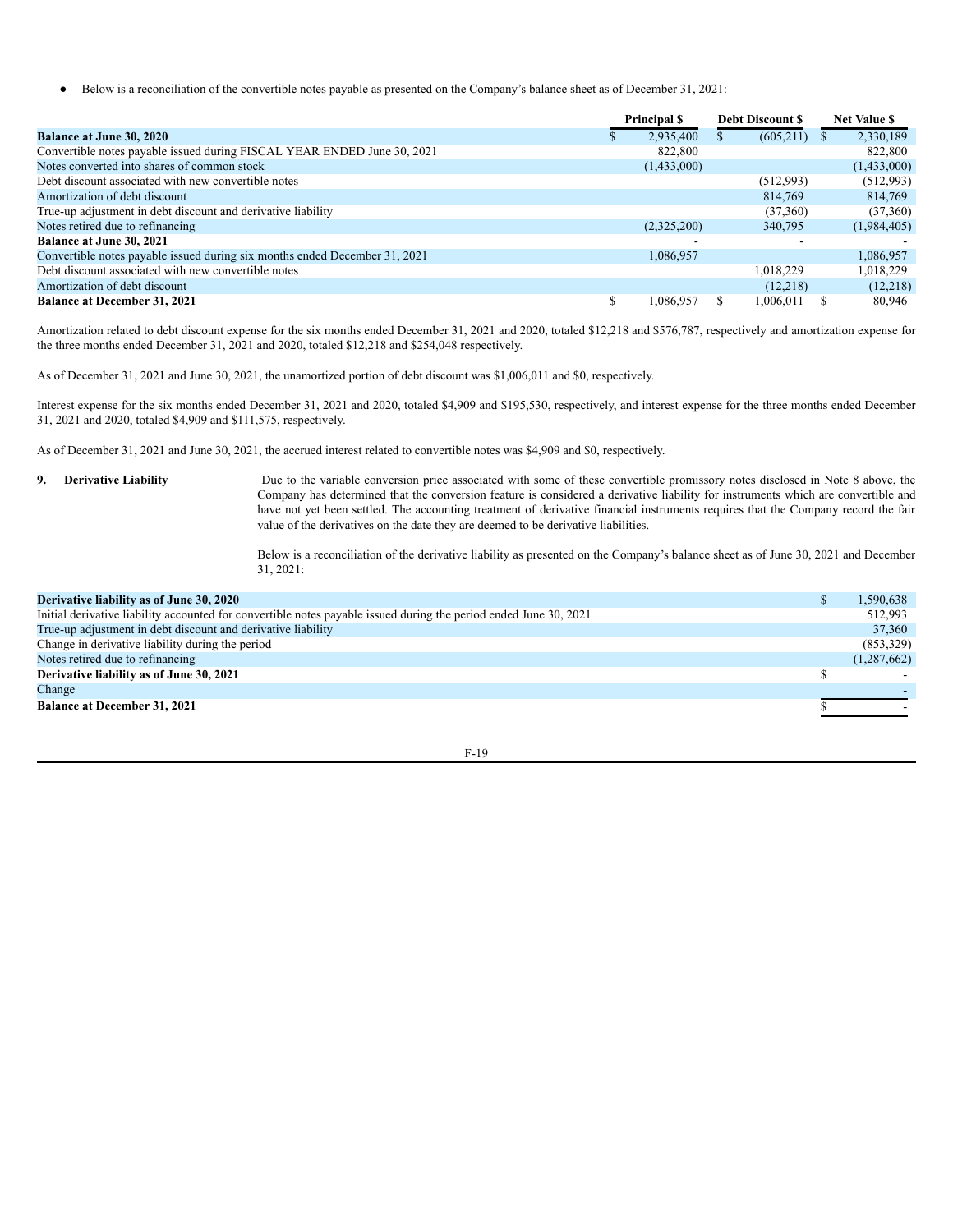Change in derivative liability for the six months ended December 31, 2021 and 2020, totaled \$0 and \$264,818, respectively and change in derivative liability for the three months ended December 31, 2021 and 2020, totaled \$0 and \$57,294, respectively.

As of December 31, 2021, and June 30, 2021, the derivative liability related to convertible notes was \$0 and \$0, respectively.

**10. Capital Stock Activity** On October 16, 2013, the Nightfood, Inc. became a wholly-owned subsidiary of Nightfood Holdings, Inc. Accordingly, the stockholders' equity has been revised to reflect the share exchange on a retroactive basis.

#### **Common Stock**

The Company is authorized to issue Two Hundred Million (200,000,000) shares of \$0.001 par value per share Common Stock. Holders of Common Stock are each entitled to cast one vote for each Share held of record on all matters presented to shareholders. Cumulative voting is not allowed; hence, the holders of a majority of the outstanding Common Stock can elect all directors. Holders of Common Stock are entitled to receive such dividends as may be declared by the Board of Directors out of funds legally available therefore and, in the event of liquidation, to share pro-rata in any distribution of the Company's assets after payment of liabilities. The Board of Directors is not obligated to declare a dividend and it is not anticipated that dividends will be paid unless and until the Company is profitable. Holders of Common Stock do not have pre-emptive rights to subscribe to additional shares if issued by the Company. There are no conversion, redemption, sinking fund or similar provisions regarding the Common Stock. All of the outstanding Shares of Common Stock are fully paid and non-assessable and all of the Shares of Common Stock offered thereby will be, upon issuance, fully paid and non-assessable. Holders of Shares of Common Stock will have full rights to vote on all matters brought before shareholders for their approval, subject to preferential rights of holders of any series of Preferred Stock. Holders of the Common Stock will be entitled to receive dividends, if and as declared by the Board of Directors, out of funds legally available, and share pro-rata in any distributions to holders of Common Stock upon liquidation. The holders of Common Stock will have no conversion, pre-emptive or other subscription rights. Upon any liquidation, dissolution or winding-up of the Company, assets, after the payment of debts and liabilities and any liquidation preferences of, and unpaid dividends on, any class of preferred stock then outstanding, will be distributed pro-rata to the holders of the common stock. The holders of the common stock have no right to require the Company to redeem or purchase their shares. Holders of shares of common stock do not have cumulative voting rights, which means that the holders of more than 50% of the outstanding shares, voting for the election of directors, can elect all of the directors to be elected, if they so choose, and, in that event, the holders of the remaining shares will not be able to elect any of our directors.

- The Company had 87,060,178 and 80,707,467 shares of its \$0.001 par value common stock issued and outstanding as of December 31, 2021, and June 30, 2021, respectively.
- During the three months ended December 31, 2021 and 2020, the Company issued 50,500 shares and 583,914 shares of common stock for services valued at \$15,768 and \$88,673, respectively.

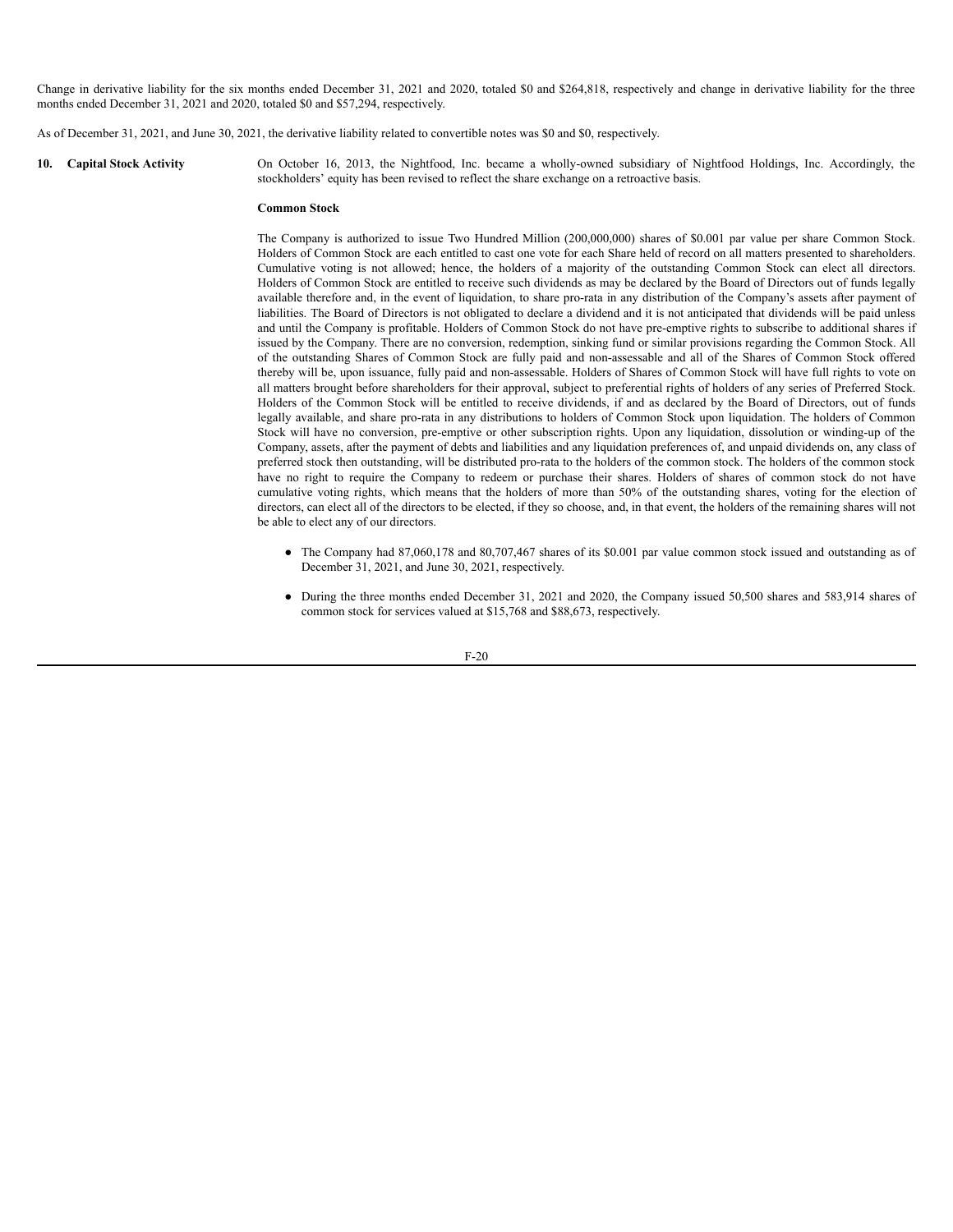- During the three months ended December 31, 2021, the Company reversed an entry relating to 41,308 shares that had previously been allocated for services but remained unissued. In 2020, there were no such related transactions.
- During the three months ended December 31, 2020 the Company issued 2,881,220 shares in regards to debt being converted into stock valued at \$215,000, and issued 336,132 shares of common stock valued at \$25,008 as part of a loan agreement and payment of interest as part of the debt conversion. In 2021, there were no such related transactions.
- During the three months ended September 30, 2021, the Company issued an aggregate of 518,519 shares of its \$0.001 par value common stock for services valued at \$140,000. During the three months ended September 30, 2020, the Company issued an aggregate of 0 shares of its \$.001 par value common stock for services valued at \$0.
- During the three months ended September 30, 2021, holders of the Company's Series B Preferred Stock converted 773 shares of Series B Preferred Stock into 3,865,000 shares of its common stock
- During the three months ended September 30, 2020 the Company issued 2,975,979 shares in regards to debt being converted into stock valued at \$347,000, and issued 312,938 shares of common stock valued at \$36,478 as part of a loan agreement and payment of interest as part of the debt conversion.

# **Preferred Stock**

Series A Stock

On July 9 2018, the Company was authorized to issue 1,000,000 shares of \$0.001 par value per share Preferred Stock. Of the 1,000,000 shares. 10,000 shares were designated as Series A Preferred Stock ("Series A Stock"). Holders of Series A Stock are each entitled to cast 100,000 votes for each Share held of record on all matters presented to shareholders.

In addition to his ownership of the common stock, Mr. Folkson owns 1,000 shares of the Series A Stock which votes with the common stock and has an aggregate of 100,000,000 votes.

The Company had 1,000 and 1,000 shares of its \$0.001 par value preferred Series A stock issued and outstanding as of December 31, 2021, and June 30, 2021, respectively.

# Series B Stock

In April 2021, the Company designated 5,000 shares of its Preferred Stock as Series B Preferred Stock ("B Stock"), each Series B share of which is convertible into 5,000 shares of common stock and 5,000 non-detachable warrants with a strike price of \$.30

The Company had 3,835 and 4,665 shares of its \$0.001 par value Series B Preferred Stock issued and outstanding as of December 31, 2021, and June 30, 2021 respectively.

During the three months ended December 31, 2021, holders of the Company's Series B Preferred Stock converted 392 shares of Series B Preferred Stock into 1,960,000 shares of its common stock. In 2020, there were no such related transaction.

During the three months ended December 31, 2021 and 2020, no shares of B Stock were issued to investors.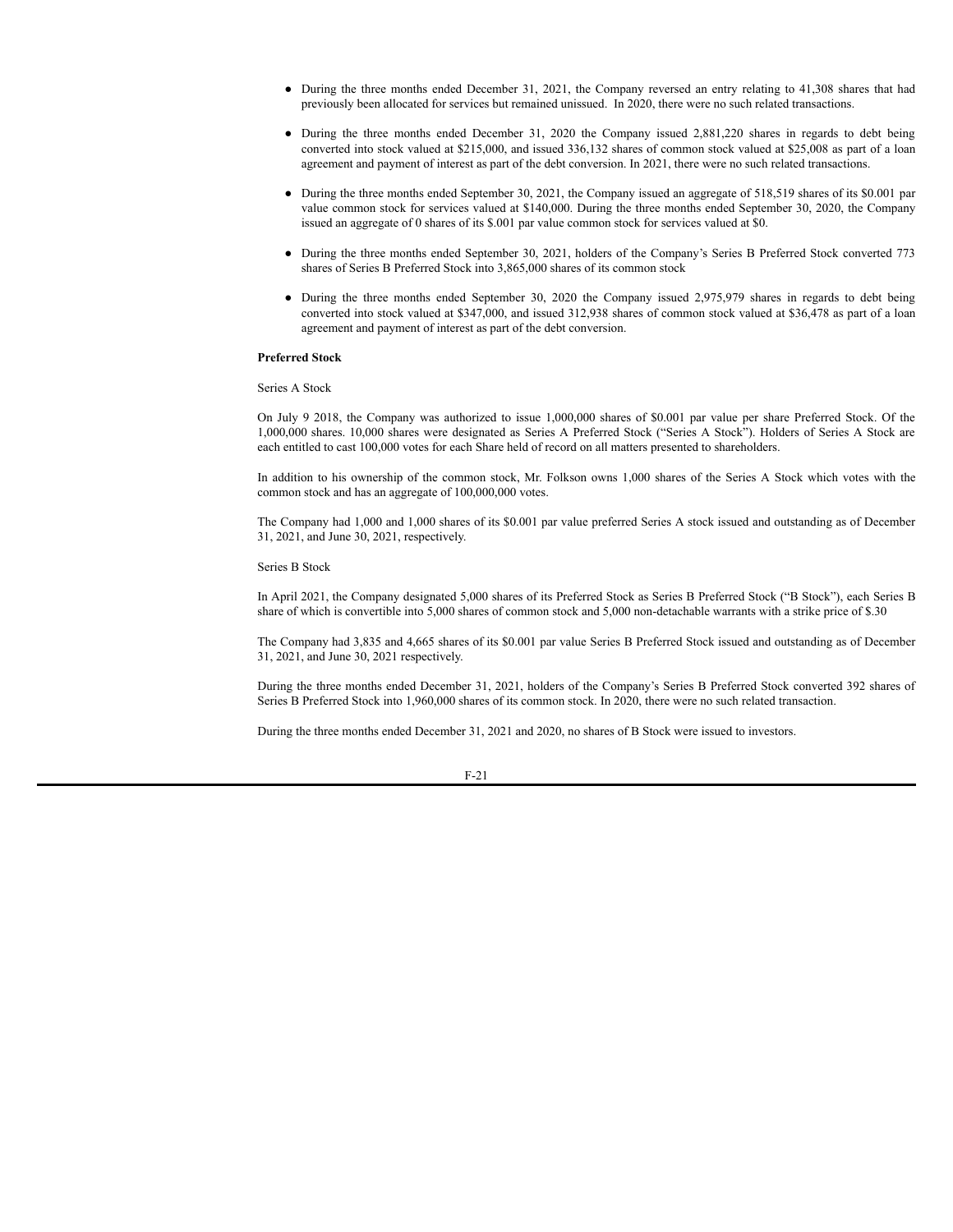During the three months ended September 30, 2021, holders of the Company's Series B Preferred Stock converted 773 shares of Series B Preferred Stock into 3,865,000 shares of its common stock. In 2020, there were no such related transaction.

During the three months ended September 30, 2021, the Company sold 335 shares of its \$0.001 par value Series B Preferred Stock for gross cash proceeds of \$335,000. These proceeds were used for operating capital. The Series B stock meets the criteria for equity classification and is accounted for as equity transactions. Specifically, among other factors, this qualifies as equity because redemption is not invoked at the option of the holder and the Series B stock does not have to be redeemed on a specified date. In 2020, there were no such related transaction.

#### **Dividends**

The Company has never declared dividends, however as set out below, during the six months ended December 31, 2021, upon issuance of a total of 335 shares of Series B Preferred stock the Company recorded a deemed dividend as a result of beneficial conversion feature associated with the transaction. There were no sales of Series B Preferred stock in the three months ended December 31, 2021.

In connection with certain conversion terms provided for in the designation of the Series B Preferred Stock, pursuant to which each share of Series B Preferred Stock is convertible into 5,000 shares of common stock and 5,000 warrants, the Company recognized a beneficial conversion feature upon the conclusion of the transaction in the amount of \$4,375,860. The beneficial conversion feature was treated as a deemed dividend, and fully amortized on the transaction date due to the fact that the issuance of the Series B preferred stock was classified as equity.

**11. Warrants** The following is a summary of the Company's outstanding common stock purchase warrants.

During the three months ended September 30, 2021, holders of the Company's Series B Preferred Stock converted 773 shares of Series B Preferred Stock into 3,865,000 shares of its common stock, along with 3,865,000 warrants issued to those holders

During the three months ended December 31, 2021, (i) holders of the Company's Series B Preferred Stock converted 392 shares of Series B Preferred Stock into 1,960,000 shares of its common stock, along with 1,960,000 warrants issued to those holders with an initial exercise price of \$.30 per share, (ii) 4,000,000 warrants were issued to the holder of the convertible notes in conjunction with the notes with an initial exercise price of \$.25 per share, and (iii) 878,260 warrants issued to the placement agent with an initial exercise price of \$.25 per share. The Company valued these warrants using the Black Scholes model utilizing a 143.39% volatility and a risk-free rate of 1.25%

During the six months ended December 31, 2020 the Company entered into a warrant agreement with one of the Company's vendors issuing 500,000 warrants at a strike price of \$0.50 having a term of five years. The Company valued these warrants using the Black Scholes model utilizing a 107.93% volatility and a risk-free rate of 0.29%

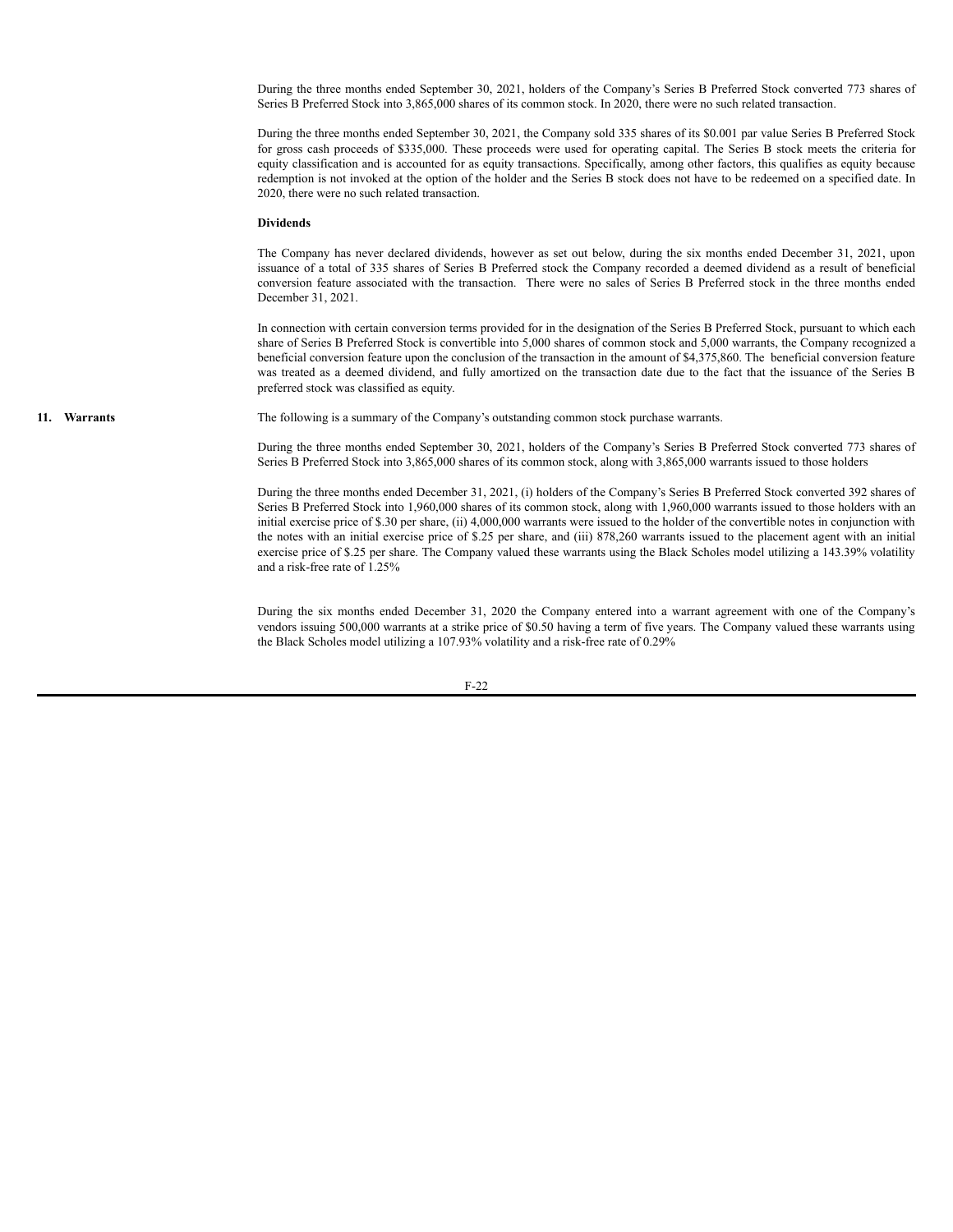#### The aggregate intrinsic value of the warrants as of December 31, 2021 is \$297,500.

| <b>Exercise Price</b> | June 30, 2021 | <b>Issued in FY 2022</b> | <b>Expired</b> | <b>December 31, 2021</b> |
|-----------------------|---------------|--------------------------|----------------|--------------------------|
| 0.01                  | 1,600,000     |                          |                | 1,600,000                |
| 0.15                  | 500,000       |                          | -              | 500,000                  |
| 0.20                  | 2,250,000     |                          |                | 2,250,000                |
| 0.25                  |               | 4,878,260                |                | 4,878,260                |
| 0.30                  | 2,650,000     | 5,825,000                |                | 8,475,000                |
| 0.40                  | 150,000       |                          |                | 150,000                  |
| 0.50                  | 500,000       |                          | -              | 500,000                  |
| 0.75                  | 300,000       |                          | 300,000        |                          |
| 1.00                  | 100,000       |                          | 100,000        |                          |
|                       | 8,050,000     | 10,703,260               | 400,000        | 18,353,260               |

Certain warrants in the above table include dilution protection for the warrant holders, which could cause the exercise price to be reduced as a result of a financing event at a valuation below the exercise price in effect at the time. For example, as a result of the convertible note financing, we completed in December 2021 which would allow the new noteholders to convert their debt to shares of common stock at an exercise price of \$.25/share, some of the \$.30 warrants outstanding in the table above had their exercise price reduced from \$.30 to \$.2952. This reduction of less than half a penny in the exercise price of the 25,000,000 warrants associated with our Class B Preferred stock would result in proceeds to the Company of \$7,380,000 rather than \$7,500,000 should all those warrants be exercised. The result of the warrant exercise price downward adjustment on modification date was treated as a deemed dividend and fully amortized on the transaction date, and the Company recorded \$68,722 to additional paid in capital and retained earnings for a null effect on the Company's balance sheets.

**12. Fair Value of Financial Instruments**

Cash and Equivalents, Receivables, Other Current Assets, Short-Term Debt, Accounts Payable, Accrued and Other Current Liabilities.

The carrying amounts of these items approximated fair value.

Fair value is defined as the price that would be received to sell an asset or paid to transfer a liability in an orderly transaction between market participants at the measurement date. To increase the comparability of fair value measures, Financial Accounting Standards Board ("FASB") ASC Topic 820-10-35 establishes a fair value hierarchy that prioritizes the inputs to valuation techniques used to measure fair value. The hierarchy gives the highest priority to unadjusted quoted prices in active markets for identical assets or liabilities (level 1 measurement) and the lowest priority to unobservable inputs (level 3 measurements).

**Level 1**—Valuations based on quoted prices for identical assets and liabilities in active markets.

**Level 2**—Valuations based on observable inputs other than quoted prices included in Level 1, such as quoted prices for similar assets and liabilities in active markets, quoted prices for identical or similar assets and liabilities in markets that are not active, or other inputs that are observable or can be corroborated by observable market data.

**Level 3**—Valuations based on unobservable inputs reflecting our own assumptions, consistent with reasonably available assumptions made by other market participants. These valuations require significant judgment.

The Company's financial instruments, including cash and cash equivalents, accounts payable and accrued liabilities, are carried at historical cost. At December 31, 2021, and June 30, 2021, the carrying amounts of these instruments approximated their fair values because of the short-term nature of these instruments. Derivative instruments are carried at fair value, generally estimated using the Trinomial Tree option pricing formula.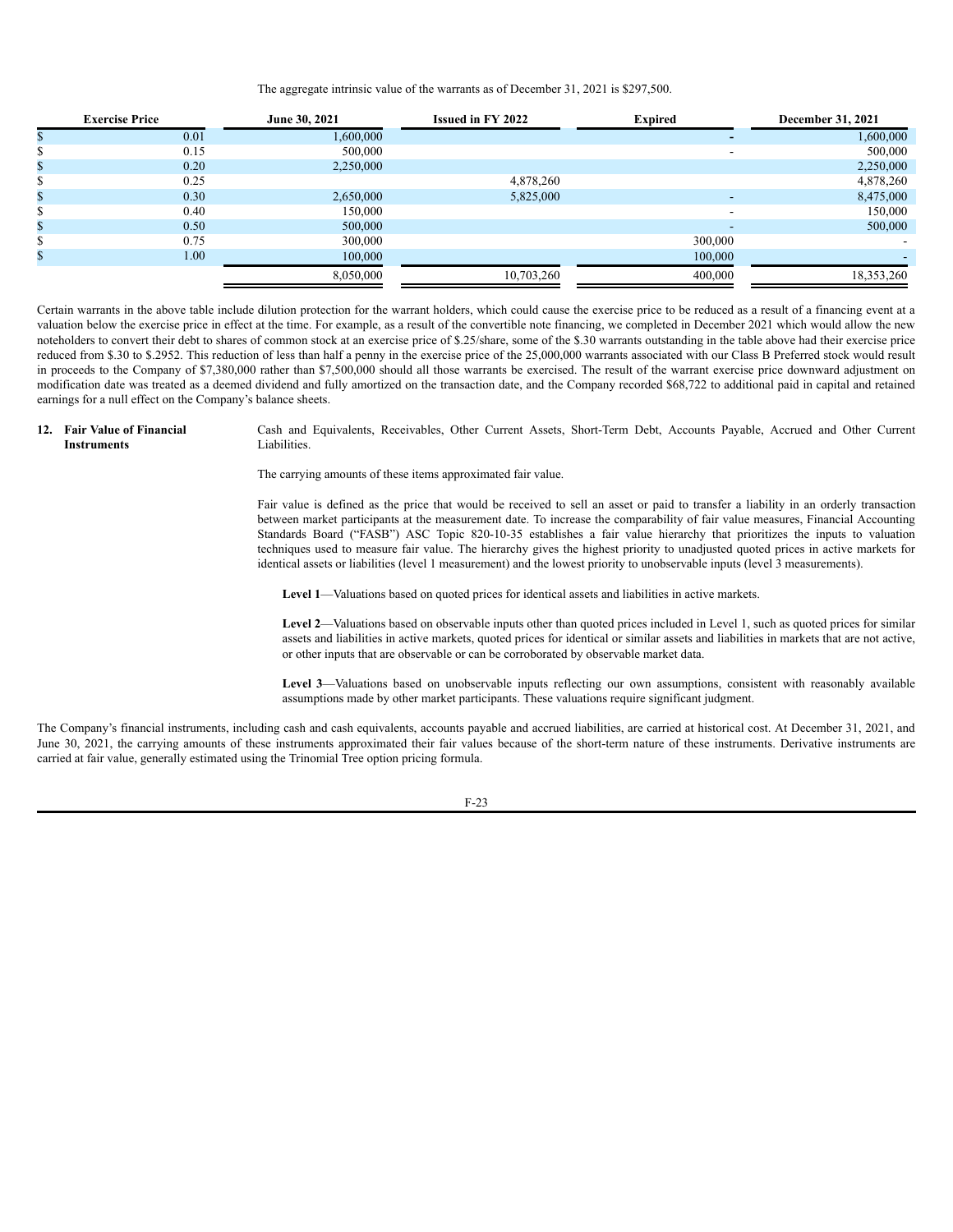**13. Commitments and Contingencies:**

The Company has entered into certain consulting agreements which carry commitments to pay advisors and consultants should certain events occur. An agreement is in place with one Company advisor that called for total compensation over the four-year Advisor Agreement of 500,000 warrants with an exercise price of \$.15 per share, of which all have vested.

CEO Sean Folkson has a twelve-month consulting agreement which went into effect on January 1, 2022, which effectively served as an extension to, and reset of, his previous twelve-month consulting agreement with minor modifications to the available bonuses. Both contracts had provisions which would reward him with bonuses earned of 1,000,000 warrants at a strike price of \$.50 should the Company record its first quarter with revenues over \$1,000,000, an additional 3,000,000 warrants with a \$.50 strike price when the Company records its first quarter with revenues over \$3,000,000, and an additional 5,000,000 warrants with a \$1 strike price when the Company records its first quarter with revenues over \$5,000,000. Mr. Folkson will also be awarded 500,000 warrants with a strike price of \$.50 should the Company enter into a product development or distribution partnership with a multi-national food & beverage conglomerate during the twelve-month term of the Agreement, and 1,000,000 Warrants with a \$.50 strike price should the Company and its subsidiaries on a consolidated basis generate \$1,000,000 or more in Net Revenue through sales of product through "non-traditional" retail channels, such as hotels and college campuses, during the twelve-month term of this agreement. As of December 31, 2021, those conditions were not met and therefore nothing was accrued related to this arrangement.

Under Mr. Folkson's consulting agreement, in January of 2023, an analysis will be done of the Company's consolidated Calendar Year 2022 Gross Sales. Should the Company have achieved consolidated Gross Sales in excess of \$3,000,000 in the Calendar Year 2022, Consultant's monthly consulting rate of \$6,000 per month as stated in this agreement shall be adjusted to \$12,000 per month, retroactive to January 1, 2022.

Litigation: From time to time, the Company may become involved in various lawsuits and legal proceedings, which arise, in the ordinary course of business. However, litigation is subject to inherent uncertainties, and an adverse result in these or other matters may arise from time to time that may harm our business. The Company is not aware of any such legal proceedings that it believes will have, individually or in the aggregate, a material adverse effect on its business, financial condition or operating results.

Coronavirus (COVID-19): On March 11, 2020, the World Health Organization declared the COVID-19 outbreak to be a global pandemic which continues to spread throughout the U.S. and the globe. In addition to the devastating effects on human life, the Pandemic has had a negative ripple effect on the global economy, leading to disruptions and volatility in the global financial markets. There are no comparable events that provide guidance as to the effect the COVID-19 pandemic may have, and, as a result, the ultimate effect of the pandemic remains highly uncertain and subject to change.

It is impossible to know what the future holds with regard to the Pandemic, both for the Company and in the broader sense. Emergence of recent variants such as Delta and Omicron have shown us that there remain many uncertainties regarding the Pandemic, and the Company is closely monitoring the impact of the Pandemic on all aspects of its business, including how it will impact its customers, vendors, and business partners.

While it seems many aspects of life are currently moving towards a return to what life was like prior to the initial COVID outbreak, the extent of the ultimate impact of the pandemic on the Company's operational and financial performance remains uncertain.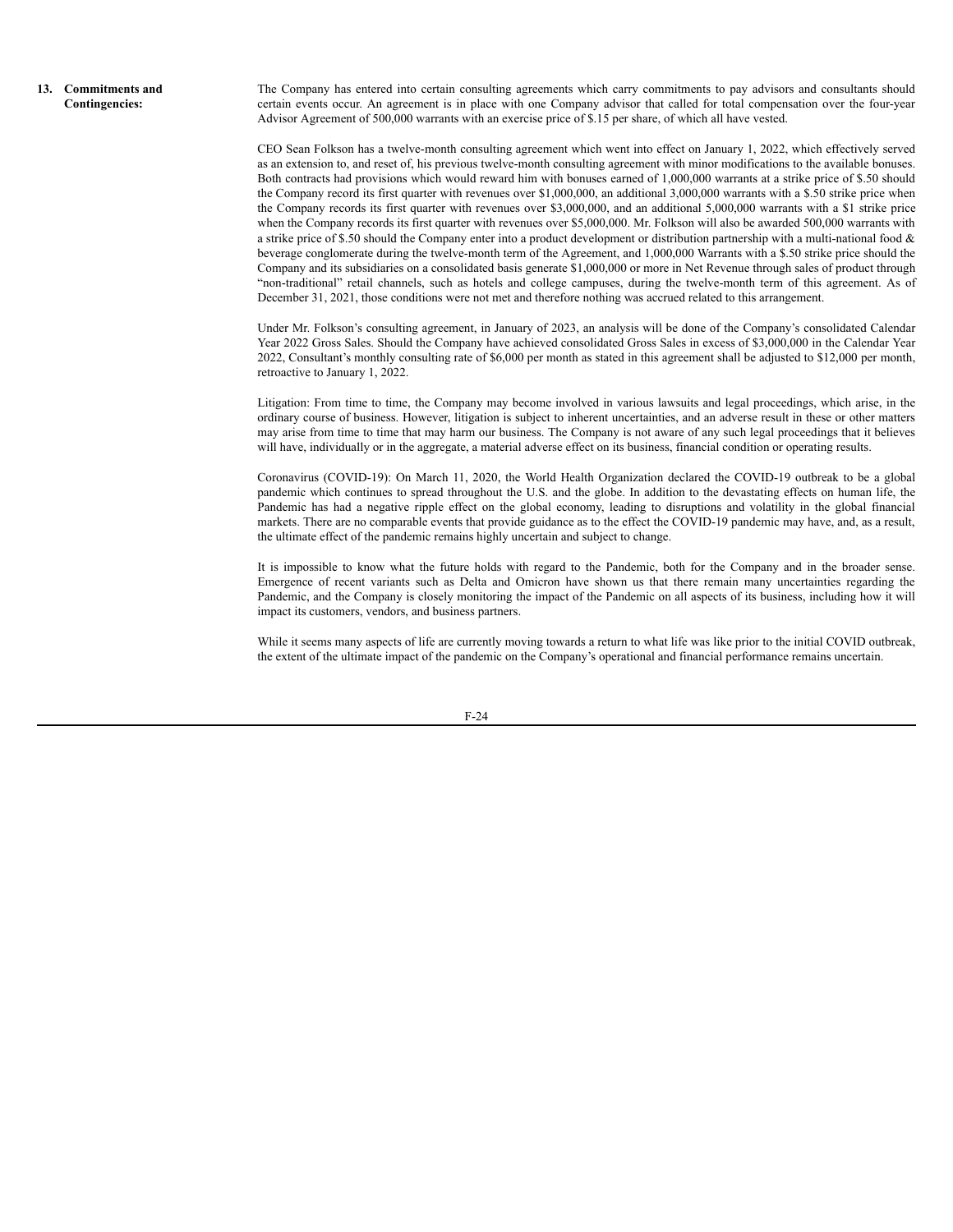| 14. Related Party Transactions | During the third quarter of Fiscal Year 2015, Mr. Folkson began accruing a consulting fee of \$6,000 per month which the aggregate<br>of \$18,000 is reflected in professional fees for the three-month period ended December 31, 2021, and \$36,000 for the six-month<br>period ended December 31, 2021, reflected in accrued expenses – related party with a balance of \$0 and \$9,974 at December 31,<br>2021 and December 31, 2020, respectively.                                                                                                                                                                                                                                                                        |
|--------------------------------|-------------------------------------------------------------------------------------------------------------------------------------------------------------------------------------------------------------------------------------------------------------------------------------------------------------------------------------------------------------------------------------------------------------------------------------------------------------------------------------------------------------------------------------------------------------------------------------------------------------------------------------------------------------------------------------------------------------------------------|
|                                | On December 8, 2017, Mr. Folkson purchased Warrants, at a cost of \$.15 per Warrant, to acquire up to 80,000 additional shares of<br>Company stock at a strike price of \$.20, and with a term of three (3) years from the date of said agreement. This purchase resulted<br>in a reduction in the accrued consulting fees due him by \$12,000. Those warrants were not exercised during that timeframe and<br>have expired. During the second quarter 2019 Mr. Folkson purchased 400,000 shares of stock at a price of \$0.30 per share, valued<br>at \$120,000 which was charged to his accrual.                                                                                                                            |
|                                | In addition, the Company made bonuses available to Mr. Folkson upon the Company hitting certain revenue milestones of<br>$$1,000,000$ in a quarter, $$3,000,000$ in a quarter, and $$5,000,000$ in a quarter. Achieving those milestones would earn Mr. Folkson<br>warrants with a \$.50 and \$1.00 strike price which would need to be exercised within 90 days of the respective quarterly or annual<br>filing. As of December 31, 2021, those conditions were not met and therefore nothing was accrued related to this arrangement.                                                                                                                                                                                       |
| 15. Subsequent Events          | • Subsequent to December 31, 2021, holders of Company Series B Preferred Stock converted an aggregate of 425 Class B Shares<br>into 2,125,000 shares of Company common stock.                                                                                                                                                                                                                                                                                                                                                                                                                                                                                                                                                 |
|                                | • On January 28, 2022, Spencer Clarke Management LLC exercised 1,600,000 warrants for Company common stock at an exercise<br>price of \$.01 per share. 360,000 of these warrants were earned by the recipient in February 2021 and the balance of 1,240,000 in<br>April of 2021 as a result of Spencer Clarke assisting the Company in successfully closing the Company's Class B Preferred<br>financing round that month. The recipient accepted these warrants in lieu of a cash retainer for services rendered.                                                                                                                                                                                                            |
|                                | • On January 20, 2022, the Company entered into an Agreement For Shareholder Lock-Up And Acquisition of Warrants (the "Lock-<br>Up Agreement"), with its Chairman, CEO and largest shareholder, Sean Folkson. For purposes of the Lock-Up Agreement, Mr.<br>Folkson is the direct or indirect owner of 16,776,644 share of the Company's common stock (the "Shares"), and Mr. Folkson has<br>agreed to not transfer, sell, or otherwise dispose of any Shares through February 4, 2023. The Lock-Up Agreement is substantially<br>similar to, and serves as an extension of, the lock-up agreement currently in place between the Company and Mr. Folkson, which<br>expired in accordance with its terms on February 4, 2022. |
|                                | The Lock-Up Agreement further provides, in exchange for the agreement to lock up the Shares, that Mr. Folkson shall receive<br>warrants to acquire 400,000 shares of Company common stock at an exercise price of \$.30 per share, which warrants carry a twelve<br>month term and a cashless provision, and will expire if not exercised within the twelve month term.                                                                                                                                                                                                                                                                                                                                                       |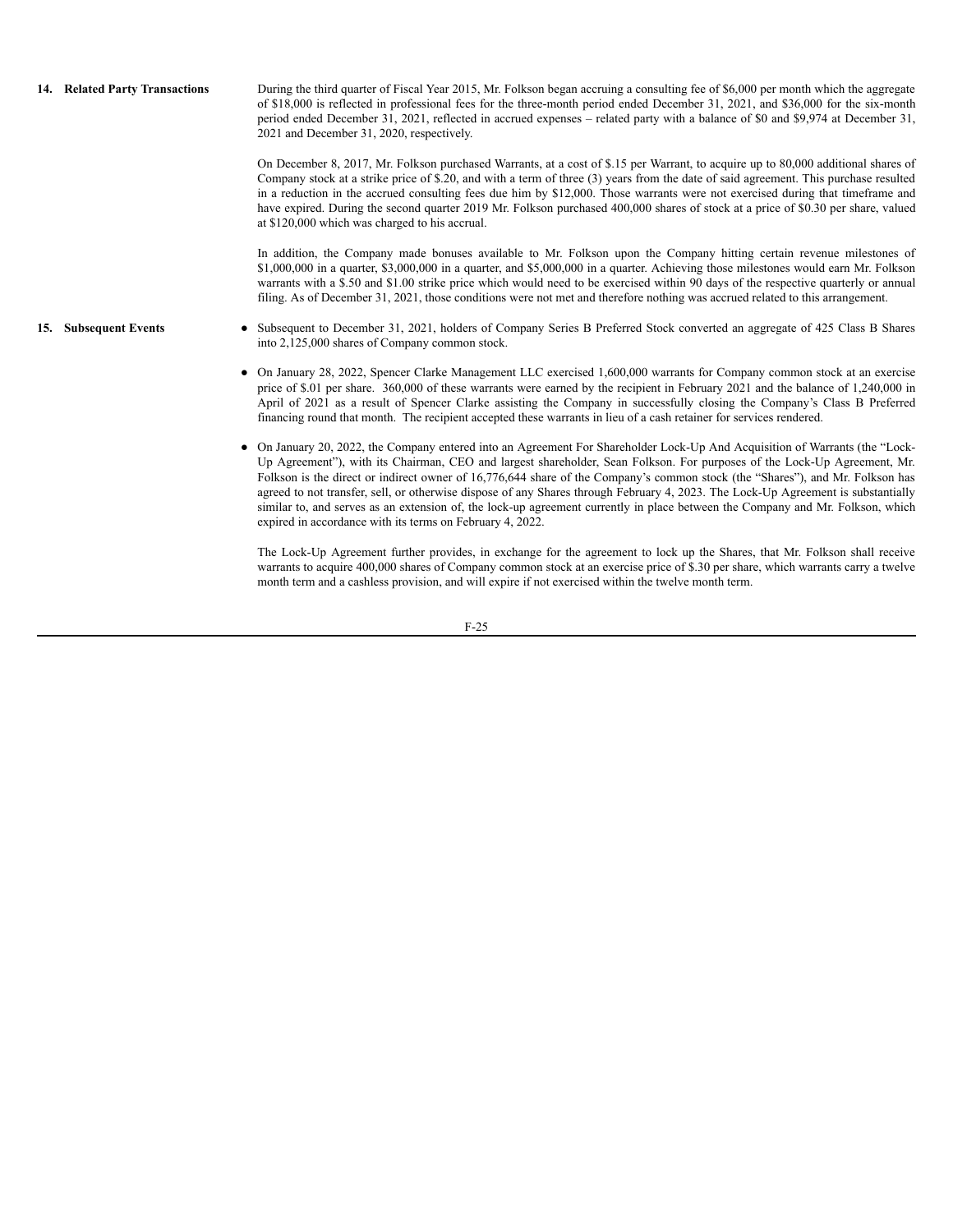# <span id="page-28-0"></span>**ITEM 2. MANAGEMENT'S DISCUSSION AND ANALYSIS OF FINANCIAL CONDITION AND RESULTS OF OPERATIONS**

#### **FORWARD LOOKING STATEMENT INFORMATION**

Certain statements made in this Quarterly Report on Form 10-Q involve known and unknown risks, uncertainties and other factors that may cause our actual results, performance or achievements to be materially different from any future results, performance or achievements expressed or implied by such forward-looking statements. You can identify these statements by the fact that they do not relate strictly to historical or current facts, and use words such as "anticipate," "believe," "estimate," "expect," "forecast," "may," "should," "plan," "project," "will" and other words of similar meaning. The forward-looking statements included herein are based on current expectations that involve numerous risks and uncertainties. Our plans and objectives are based, in part, on assumptions involving judgments with respect to, among other things, future economic, competitive and market conditions, and future business decisions, all of which are difficult or impossible to predict accurately and many of which are beyond our control. In furtherance of the foregoing, while we believe that our previously disclosed planned hotel roll-out is expected to commence during the fiscal quarter ending March 31, 2022, we can give no assurance that in fact the roll-out will not be delayed further, or that the roll-out will occur in the manner and scope we are contemplating or at all. As of the date of filing of this Quarterly Report on Form 10-Q, we have not received any definitive purchase orders with respect to the hotel roll-out.

Although we believe that our assumptions underlying the forward-looking statements are reasonable, any of the assumptions could prove inaccurate and, therefore, there can be no assurance that the forward-looking statements included in this Quarterly Report on Form 10-Q will prove to be accurate. In light of the significant uncertainties inherent in the forward-looking statements included herein particularly in view of the current state of our operations, the inclusion of such information should not be regarded as a statement by us or any other person that our objectives and plans will be achieved. Factors that could cause actual results to differ materially from those expressed or implied by such forward-looking statements include, but are not limited to, the factors set forth under the headings "Business" and "Risk Factors" within our Annual Report on Form 10-K for the fiscal year ended June 30, 2021, as well as the other information set forth herein.

# **OVERVIEW**

Nightfood solves the nighttime snacking problem.

Research indicates that humans are biologically hard-wired to load up on sweets and fats at night. Loading a surplus of fuel into the body before the long nightly fast is believed to be an outdated survival mechanism from our hunter-gatherer days. Unfortunately, while modern consumers know this type of consumption isn't necessary for survival, willpower also weakens at night, so consumers are more likely to succumb to these cravings for excess "survival calories".

As a result, over 85% of adults report snacking regularly between dinner and bed, resulting in an estimated 700 million nighttime snack occasions weekly, and an annual spend on night snacks of over \$50 billion. Because of our hard-wired evolutionary preferences for calorie-dense choices that increase the odds of short-term survival, the most popular nighttime snacks are ice cream, cookies, chips, and candy. These are all understood to be generally unhealthy. They can also impair sleep quality.

In recent years, billions of dollars of consumer spend have shifted to better-for-you versions of consumers' favorite snacks. But none of those products were specifically formulated to nutritionally support better sleep. Nightfood snacks are not only formulated to be better-for-you, but they're also formulated by sleep experts and nutritionists to provide a better nutritional foundation for sleep

Almost half of all snacking takes place between dinner and bed. Nutrition is an important part of sleep-hygiene, because what one eats at night impacts sleep. Recent industry surveys indicated that most modern consumers have begun to seek functional benefits from their snacks, and most consumers would also prefer better sleep.

As the pioneers of the nighttime snacking category, Nightfood accepts the responsibility to educate consumers and build the awareness required to grow the nighttime segment of the snack market. Along with that responsibility comes the opportunity to be the category king. We envision a future where nighttime specific, sleep-friendly snacks comprise a multi-billion-dollar segment of the estimated \$120 billion American snack market.

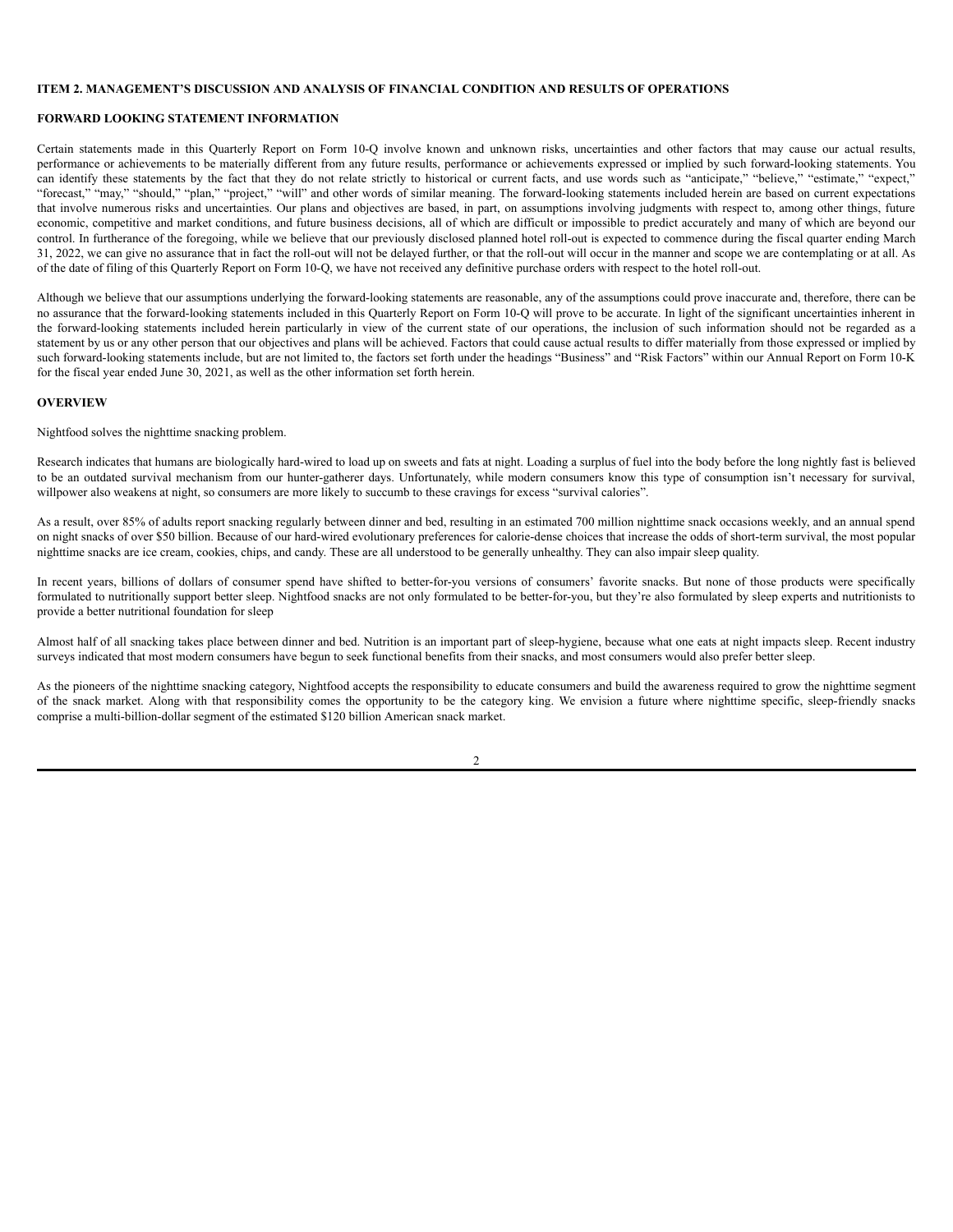Management believes latent consumer demand exists for better nighttime snacking options, and that a new consumer category, consisting of nighttime specific snacks, is set to emerge in the coming years. This belief is supported by research from major consumer goods research firms such as IRI Worldwide, and Mintel, who identified nighttime specific foods and beverages as one of the "most compelling and category changing trends" for 2017 and beyond. In recent years, CEO's and other executives from major consumer goods conglomerates such as Nestle, PepsiCo, Mondelez, and Kellogg's have commented on consumer nighttime snack habits and alluded to the opportunity that might exist in solving this problem for the marketplace.

Nightfood has established a highly credentialed Scientific Advisory Board consisting of sleep and nutrition experts to drive product formulation decisions and provide consumer confidence in the brand promise. The first member of this advisory board was Dr. Michael Grandner, Director of the Sleep and Health Research Program at the University of Arizona. Dr. Grandner has been conducting research on the link between nutrition and sleep for over fifteen years, and he believes improved nighttime nutritional choices can improve sleep, resulting in many short and long-term health benefits. In March of 2018, the Company added Dr. Michael Breus to their Scientific Advisory Board. Dr. Breus, known to millions as The Sleep Doctor™, is believed to be the Nation's most trusted authority on sleep. He regularly appears in the national media to educate and inform consumers so they can sleep better and lead happier, healthier, more productive lives. In July, 2018, we completed our Scientific Advisory Board with the addition of Lauren Broch, Ph.D, M.S. Dr. Broch is a sleep therapist and former Director of Education & Training at the Sleep-Wake Disorders Center at Weill Cornell Medical College. Dr. Broch also has a master's degree in human nutrition. This combination allowed her to play an important role in the reformulation of our nutrition bars, the development of Nightfood ice cream, and formulations of future Nightfood snacks currently in development. These experts work with Company management to ensure Nightfood products deliver on their nighttime-appropriate, and sleep-friendly promises.

Management envisions the Nightfood brand ultimately as a "platform brand", meaning future offerings would not necessarily all remain within the ice cream or frozen food category. Possibilities exist to expand the product line into additional snack formats that are popular with consumers at night, including things like cookies, chips, and other formats.

Compared to regular ice cream, Nightfood is formulated with more tryptophan, more vitamin B6, more calcium, magnesium, and zinc, more protein and more prebiotic fiber. Nightfood also contains less fat, less sugar, and fewer calories than traditional ice cream, and is lactose free.

Each new Nightfood snack format would be expected to deliver sleep-friendly snacking in a way that is most appropriate for that format. For example, Nightfood chips would not necessarily contain significantly more tryptophan than other brands of chips but may be more sleep-friendly in other ways.

In February of 2019, it was announced that Nightfood had won the 2019 Product of the Year Award in the ice cream category in a Kantar innovation survey of over 40,000 consumers. In June of 2019, it was announced that Nightfood won both the Best New Ice Cream and Best New Dairy Dessert awards at the World Dairy Innovation Awards.

In November of 2021, Nightfood won the Real California Milk Excelerator Dairy Innovation competition, with a top prize of \$150,000 in marketing support. Executives and judges from the California Milk Advisory Board and entities such as Hershey's commended the unique problem the Nightfood brand addresses for consumers, and the opportunities and strategic advantages afforded by widespread hotel distribution for a brand pioneering sleep-friendly nighttime snacking.

Nightfood has secured distribution in divisions of some of the largest supermarket chains in the country and has received media coverage in outlets such as The Today Show, Oprah Magazine, The Rachael Ray Show, Food Network Magazine, The Wall Street Journal, USA Today, The Washington Post, Fox Business News, and many more media outlets.

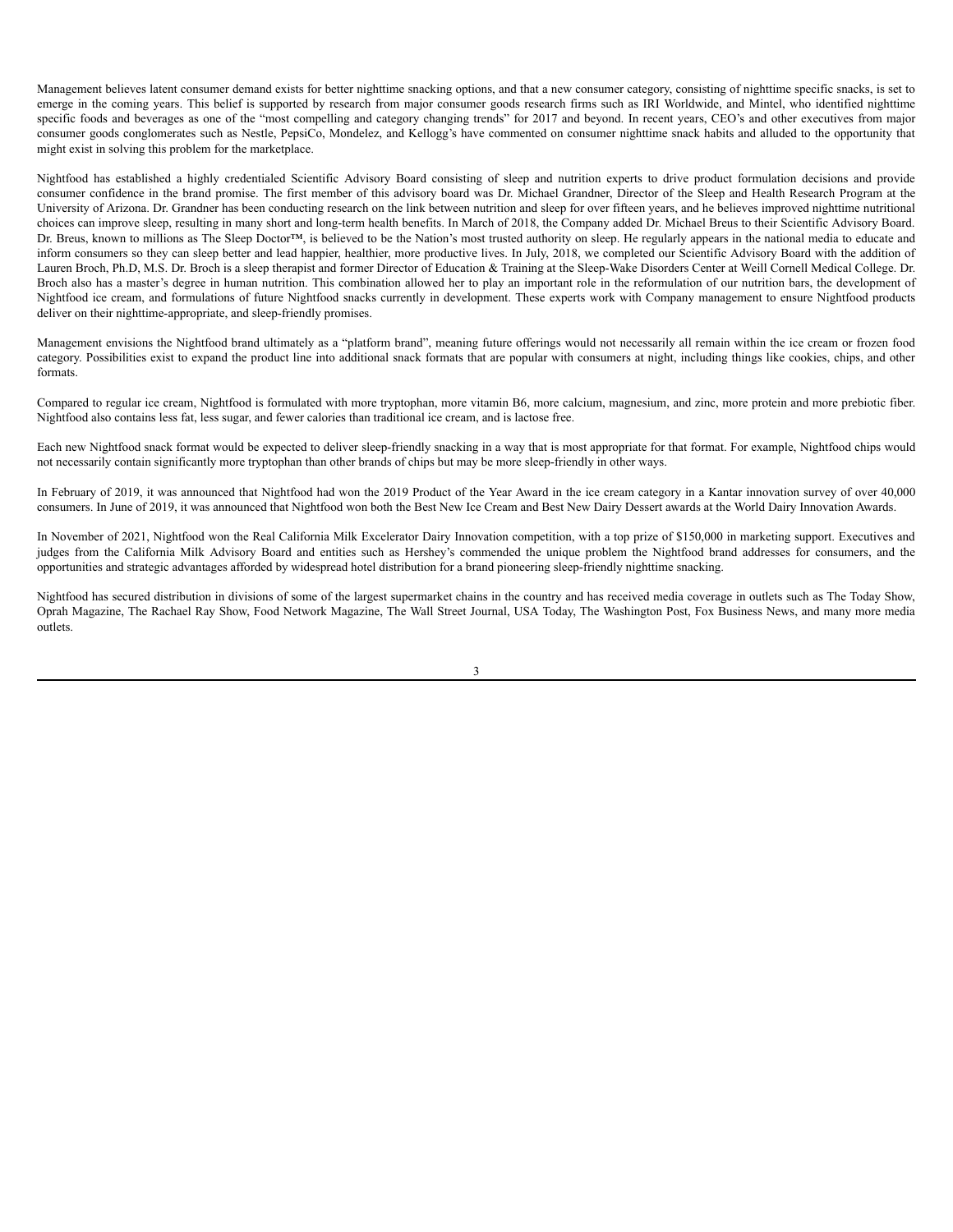# **RECENT EVENTS - DEVELOPMENT PLANS**

#### **Hotel Distribution**

In pioneering the nascent nighttime snacking category, Nightfood is in the process of executing a strategic pivot. We are temporarily shifting growth focus away from the crowded, expensive, and highly competitive supermarket vertical while targeting brand, revenue, and category growth through national hotel distribution.

Management believes Nightfood is uniquely advantaged over other snack brands in the potentially lucrative hospitality vertical due to an inherent and implied obligation that exists for hotels to support better sleep for their guests.

Nightfood was invited to participate in a 2021 retail pilot test of Nightfood pints for sale in hotel lobby shops, initiated and conducted by one of the largest and most prestigious global hotel brands. Since the test was first announced in early 2021, both the completion of the test and the initiation of the national rollout have each encountered delays which we were informed were directly tied to COVID-19 as well as general challenges faced by the hospitality industry regarding staffing and other related issues.

With that test having been declared a success by the hotel brand, Nightfood ice cream pints are poised to be introduced into several major hotel chains during calendar 2022 and beyond. On February 7, 2022, an updated timeline was presented to Management by the testing hotel brand reflecting a delay of a few weeks. As of the time of this filing, initial purchase orders into national hotel distribution have not been received, but they are expected to be received in the current quarter, ending March 31, 2022.

We view these most recent delays as immaterial. While we would like to launch as quickly as possible, we do not believe there is a material impact on our future prospects whether the hotel rollout were to start a few weeks earlier or later. In addition, sales conversations continue to advance with other hospitality vertical decision makers, and management remains confident that the Nightfood brand footprint in hospitality will grow rapidly once initial purchase orders are received, both in terms of number of points of distribution, and in terms of the number of Nightfood snack formats being carried by hotels.

Management has identified over 40 hotel chains totaling over 26,000 properties in the United States as distribution targets for Nightfood sleep-friendly snacks. It is estimated that approximately 20,000 of these have freezers and sell ice cream. In September of 2021, the Company had stated the goal of having secured distribution for Nightfood snacks in 7,500 hotels by July 31, 2022. Because of modifications to launch timelines by the expected initial hotel brand, we have adjusted the timing of that target so that our goal is now to secure distribution in 7,500 hotel properties within nine months of initial hotel introduction. It remains our goal to have Nightfood established as a de facto hotel industry standard, and to have secured distribution in more than fifty percent of the more than 26,000 identified properties, by the second half of calendar 2023.

As we work to advance our distribution goals, the Company recently signed an agreement with a major global hospitality industry group purchasing organization ("GPO") that services more than 11,000 hotel properties in the United States, across many of the leading global hotel brands. This agreement was executed on February 19, 2022, and goes into effect on March 1, 2022. Nightfood Management is confident hotel purchase orders will soon be received. However, this agreement is not a purchase order and does not guarantee purchase orders will be received.

We have also engaged iDEAL Hospitality Partners Group to secure distribution partnerships with additional global hotel brands, oversee hospitality-related business development initiatives, and provide sales and support during the national hotel rollout. With support from iDEAL, we are in discussions with multiple global hotel brands, numerous hotel management companies, and some of the largest group purchasing organizations in the industry.

The unit economics of hotel distribution project to be materially superior to the economics of operating in the supermarket space. Line items such as slotting fees, advertising, and price promotions (both to consumers and the trade) make the supermarket vertical a much more expensive place to do business compared to hotels.

Based on the results from the 2021 test, we anticipate that distribution of our ice cream pints in approximately 4,000 hotel locations would bring the company to profitability. Should we succeed in securing hotel distribution for additional snack formats, we would expect an increase in hotel revenue per property, meaning fewer properties would be needed to reach break-even.

To take maximum advantage of opportunity presented by widespread hotel distribution, Nightfood is developing additional snack formats to supplement ice cream pints in that vertical. These include single-serve ice cream sandwiches as well as snacks in other, non-frozen, formats.

We have already received confirmation of interest from decision makers at a major hotel chain in testing and adding additional Nightfood snack formats currently under development. Securing distribution for these additional snack formats in our hotel properties could help us reach our 2023 revenue target of \$10 in revenue per hotel per day.

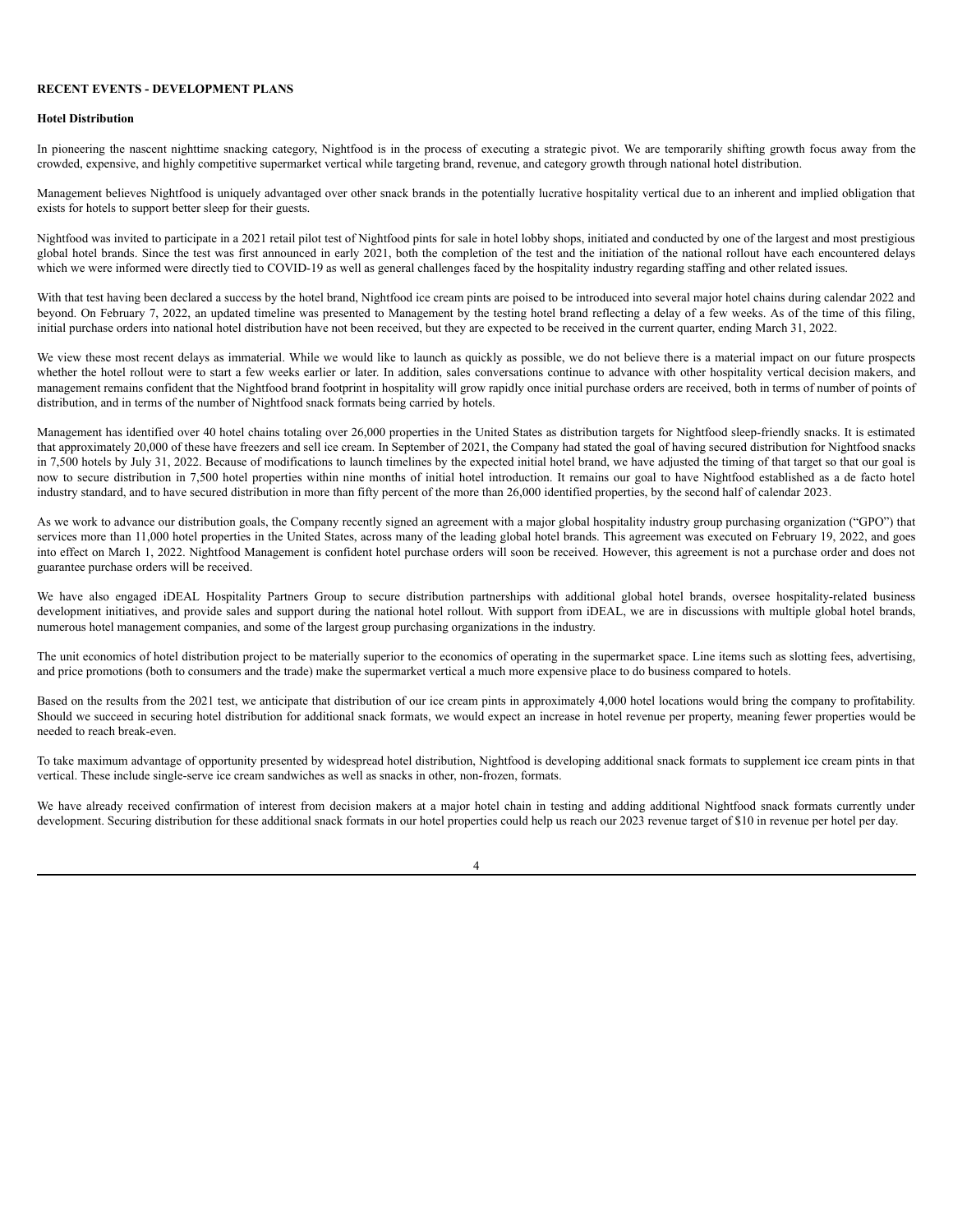In addition to projected profitability resulting from a successful hotel roll-out, we believe that having such additional snack formats available in hotels creates a greater opportunity for consumer visibility, awareness, and trial. Widespread hotel distribution across multiple snack formats projects to accelerate consumer adoption of the nighttime snack category, driving awareness that what one eats at night can impact their sleep quality.

We intend to leverage national hotel distribution to advance the narrative to consumers that what you eat, especially at night, can impact your sleep. We further believe that distribution in leading global hotel chains will serve as an economic moat, providing a measure of insulation against competitors. At the same time, the de facto endorsement from the world's most trusted hotel brands would translate to credibility for our brand, helping to establish and maintain Nightfood as the nighttime snacking "category king".

#### **Supermarket Distribution**

We were recently notified that Nightfood pints are being rotated out of distribution in Shaw's and Walmart for 2022. In both cases, the category manager that shared our vision and originally made the decisions to make Nightfood products available to their shoppers each left their positions before Nightfood became available in their chains. We believe that, over time, our sales did not show enough growth for the new decision-makers to stick with the product that they were not directly involved in bringing in. We are still receiving and fulfilling Walmart orders weekly consistent with historical patterns; however, we expect these orders to stop in the short term. Jewel-Osco has confirmed Nightfood will remain in the set for 2022. We continue to work closely with the category manager at Jewel-Osco who made the decision to add Nightfood over two years ago to drive continued growth.

Management believes that revenue from ice cream pint distribution in approximately 200-300 hotels would offset the lost revenue from our reduced supermarket distribution, with lower expenses, reduced losses, and markedly higher contribution margin

During summer and fall of 2021, after we were informed of the national hotel rollout, we did engage in distribution discussions with a several supermarket chains discussing distribution for 2022 and beyond. We communicated to our target chains that it was our intent to establish a stronghold in the hotel vertical before seeking significant new supermarket distribution for our ice cream pints.

## **SLOTTING FEES**

Slotting fees are fees occasionally charged by retailers and distributors to add a new product into their product assortment.

Accounting standards require exclusion on the income statement of Gross Sales made to a customer to whom the Company is paying slotting fees and other expenses including promotions, rebates, and coupons. In those situations, the Gross Sales number is reduced, dollar for dollar, by the sum of these fees. These fees do not appear on the income statement as an expense. Rather, they are applied against Gross Sales, resulting in Net Revenue, as shown below. The netting of Gross Sales against the total of these fees, as described and shown below, results in the Net Revenue number at the top of the income statement. This is not a reflection of the amount of product shipped to customers, but rather a function of the way certain sales are accounted for when those sales are made to customers who are charging slotting fees.

Additional future supermarket distribution would likely result in additional slotting fees either in 2022 or beyond. Retailer slotting fees are normal and customary in the consumer goods industry and are fees that certain retailers and distributors charge to introduce a new product into their available assortment.

In some cases, slotting fees, also called "new item placement fees" or "new item placement allowances" can be nominal. In other situations, slotting fees for certain retail and distribution partners could run hundreds of thousands of dollars.

We do not believe our recent decreases in slotting expense should be viewed as an indication of a trend. Rather, we believe it is simply a function of past slotting arrangements having been paid down and paid off, along with minimal new slotting fees incurred during recent quarters. Investors should have the expectation that Nightfood, like any growing food or beverage brand, will again incur slotting fees as we add new mainstream supermarket retail accounts in the future.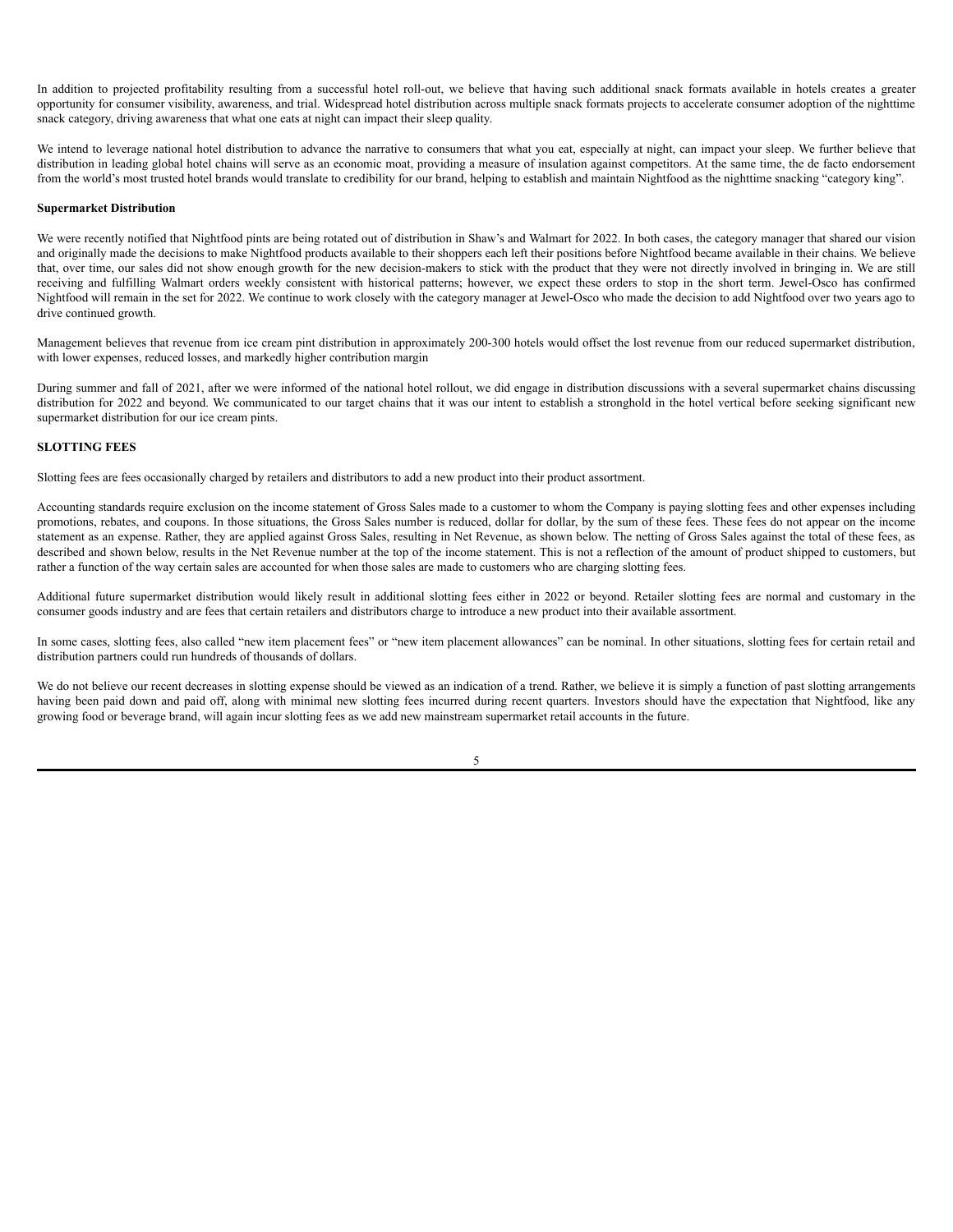# **INFLATION**

Inflation can be expected to have an impact on our operating costs. A prolonged period of inflation could cause a general economic downturn and negatively impact our results.

## **SEASONALITY**

As we make the pivot away from a focus on sales of ice cream through traditional supermarket channels to a more hotel-focused snack company, we believe there's a possibility that some seasonality will be experienced in which sales could increase during peak travel seasons.

At these early stages, this is just a hypothesis, and we expect to learn more about the possible impacts of seasonality on our business during the coming years.

#### **CORONAVIRUS (COVID-19)**

There is still potential uncertainty resulting from the outbreak of the novel coronavirus (COVID-19) (the "Pandemic"), including those potentially related to measures to reduce its spread, and the impact on the economy. Rates of unemployment, recession, inflation, and other possible unforeseen factors could also have an impact.

From both public statements, and conversations between Nightfood management and current and former executives from certain global food and beverage conglomerates, it has been affirmed to management that there is increased strategic interest in the nighttime nutrition space as a potential high-growth opportunity, partially due to ongoing declines in consumer sleep quality and increases in at-home nighttime snacking, both trends believed to be accelerated by COVID.

The Company has experienced no material issues with supply chain or logistics. Order processing function has been consistent with historical norms, and the Company's manufacturers have represented that their operations are continuing in the ordinary course.

It is possible that the fallout from the Pandemic could make it more difficult in the future for the Company to access required growth capital, possibly rendering the Company unable to meet certain debts and expenses.

More directly, the Pandemic has impaired the Company's ability to execute certain in-store and out-of-store marketing initiatives within the normal course of supermarket business. For example, since the inception of the Pandemic, the Company was unable to conduct in-store demonstrations and unable to participate in local pregnancy, baby expos, and health expos that were originally intended to be part of our marketing mix.

Additionally, with more consumers shopping online, both for delivery or at-store pickup, the opportunity for shoppers to learn about new brands at the supermarket shelf has been somewhat diminished. Management is working to identify opportunities to build awareness and drive supermarket trial and growth under these new circumstances, while simultaneously executing a strategic pivot to focus on hotel distribution for immediate growth.

We experienced some Pandemic-related delays to our national hotel rollout. However, hotel sales testing conducted by a leading global hotel brand showed strong sales velocities in hotel lobby shops. As the testing itself was conducted during the Pandemic, we are of the belief that strong sales can be expected as the rollout is executed. We do not expect significant hotel shutdowns or reductions in hotel occupancy the likes of which were seen in the early and middle part of 2020, unless the Pandemic again surges through new variants or for other reasons.

It is impossible to know what the future holds with regard to the Pandemic, both for the Company and in the broader sense. Emergence of recent variants such as Delta and Omicron have shown us that there remain many uncertainties regarding the Pandemic, and the Company is closely monitoring the impact of the Pandemic on all aspects of its business, including how it will impact its customers, vendors, and business partners. It is difficult to know if the Pandemic has materially impacted the results of operations of the Company, and it is unable to predict the impact that the Pandemic will have on its financial position and operating results due to numerous uncertainties. The Company expects to continue to assess the evolving impact of the Pandemic and intends to make adjustments accordingly, if necessary.

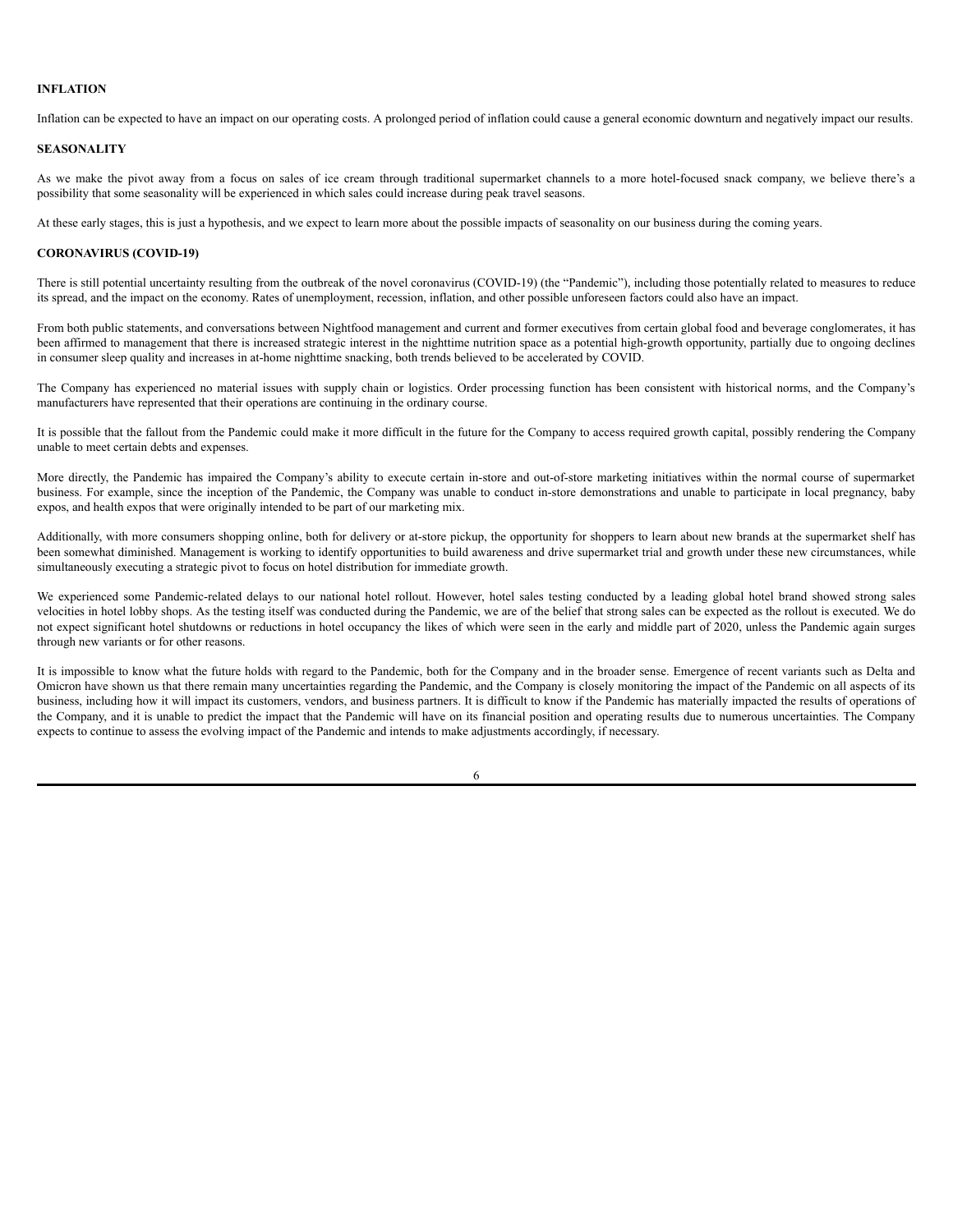## **RESULTS OF OPERATIONS FOR THE THREE MONTHS PERIODS ENDED DECEMBER 31, 2021 AND 2020.**

For the three months ended December 31, 2021 and 2020 we had Gross Sales of \$104,463 and \$142,863 and Net Revenues (Net Revenues are defined as Gross Sales, less slotting fees, promotions, rebates, coupons and sales discounts, and certain other revenue reductions) of \$79,374 and \$47,210 respectively and incurred a net operating loss of \$478,390 and \$462,219 respectively.

|                                                   | <b>Three Months Ended</b><br>December 31. |  |           |
|---------------------------------------------------|-------------------------------------------|--|-----------|
|                                                   | 2021                                      |  | 2020      |
| Gross product sales                               | 104,463                                   |  | 142,863   |
| Less:                                             |                                           |  |           |
| Slotting fees                                     | $-$ S                                     |  | (49,370)  |
| Sales discounts, promotions, and other reductions | (25,089)                                  |  | (46, 283) |
| <b>Net Revenues</b>                               | 79,374                                    |  | 47,210    |

The decrease in Gross Sales relative to the same period in 2020 was largely attributable to the loss of one significant account, Harris Teeter, which represented 20% of our gross sales in the three months ended December 31, 2021. During the three months ended December 31, 2021, no major new accounts were onboarded. Walmart is currently our largest account, with Gross Sales of \$37,409 for the three months ended December 31, 2021, and Shaw's is currently our second largest account, with Gross Sales of \$23,010 for the three months ended December 31, 2021. We have been notified that Walmart plans to discontinue offering Nightfood for sale in their stores; however, as of February 22, 2022, we are still receiving and fulfilling Walmart orders weekly consistent with historical patterns. We have also been notified that our products will be rotated out of Shaw's locations in 2022. We expect that our Gross Sales attributable to supermarket sales will continue to decrease in at least the short term, as we rotate out of Walmart and Shaw's; however, we expect that our upcoming hotel roll-out to offset the loss of these sales. To quantify, gross sales to these two accounts totaled \$60,419 during the three months ended December 31, 2021. Based on the results of the 2021 hotel retail pilot test, our projections indicate that new distribution in approximately 200-300 hotel locations would bring an increase in gross sales that would offset the decrease from this reduction in supermarket distribution. Furthermore, the hotel sales project to be significantly more profitable on a per unit basis, as sales will be conducted at full wholesale pricing, and line items such as slotting, advertising, and pricing promotions project to be greatly reduced or entirely eliminated.

For the three months ended December 31 2021 and 2020, Cost of Product Sold remained relatively consistent, at \$88,105 from \$110,465.

For the three months ended December 31 2021 and 2020, Selling, General, and Administrative expenses increased to \$469,659 from \$398,964. To fully capitalize on the hotel opportunity, we have made certain investments in marketing consulting related to category development and design, as well as investing in the development of additional snack formats to more rapidly scale revenue and consumer trial. These future-focused investments account for much of this increase.

For the three months ended December 31 2021 and 2020, total operating expenses increased to \$557,764 from \$509,429. This is due largely to the increases in Selling General, and Administrative expenses mentioned in the previous paragraph.

For the three months ended December 31 2021 and 2020, total Other Expenses increased to \$302,529 from \$136,486. A large component of the other expenses category is expenses related to financing events.

For the three months ended December 31 2021 and 2020 we incurred net losses of \$780,919 and \$598,705 respectively. This increase in net losses is due largely to increases in other expenses related to our recent financing along with increases in storage, marketing consulting, legal fees, and research & development of new products.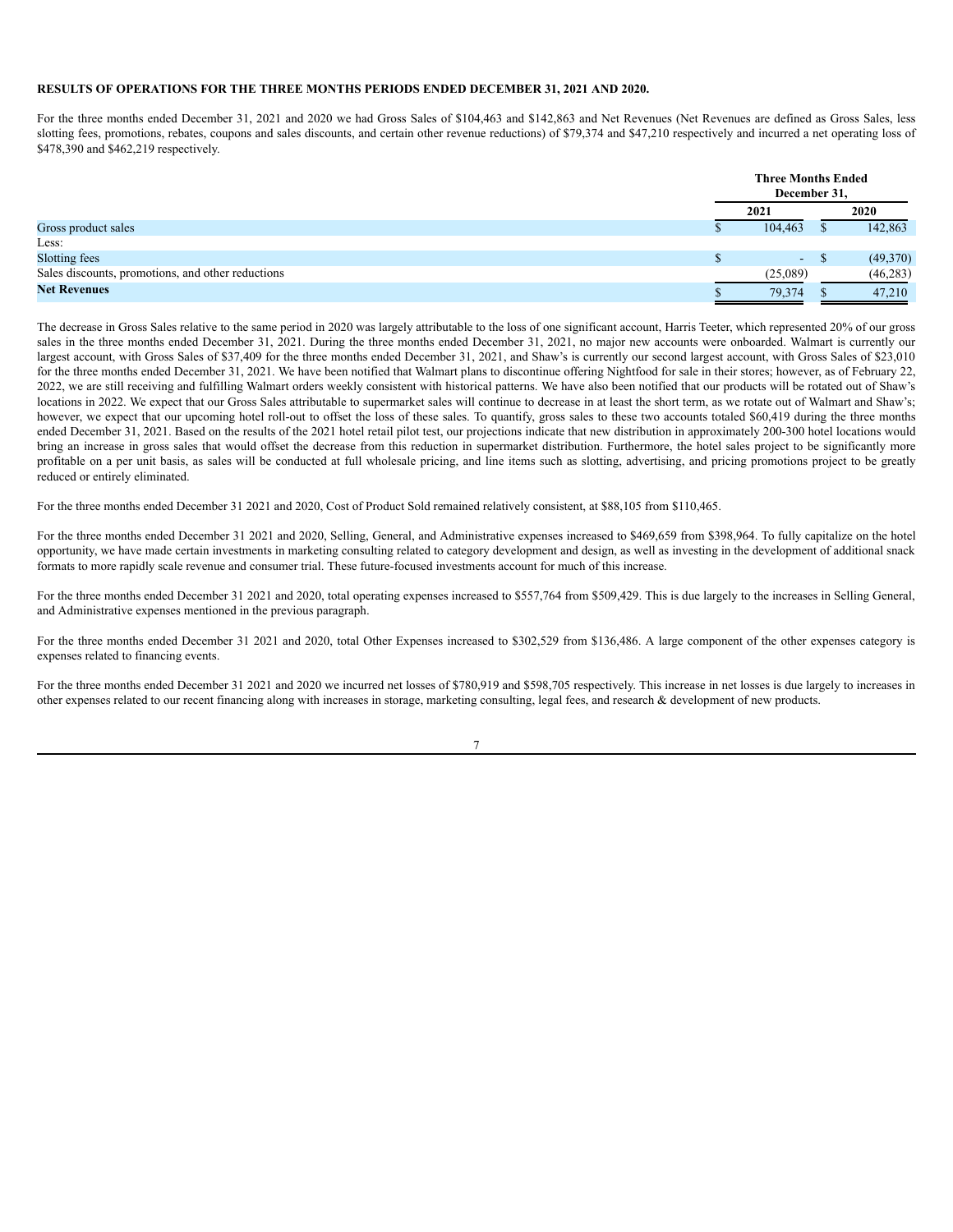# **RESULTS OF OPERATIONS FOR THE SIX MONTH PERIOD ENDED DECEMBER 31, 2021 AND 2020.**

For the six months ended December 31, 2021 and 2020 we had Gross Sales of \$293,394 and \$462,187 and Net Revenues of \$193,827 and \$174,193, respectively, and incurred operating losses of \$1,312,065 and \$998,261 respectively.

|                                                   | <b>Six Months Ended</b><br>December 31, |  |            |
|---------------------------------------------------|-----------------------------------------|--|------------|
|                                                   | 2021                                    |  | 2020       |
| Gross product sales                               | 293,394                                 |  | 462,187    |
| Less:                                             |                                         |  |            |
| Slotting fees                                     | $\Delta \phi$                           |  | (183, 591) |
| Sales discounts, promotions, and other reductions | (99, 567)                               |  | (104, 402) |
| <b>Net Revenues</b>                               | 193,827                                 |  | 174,193    |

The decrease in Gross Sales relative to the same period in 2020 was largely attributable to the loss of one significant account, Harris Teeter, which represented 33% of our gross sales in the six months ended December 31, 2021. During the six months ended December 31, 2021, no major new accounts were onboarded. Walmart is currently our largest account, with Gross Sales of \$76,534 for the six months ended December 31, 2021, and Shaw's is currently our second largest account, with Gross Sales of \$54,210 for the six months ended December 31, 2021. We have been notified that Walmart plans to discontinue offering Nightfood for sale in their stores; however, as of February 22, 2022, we are still receiving and fulfilling Walmart orders weekly consistent with historical patterns. We have also been notified that our products will be rotated out of Shaw's locations in 2022. We expect that our Gross Sales attributable to supermarket sales will continue to decrease in at least the short term, as we rotate out of Walmart and Shaw's; however, we expect that our upcoming hotel roll-out to offset the loss of these sales. To quantify, gross sales to these two accounts totaled \$130,744 during the three months ended December 31, 2021. Our projections indicate that new distribution in approximately 200-300 hotel locations would bring an increase in gross sales that would offset the decrease from the reduction in supermarket distribution. Furthermore, the hotel sales project to be significantly more profitable on a per unit basis, as sales will be conducted at full wholesale pricing, and line items such as slotting, advertising, and pricing promotions project to be greatly reduced or entirely eliminated.

For the six months ended December 31 2021 and 2020, Cost of Product Sold decreased to \$212,979 from \$340,161. This is the result of lower gross sales as a result of a lost account, which brings about lower broker fees, less freight, and other expenses related directly to the generation of sales.

For the six months ended December 31 2021 and 2020 Selling, General, and Administrative expenses increased to \$1,292,913 from \$832,293. To fully capitalize on the hotel opportunity, we decided to make certain investments in marketing consulting related to category development and design, as well as investing in the development of additional snack formats to more rapidly scale revenue and consumer trial. These future-focused investments account for much of this increase.

For the six months ended December 31 2021 and 2020 total operating expenses increased to \$1,505,892 from \$1,172,454. This is due largely to increases in storage, paid advertising, graphic design, marketing consulting, and research & development of new products.

For the six months ended December 31 2021 and 2020 total other expenses decreased to \$302,529 from \$544,267. This is due largely to having retired convertible securities and recording the quarterly valuation fluctuations experienced that were reflected in our statements in the Other Expenses section. A large component of the other expenses category is interest expense related to convertible promissory notes with variable conversion rates. During the six-month period ended December 31, 2021, the Company had no outstanding convertible promissory notes with variable conversion rates.

For the six months ended December 31 2021 and 2020 we incurred net losses of \$1,614,594 and \$1,542,528 respectively.

## **Customers**

During the six months ended December 31, 2021, the Company had one customer account for 26% of the gross sales, which was Walmart. One other customer accounted for 18% of the gross sales, which was Shaw's, and two other customers each account for more than 10% of the gross sales. During the six months ended December 31, 2020, the Company had one customer account for approximately 33% of the gross sales, one customer accounted for approximately 19% of gross sales, and one customer accounted for over 10% of gross sales.

During the three months ended December 31, 2021, the Company had one customer account for 36% of the gross sales, which was Walmart. One other customer accounted for 22% of the gross sales, which was Shaw's. During the three months ended December 31, 2020, the Company had one customer account for approximately 25% of the gross sales. One other customer accounted for approximately 20% of gross sales, and two other customers accounted for over 10% of gross sales.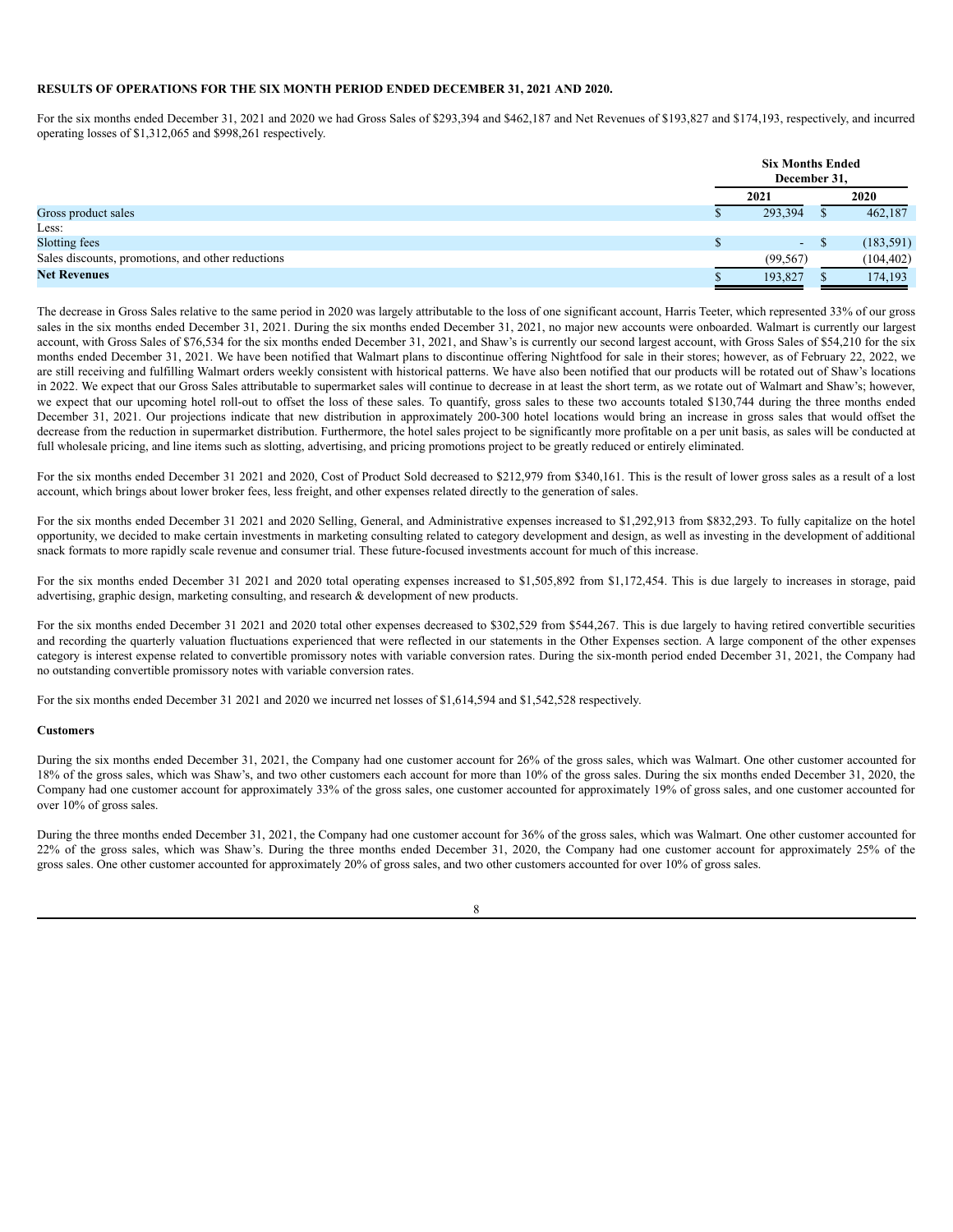# **LIQUIDITY AND CAPITAL RESOURCES**

As of December 31, 2021, we had cash on hand of \$794,502, receivables of \$60,679 and net inventory value of \$425,331.

The Company believes it has sufficient cash on hand to operate into the second half of Calendar 2022 at which time it will require additional funds for operating and growth capital. Although internal projections include several realistic scenarios in which the Company could attain profitability in Calendar 2022, we must account for the likelihood that our cash on hand will not be adequate to satisfy our long-term working capital needs.

We believe that our current capitalization structure, combined with anticipated increases in distribution, revenues, and market capitalization, will enable us to successfully secure required financing to continue our growth.

Because the business has limited operating history and sales, no certainty of continuation can be stated. Management has devoted a significant amount of time in the raising of capital from additional debt and equity financing. However, the Company's ability to continue as a going concern will again be dependent upon raising additional funds through debt and equity financing and generating revenue. There are no assurances the Company will receive the necessary funding or generate revenue necessary to fund operations long-term.

The Company cannot give any assurance that it will, in the future, be able to achieve a level of profitability from the sale of its products to sustain its operations. These conditions raise substantial doubt about the Company's ability to continue as a going concern for one year from the date the financials are issued. The accompanying financial statements do not include any adjustments to reflect the possible future effects on recoverability and reclassification of assets or the amounts and classification of liabilities that may result from the outcome of this uncertainty. Management has shifted short-term and mid-term growth focus to the hospitality vertical. By doing so, Management believes top-line revenue growth can occur more quickly than in supermarkets. At the same time, we are projecting a much lower portion of our top line sales going to line items such as slotting fees, consumer advertising, and trade promotion. The net margins on sales within the hotel space project to be significantly better than sales in the traditional supermarket space, making for a potentially more cash-efficient operation, and the possibility of attaining profitability at lower top-line sales numbers.

The discontinuance of distribution in Walmart and Shaw's projects to result in a decrease of approximately \$20,000 in monthly gross sales. The elimination of these unprofitable sales is expected to have the effect of reducing operating losses and improving operating margins should the hotel business grow as anticipated. This is due to the elimination of significant expenses associated with supporting supermarket distribution such as advertising expenses, trade promotions, and the corresponding reductions in cost of goods sold, freight, and other costs directly associated to the transactions themselves. We do believe that, in the future, supermarket distribution can be both attractive and profitable at scale as greater awareness is established both of the Nightfood brand, and of the impact of nutritional choices on sleep quality.

It was not Nightfood's decision to discontinue distribution in these accounts. However, we did request modifications and concessions from the retailers in order to make ongoing distribution more attractive for our brand (for example, more integrated retailer promotion support and improvements to the mix of flavors offered for sale). Ultimately, the decision to discontinue was made by the respective retailers.

As we have started to focus on more profitable segments of distribution such as the hotel vertical, our projections indicate that distribution and sales of Nightfood ice cream pints in approximately 200-300 new hotel locations would deliver an equivalent level of gross sales to that which we expect to lose through the Walmart and Shaw's phase-outs, approximately \$20,000 per month. Furthermore, the hotel sales project to be significantly more profitable on a per unit basis, as sales will be conducted at full wholesale pricing, and revenue reduction and expense line items such as slotting, advertising, and pricing promotions project to be greatly reduced or entirely eliminated.

Since our inception, we have sustained operating losses. During the six months ended December 31, 2021, we incurred a net loss of \$1,614,594 compared to \$1,542,528 for the six months ended December 31, 2020.

During the six months ended December 31, 2021, net cash used in operating activities was \$1,440,431 compared to \$617,879 for the six months ended December 31, 2020. The majority of this increase is the result of accounting entries related to the treatment of debt, amortization, and derivative liabilities, along with post-financing cash used to reduce Accounts Payable.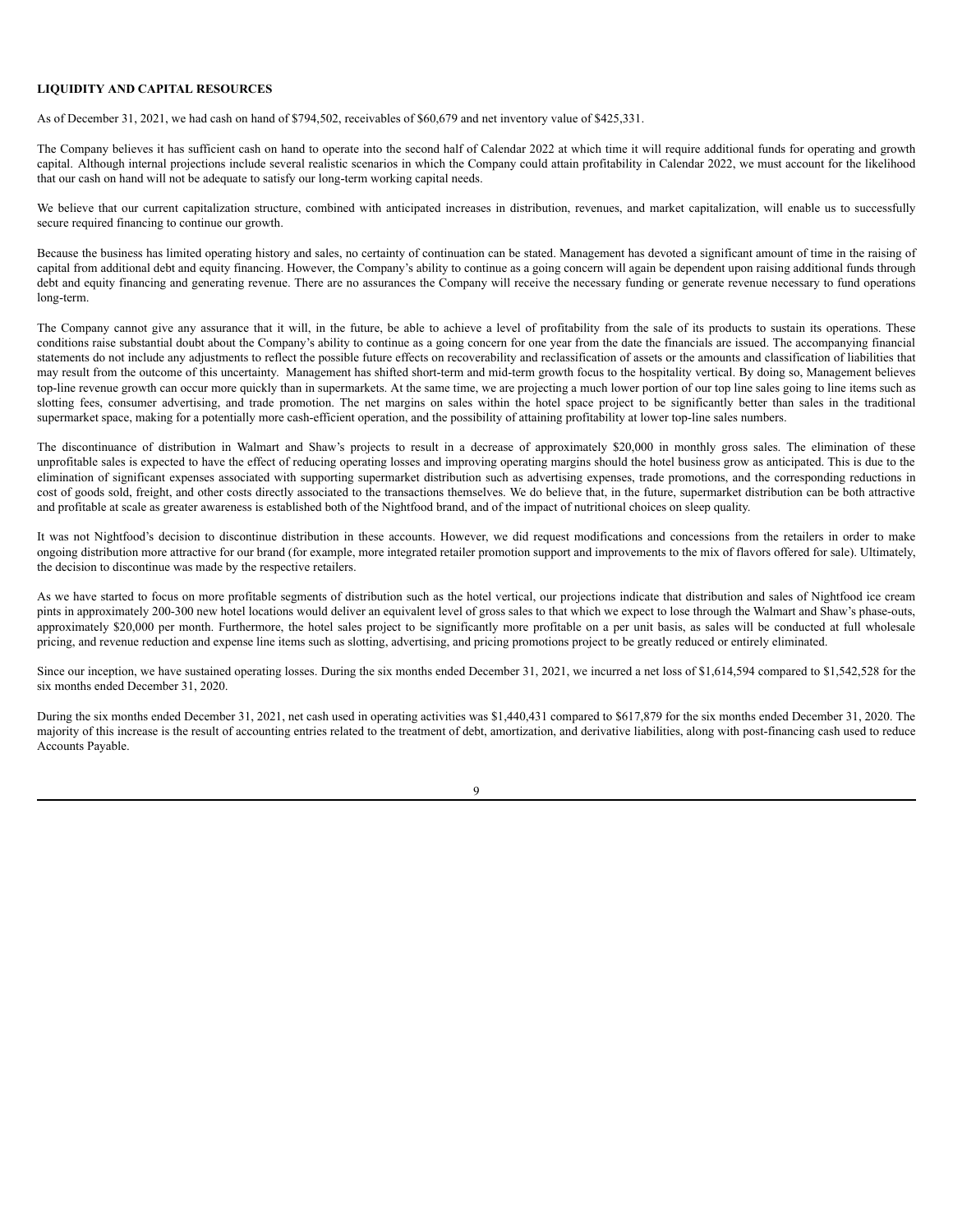During the six months ended December 31, 2021, net cash aggregating \$1,193,008 was provided by financing activities, compared to \$537,795 for the six months ended December 31, 2020. This increase is due to the fact that in the six months ended December 31, 2021, we completed the sale of 485 shares of our Class B Preferred Stock sold in September 2021 along with the closing in December of 2021 of two senior secured convertible notes, each with a face value of \$543,478. In the six months ended December 31, 2020, there were no sales of our Class B Preferred Stock.

From our inception in January 2010 through December 31, 2021, we have generated an accumulated deficit of approximately \$27,170,122. This is not debt, and this is not an amount that needs to be paid out at any point in the future. An accumulated deficit reflects a negative balance of retained earnings and an accumulation of historical losses over time, related to both operations and financing activities. It is not unusual for growing companies to have significant accumulated deficit (also known as negative retained earnings), even after turning profitable. Many large, fast growing, and successful companies have accumulated deficits, such as Warby Parker, The Honest Company, Beyond Meat, Roblox, Robinhood, Sweetgreen, Oatly, Rivian, Celsius Holdings, and Chobani, as well as Tesla (as recently as their 2020 fiscal year) . In our case, like many of these others, an accumulated deficit is a function of losses sustained over time, along with the costs associated with raising operating capital.

Assuming we raise additional funds and continue operations, we expect to incur additional operating losses during the next one to three quarters and possibly thereafter. We plan to continue to pay or satisfy existing obligation and commitments and finance our operations, as we have in the past, primarily through the sale of our securities and other forms of external financing until such time that we are able to generate sufficient funds from the sale of our products to finance our operations, of which we can give no assurance.

We intend to rely on the sale of stock and the issuance of new debt, to fund our operations. If we are unable to raise cash through the sale of our stock, we may be required to severely restrict our operations.

## **Critical Accounting Policies and Estimates**

Our discussion and analysis of our financial condition and results of operations is based on our unaudited condensed consolidated financial statements, which have been prepared in accordance with U.S. generally accepted accounting principles. The preparation of these unaudited condensed consolidated financial statements requires us to make estimates and judgments that affect the reported amounts of assets, liabilities, revenues and expenses, and related disclosure of contingent liabilities. On an on-going basis, we evaluate past judgments and our estimates, including those related to allowance for doubtful accounts, allowance for inventory write-downs and write offs, deferred income taxes, provision for contractual obligations and our ability to continue as a going concern. We base our estimates on historical experience and on various other assumptions that we believe to be reasonable under the circumstances, the results of which form the basis for making judgments about the carrying values of assets and liabilities that are not apparent from other sources. Actual results may differ from these estimates under different assumptions or conditions.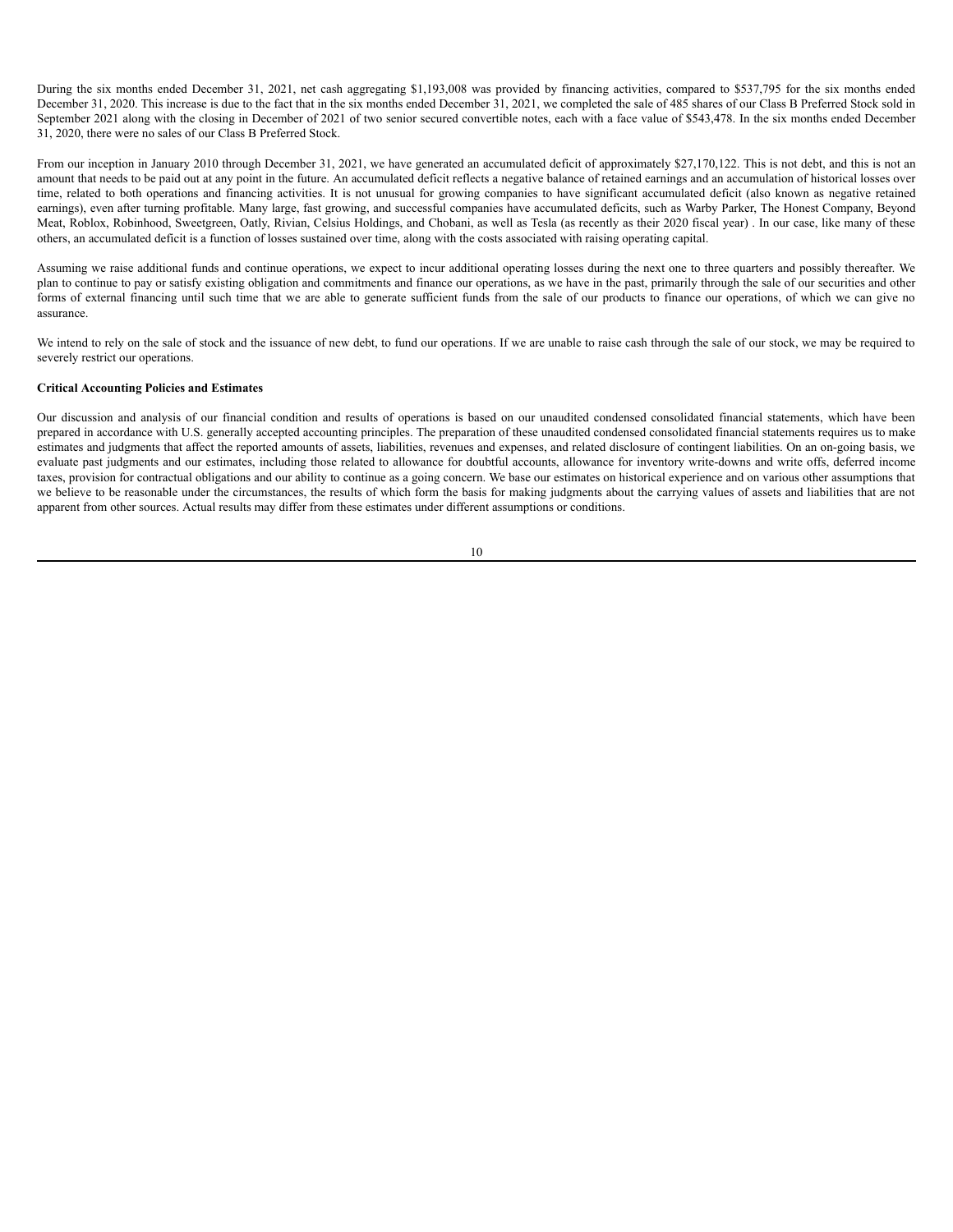## <span id="page-37-0"></span>**ITEM 3. QUANTITATIVE AND QUALITATIVE DISCLOSURES ABOUT MARKET RISK.**

No report required.

# <span id="page-37-1"></span>**ITEM 4. CONTROLS AND PROCEDURES**

### *Evaluation of Disclosure Controls and Procedures*

Disclosure controls and procedures (as defined in Rules 13a-15(e) and 15d-15(e) under the Exchange Act) are designed to ensure that information required to be disclosed in reports filed or submitted under the Exchange Act is recorded, processed, summarized and reported within the time periods specified in SEC rules and forms. Disclosure and control procedures are also designed to ensure that such information is accumulated and communicated to management, including the chief executive officer and chief financial officer, to allow timely decisions regarding required disclosures.

We carried out an evaluation, under the supervision and with the participation of management, including our principal executive officer and principal financial officer, of the effectiveness of the design and operation of our disclosure controls and procedures as of December 31, 2021. In designing and evaluating the disclosure controls and procedures, management recognizes that there are inherent limitations to the effectiveness of any system of disclosure controls and procedures, including the possibility of human error and the circumvention or overriding of the controls and procedures. Accordingly, even effective disclosure controls and procedures can only provide reasonable assurance of achieving their desired control objectives. Additionally, in evaluating and implementing possible controls and procedures, management is required to apply its reasonable judgment. Based on the evaluation described above, our principal executive officer and principal financial officer concluded that our disclosure controls and procedures were not effective as of the end of the period covered by this report because we did not document our Sarbanes-Oxley Act Section 404 internal controls and procedures.

As funds become available to us, we expect to implement additional measures to improve disclosure controls and procedures such as implementing and documenting our internal controls procedures.

#### *Changes in internal controls over financial reporting*

There was no change in our internal controls over financial reporting that occurred during the period covered by this report, which has materially affected, or is reasonably likely to materially affect, our internal controls over financial reporting.

### *Limitations on the Ef ectiveness of Controls*

A control system, no matter how well designed and operated, can provide only reasonable, not absolute, assurance that the control system's objectives will be met. The Company's management, including its Principal Executive Officer and its Principal Financial Officer, do not expect that the Company's disclosure controls will prevent or detect all errors and all fraud. Further, the design of a control system must reflect the fact that there are resource constraints, and the benefits of controls must be considered relative to their costs. Because of the inherent limitations in all control systems, no evaluation of controls can provide absolute assurance that all control issues and instances of fraud, if any, within the Company have been detected. These inherent limitations include the realities that judgments in decision-making can be faulty, and that breakdowns can occur because of simple error or mistake. Controls can also be circumvented by the individual acts of some persons, by collusion of two or more people, or by management override of the controls. The design of any system of controls is based in part upon certain assumptions about the likelihood of future events, and there can be no assurance that any design will succeed in achieving its stated goals under all potential future conditions. Over time, controls may become inadequate because of changes in conditions or deterioration in the degree of compliance with associated policies or procedures. Because of the inherent limitations in a cost-effective control system, misstatements due to error or fraud may occur and not be detected.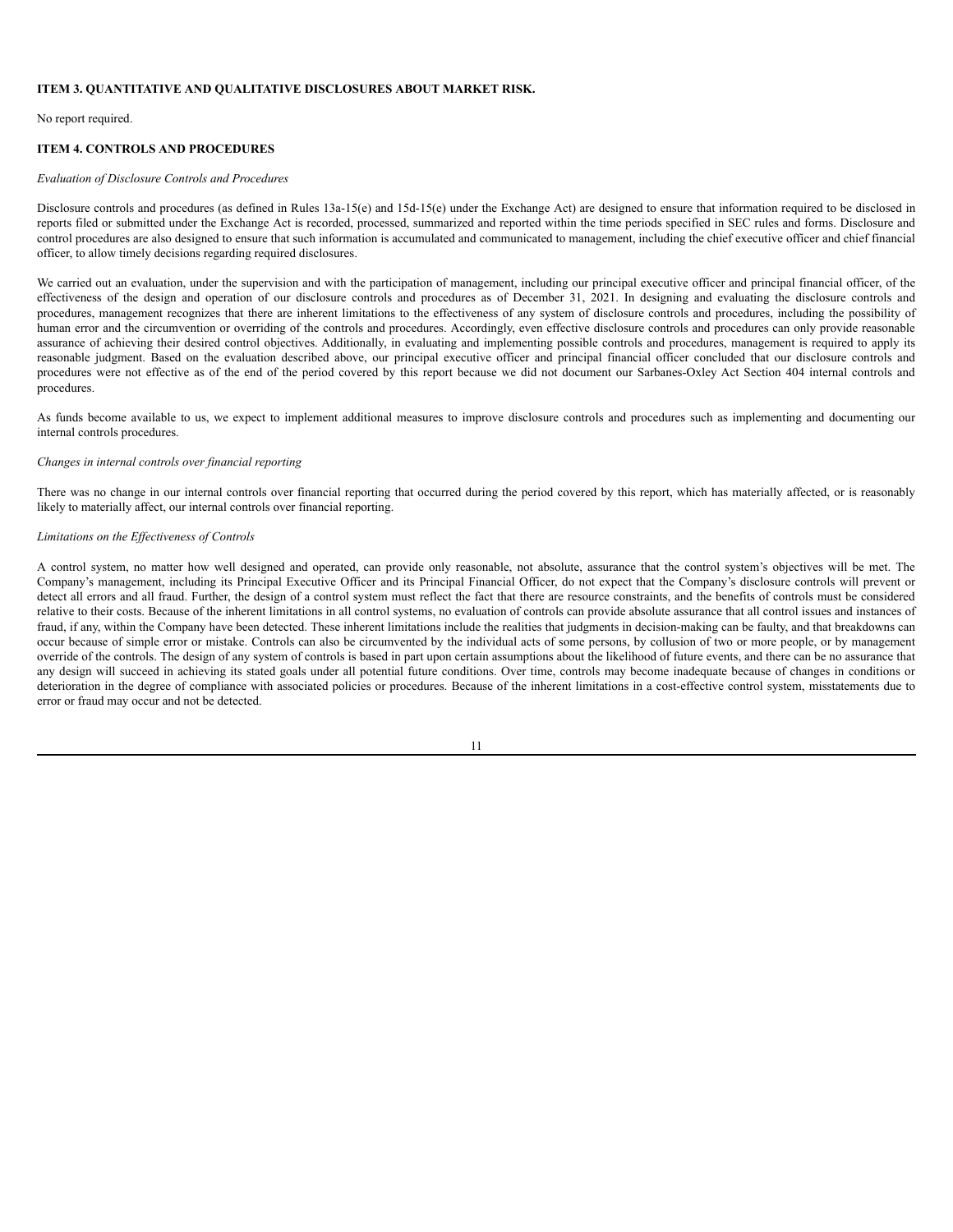# **PART II – OTHER INFORMATION**

# <span id="page-38-1"></span><span id="page-38-0"></span>**ITEM 1. LEGAL PROCEEDINGS.**

We are not engaged in any litigation at the present time, and management is unaware of any claims or complaints that could result in future litigation. Management will seek to minimize disputes with its customers but recognizes the inevitability of legal action in today's business environment as an unfortunate price of conducting business.

## <span id="page-38-2"></span>**ITEM 1A. RISK FACTORS.**

Not required for smaller reporting companies.

## <span id="page-38-3"></span>**ITEM 2. UNREGISTERED SALES OF EQUITY SECURITIES AND USE OF PROCEEDS.**

During the three months ended December 31, 2021, we issued 50,500 shares of our common stock to consultants and vendors as consideration for services. The securities were issued in a private transaction in reliance upon an exemption from registration pursuant to Section 4(a)(2) of the Securities Act, as a transaction not involving any public offering.

During the three months ended December 31, 2021, we issued 2,710,000 shares of our common stock to existing holders of our Series B Preferred Stock upon conversion of such preferred stock in accordance with its terms. Upon the conversion, the Company also issued warrants to the converting preferred stockholders to purchase 2,710,000 shares of the Company's common stock. The shares and the warrants were issued in reliance on the exemption from registration provided by Section 4(a)(2) of the Securities Act and/or Section 3(a)(9) of the Securities Act.

During the six months ended December 31, 2021, we issued 569,019 shares of our common stock to consultants and vendors as consideration for services. The securities were issued in a private transaction in reliance upon an exemption from registration pursuant to Section 4(a)(2) of the Securities Act, as a transaction not involving any public offering.

During the six months ended December 31, 2021, we issued 5,825,000 shares of our common stock to existing holders of our Series B Preferred Stock upon conversion of such preferred stock in accordance with its terms. Upon the conversion, the Company also issued warrants to the converting preferred stockholders to purchase 5,825,000 shares of the Company's common stock. The shares and the warrants were issued in reliance on the exemption from registration provided by Section 4(a)(2) of the Securities Act and/or Section 3(a)(9) of the Securities Act.

# <span id="page-38-4"></span>**ITEM 3. DEFAULTS UPON SENIOR SECURITIES.**

Not applicable.

## <span id="page-38-5"></span>**ITEM 4. MINE SAFETY DISCLOSURES.**

Not applicable.

# <span id="page-38-6"></span>**ITEM 5. OTHER INFORMATION.**

None.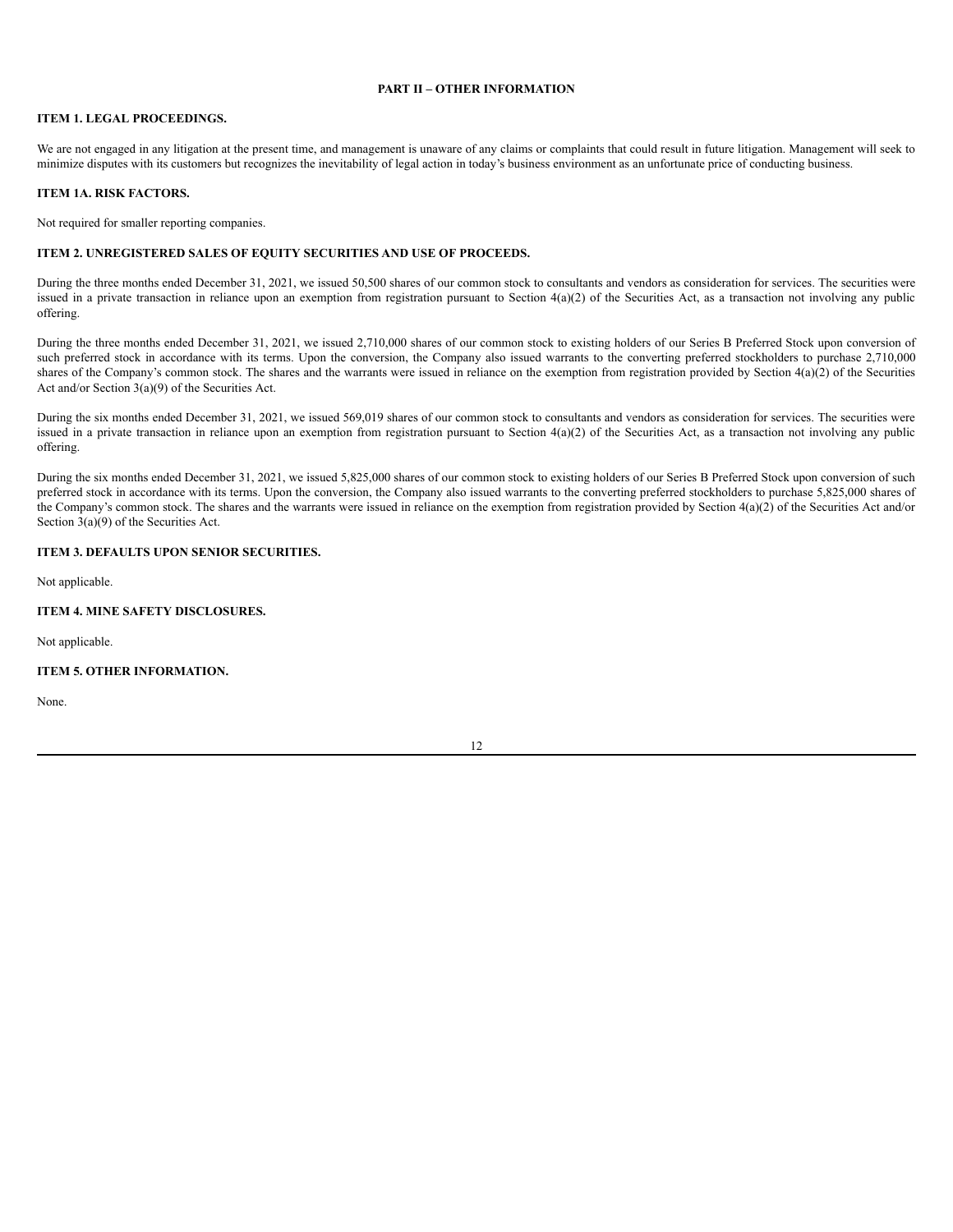# <span id="page-39-0"></span>**ITEM 6. EXHIBITS.**

| Exhibit | <b>Exhibit Description</b>                                                                                                                            |
|---------|-------------------------------------------------------------------------------------------------------------------------------------------------------|
|         |                                                                                                                                                       |
| 10.1    | Form of Securities Purchase Agreement (Incorporated by reference to Exhibit 10.1 of the Company's Current Report on Form 8-K, filed on December 16,   |
|         | 2021)                                                                                                                                                 |
| 10.2    | Form of 8% Original Issue Discount Senior Secured Promissory Notes (Incorporated by reference to Exhibit 10.2 of the Company's Current Report on Form |
|         | 8-K, filed on December 16, 2021)                                                                                                                      |
| 10.3    | Form of Common Stock Purchase Warrant (Incorporated by reference to Exhibit 10.3 of the Company's Current Report on Form 8-K, filed on December 16,   |
|         | 2021)                                                                                                                                                 |
| 10.4    | Form of Security Agreement (Incorporated by reference to Exhibit 10.4 of the Company's Current Report on Form 8-K, filed on December 16, 2021)        |
| 10.5    | Form of Pledge Agreement (Incorporated by reference to Exhibit 10.5 of the Company's Current Report on Form 8-K, filed on December 16, 2021)          |
| 10.6    | Form of Registration Rights Agreement (Incorporated by reference to Exhibit 10.6 of the Company's Current Report on Form 8-K, filed on December 16,   |
|         | 2021)                                                                                                                                                 |
| 10.7    | Form of Guarantee (Incorporated by reference to Exhibit 10.7 of the Company's Current Report on Form 8-K, filed on December 16, 2021)                 |
| 31.1    | <u>Rule 13a-14(a)/15d-14(a) certification of Chief Executive Officer</u>                                                                              |
| 32.1    | Section 1350 certification of Chief Executive Officer                                                                                                 |
| 101.INS | Inline XBRL Instance Document                                                                                                                         |
| 101.SCH | Inline XBRL Taxonomy Extension Schema Document                                                                                                        |
| 101.CAL | Inline XBRL Taxonomy Extension Calculation Linkbase Document                                                                                          |
| 101.DEF | Inline XBRL Taxonomy Extension Definition Linkbase Document                                                                                           |
| 101.LAB | Inline XBRL Taxonomy Extension Label Linkbase Document                                                                                                |
| 101.PRE | Inline XBRL Taxonomy Extension Presentation Linkbase Document                                                                                         |
| 104     | Cover Page Interactive Data File (formatted as Inline XBRL and contained in Exhibit 101)                                                              |
|         |                                                                                                                                                       |

13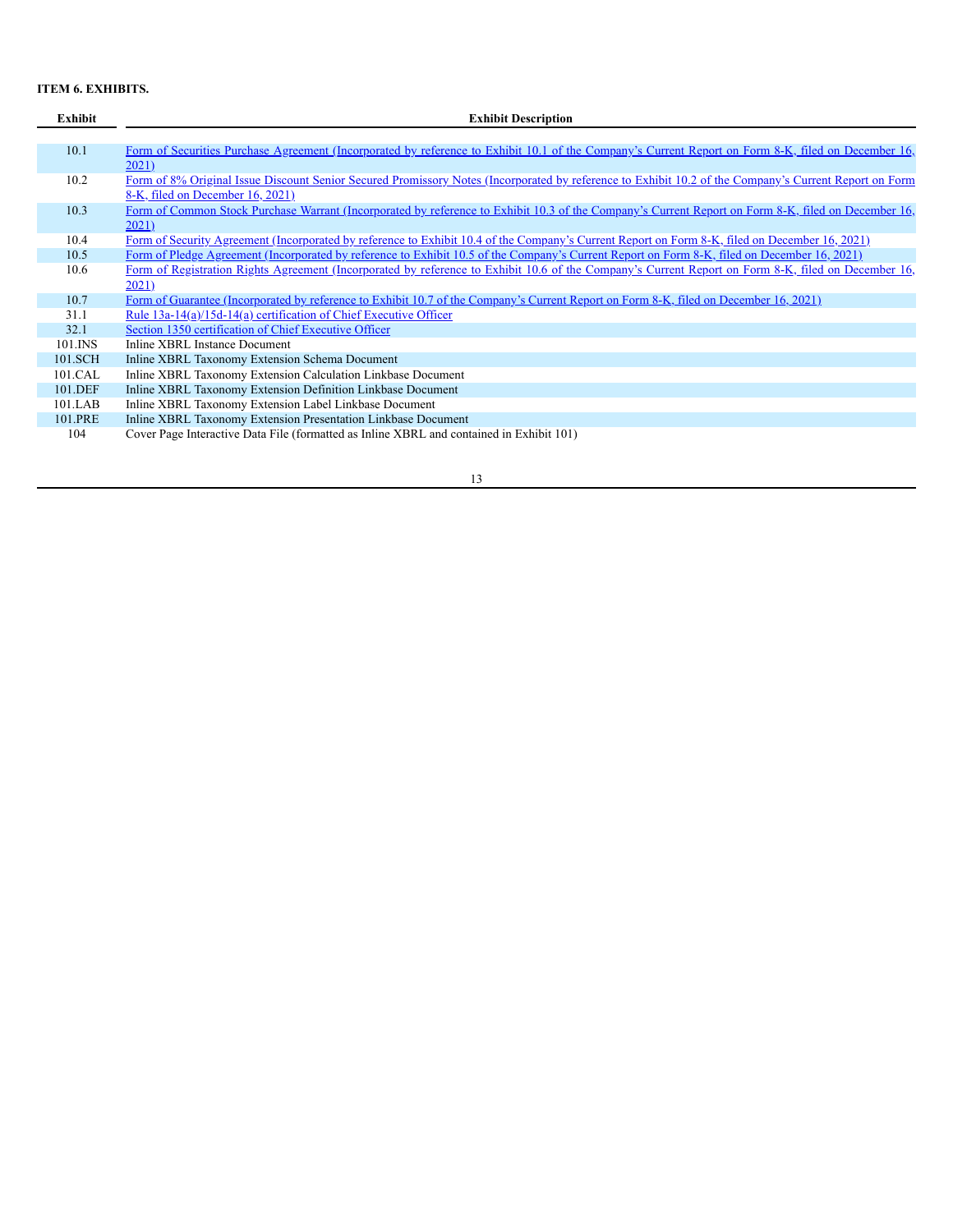# **SIGNATURES**

<span id="page-40-0"></span>In accordance with Section 13 or 15(d) of the Securities Exchange Act of 1934, as amended, the registrant has duly caused this report to be signed on its behalf by the undersigned, thereunto duly authorized.

Dated: February 22, 2022 By: /s/ Sean Folkson

# **Nightfood Holdings, Inc.**

Sean Folkson, Chief Executive Officer (Principal Executive, Financial and Accounting Officer)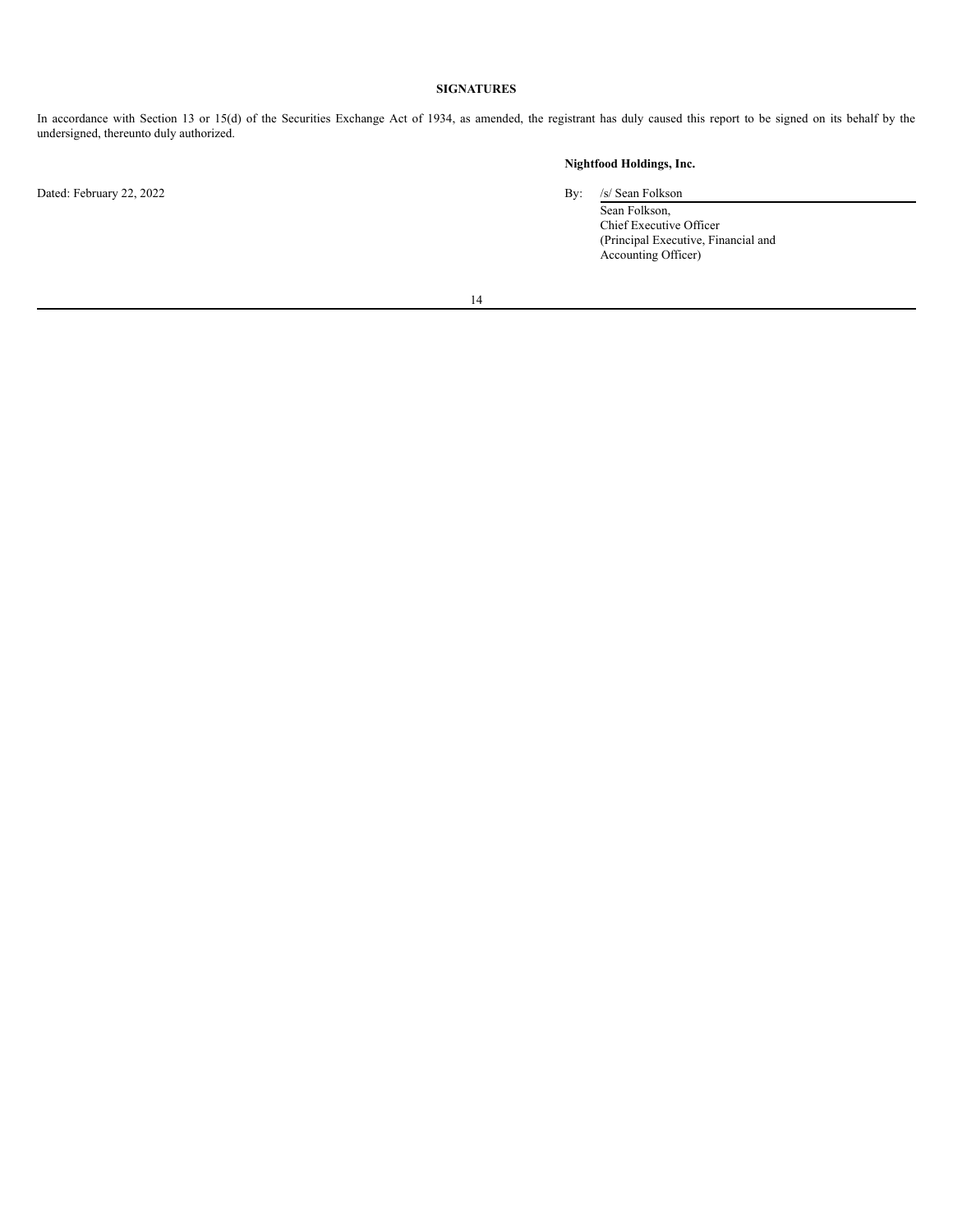# **CERTIFICATION OF CHIEF EXECUTIVE OFFICER AS ADOPTED PURSUANT TO SECTION 302 OF THE SARBANES-OXLEY ACT OF 2002**

I, Sean Folkson, certify that:

1. I have reviewed this Form 10-Q of Nightfood Holdings, Inc.;

2. Based on my knowledge, this report does not contain any untrue statement of a material fact or omit to state a material fact necessary to make the statements made, in light of the circumstances under which such statements were made, not misleading with respect to the period covered by this report;

3. Based on my knowledge, the financial statements, and other financial information included in this report, fairly present in all material respects the financial condition, results of operations and cash flows of the registrant as of, and for, the periods present in this report;

4. The registrant's other certifying officer(s) and I are responsible for establishing and maintaining disclosure controls and procedures (as defined in Exchange Act Rules 13a-15(e) and 15d-15(e)) and internal control over financial reporting (as defined in Exchange Act Rules 13-a-15(f) and 15d-15(f)) for the registrant and have:

(a) Designed such disclosure controls and procedures, or caused such disclosure controls and procedures to be designed under our supervision, to ensure that material information relating to the registrant, including its consolidated subsidiaries, is made known to us by others within those entities, particularly during the period in which this report is being prepared;

(b) Designed such internal control over financial reporting, or caused such internal control over financial reporting to be designed under our supervision, to provide reasonable assurance regarding the reliability of financial reporting and the preparation of financial statements for external purposes in accordance with generally accepted accounting principals;

(c) Evaluated the effectiveness of the registrant's disclosure controls and procedures and presented in this report our conclusions about the effectiveness of the disclosure controls and procedures, as of the end of the period covered by this report based on such evaluation; and

(d) Disclosed in this report any change in the registrant's internal control over financial reporting that occurred during the registrant's most recent fiscal quarter (the registrant's fourth fiscal quarter in the case of an annual report) that has materially affected, or is reasonably likely to materially affect, the registrant's internal control over financial reporting; and

5. The registrant's other certifying officer(s) and I have disclosed, based on our most recent evaluation of internal control over financial reporting, to the registrant's auditors and the audit committee of the registrant's board of directors (or persons performing the equivalent functions):

(a) All significant deficiencies and material weaknesses in the design or operation of internal control over financial reporting which are reasonably likely to adversely affect the registrant's ability to record, process, summarize and report financial information; and

(b) Any fraud, whether or not material, that involved management or other employees who have a significant role in the registrant's internal control over financial reporting.

February 22, 2022 By: /s/ Sean Folkson

Sean Folkson Chairman of the Board and Chief Executive Officer (Principal Executive, Financial and Accounting Officer)